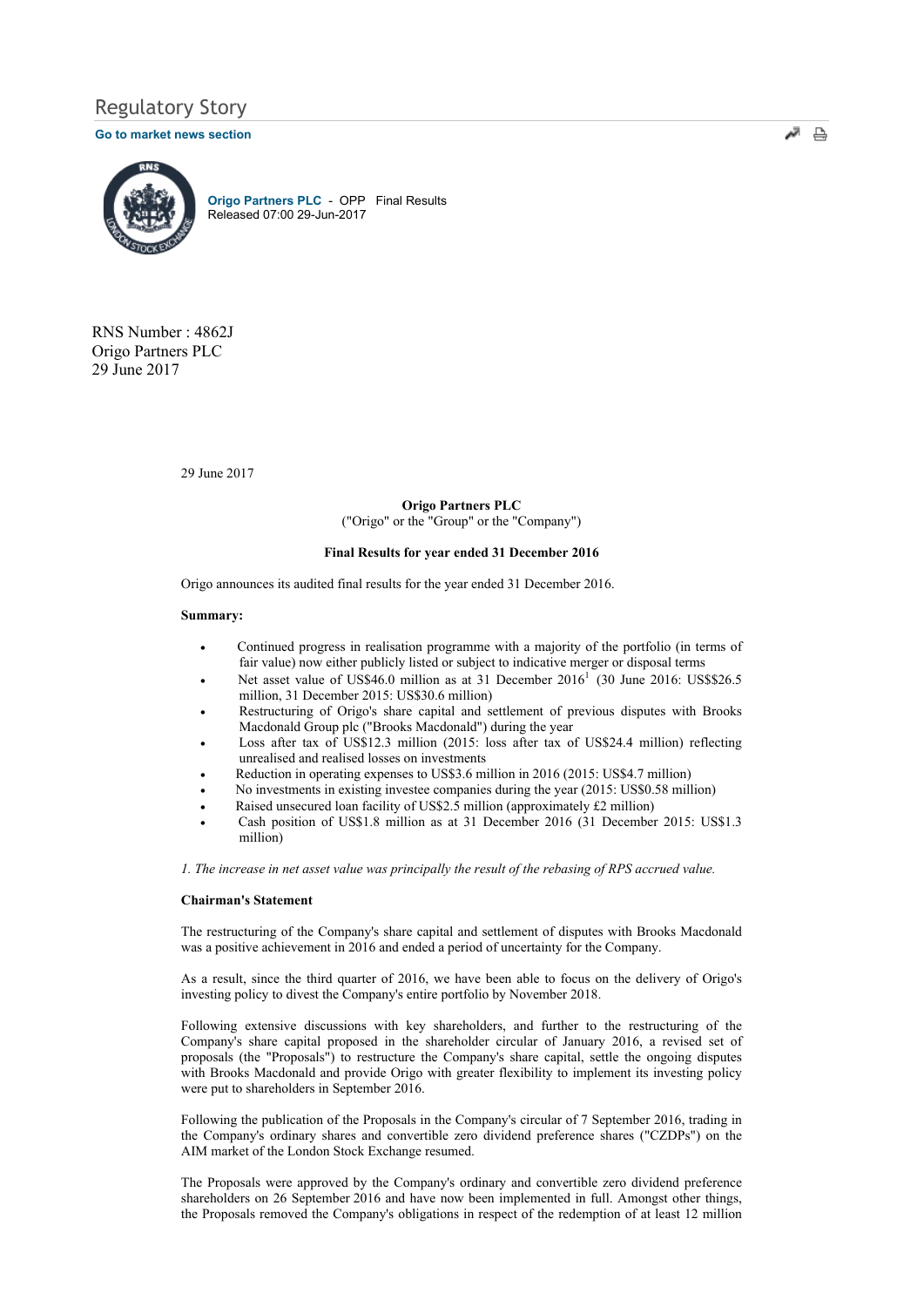CZDPs, removed any final CZDP redemption and/or maturity date and also made a number of further significant changes to the terms of the CZDPs. The CZDPs were also renamed redeemable preference shares ("RPSs").

The carrying amount as at 31 December 2016 of the RPSs has been reduced to approximately US\$47.5 million and interest accruals in respect of the RPSs have been frozen until 1 January 2018. As a result, Origo's net asset value increased by 50 per cent. to US\$46.0 million at the end of the year. The Proposals have also effected a reduction in ongoing management fees and an increase in the hurdle for any investment performance incentive fee payments to Origo Advisors Ltd ("OAL"), our Investment Consultant.

We now look forward to working with all shareholders to continue our work in realising the portfolio.

The greater certainty following the implementation of the Proposals enabled the Company to raise funds to pay a number of outstanding liabilities and to improve our funding position via a US\$2.5 million unsecured loan agreement with a private investor.

The Board is now working closely with OAL to advance a number of divestment opportunities. However, whilst we are cautiously positive about the prospects of partially realising a number of positions in the mid-term, there can be no certainty that all of the portfolio's interests will be capable of being individually realised within the parameters of the investing policy. As a result, the Board is also exploring options in respect of the portfolio and will report to shareholders, as appropriate, in due course.

For further information about Origo please visit www.origoplc.com or contact:

| Origo Partners plc<br>Niklas Ponnert                                                                               | niklas@origople.com |
|--------------------------------------------------------------------------------------------------------------------|---------------------|
| <b>Nominated Adviser and Broker</b><br>Smith & Williamson Corporate Finance Limited<br>Azhic Basirov<br>Ben Jeynes | $+44(0)2071314000$  |
| <b>Public Relations</b><br>Aura Financial<br>Andy Mills                                                            | $+44(0)2073210000$  |

#### Investment Consultant's Report

After a period of falling prices and significant underperformance in 2015, commodities markets recovered gradually in 2016 as economic fundamentals improved. Driven by the Chinese economy and supported by improving economic conditions in other regions, we expect commodities markets to continue to provide an improving, yet volatile, backdrop for Origo's commodity investments in 2017.

In addition to traditional stimulus measures, the Chinese government continued to provide significant support to the cleantech industries during 2016. Supportive fiscal, trade and other policies look likely to provide growing markets for electric battery producers and others in the years ahead as China seeks to build a dominant position in cleantech markets. As a result, our cleantech investments also appear well positioned.

Reflecting Origo's revised strategy, other administrative expenses have been significantly reduced, despite the significant costs involved in approving and implementing the Proposals, from US\$4.7 million in 2015 to US\$3.6 million in 2016. We expect further reductions to be achieved in 2017.

In line with Origo's investing policy, OAL focussed on pursuing exit opportunities during 2016. We continue to make progress in re-positioning the portfolio to facilitate exits either by increasing our exposure to publicly quoted positions or by initiating merger or disposal processes. Listed positions rose to 5 per cent of the fair value of the portfolio at the end of the year compared to 3 per cent. as at 31 December 2015 and the majority of the portfolio (in terms of fair value as of 31 December 2016) is now either listed or subject to indicative terms of merger or disposals.

No investments were made during the year.

#### Celadon Mining

The process for the disposal of Celadon Mining Ltd's ("Celadon") main asset, ChangTan West, remains ongoing. The net proceeds of any sale will be distributed to Celadon shareholders (31 December 2016 carrying value: US\$20.1 million). In May 2016, we were informed that the proposed buyer's coal-to-gas conversion project was included in China's Thirteenth Five Year Plan; final approvals from relevant central authorities for that project are pending. However, in view of delays in obtaining such approvals, we understand that management has initiated discussions with alternative potential bidders for Celadon's assets.

#### China Rice

Discussions with a group of well-capitalised Chinese state-owned enterprises in respect of a strategic partnership and a potential merger with the operating subsidiary of China Rice Ltd ("China Rice") began in 2016 and remain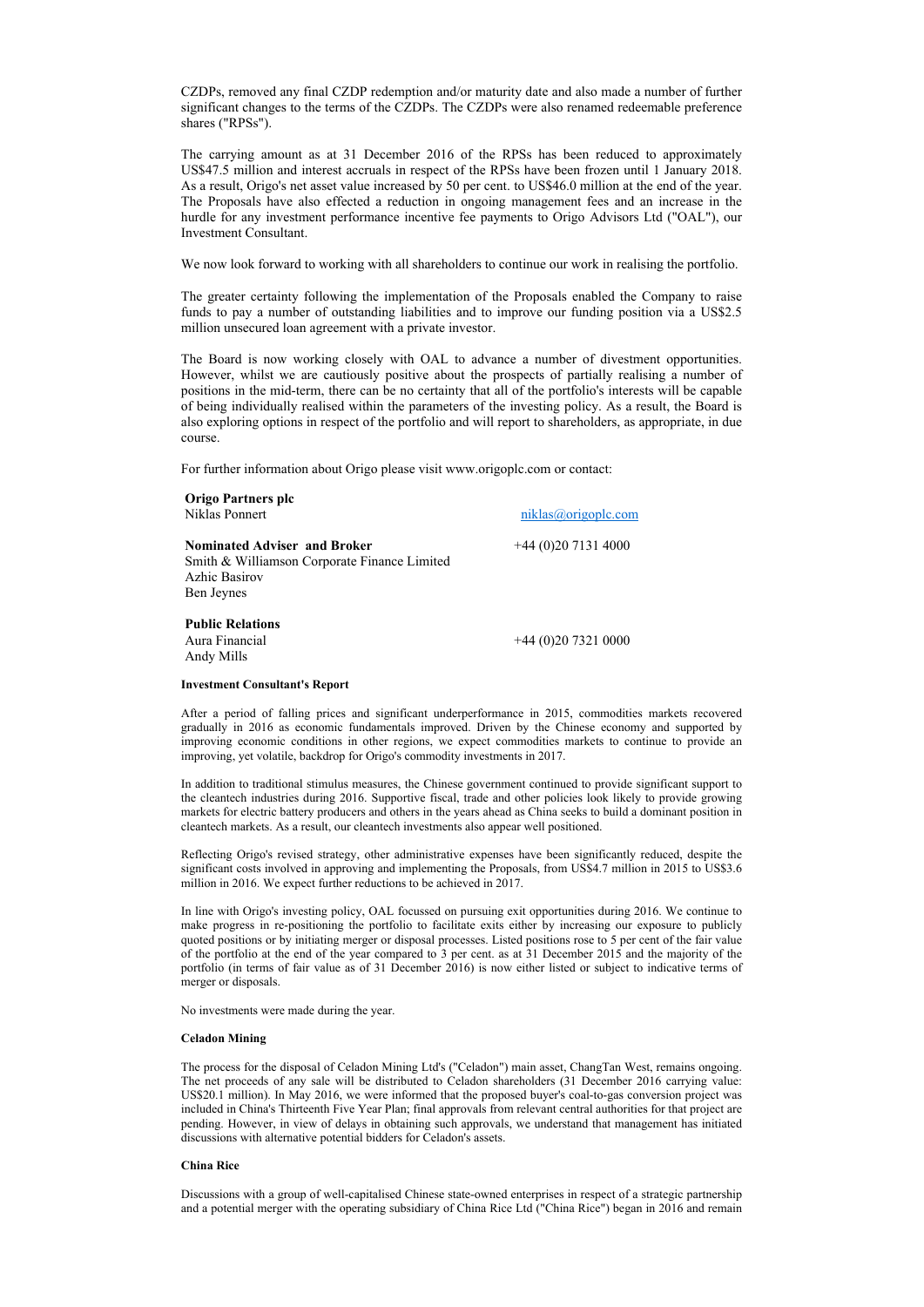ongoing (31 December 2016 carrying value: US\$31.4 million). While no immediate deal is expected, due to ongoing government reform of the sector, we continue to believe that the formation of this new venture is likely to proceed and offer Origo an opportunity to realise its investment in the business within the time-frame of the Company's investing policy.

#### Niutech

Niutech Energy Ltd ("Niutech") listed its operating company Jinan Heng Yu Environmental Protection Technology Co., Ltd. ("Heng Yu") on China's "New Third Board" in May 2016 (31 December 2016 carrying value: US\$14.2 million). The lock-up restrictions on Origo's shares have expired, and we expect that Heng Yu will shortly complete a placing of shares to institutional investors, which is likely to offer the Company the opportunity to realise part of its holding in the business.

In addition, OAL assisted Niutech in building a commercial relationship with a potential new customer with plans to build two major tyre recycling facilities in China. This opportunity alone has the potential to dramatically increase Niutech's sales over the next couple of years. In total, Niutech has contracted and indicative orders of 280,000 MT of capacity to be fulfilled over the next few years, which should be compared to maximum sales of 60,000 MT of equipment in any financial year since Origo's initial investment.

#### Unipower

Unipower Battery Ltd ("Unipower") developed two new significant customer relationships which resulted in framework-agreements for the purchase of up to 130 million Ah per annum of batteries during the year. This significantly boosted Unipower's sales in 2H of 2016. Unipower is now one of few licensed, private suppliers with a certified and proven product portfolio and has 1,000 buses and 2,500 other vehicles equipped with its batteries running on China's roads.

#### Kincora

Kincora Copper Limited ("Kincora") is focussing exploration work on the two priority targets they have identified on their licences in Mongolia. Following the completion of a merger towards the end of 2016, Kincora now has a dominant landholding in the most prospective areas of the Mongolian copper belt between and on strike from Rio Tinto's largest global expansion project, the Oyu Tolgoi mine, and the private Tsagaan Suvarga Serven Sukhait development project. We also received C\$0.5 million from Kincora in loan repayments with the balance of Origo's convertible notes (C\$2.0 million) converted into quoted Kincora common shares on value accretive terms.

#### Moly World

During 2016 OAL worked with other shareholders in Moly World Ltd ("MolyWorld") to address a number of important strategic issues, including the: development and implementation of a short-term financing strategy; application to convert the existing exploration license to a mining license; implementation of a new management structure; and the development of a plan for liquidity for MolyWorld and its shareholders. Moly World, through its subsidiary, owns an exploration license, covering 2,360 hectares in the Mandal area of Mongolia (the "Mandal Project") which holds a JORC resource of 203Mt in situ material at 0.126 per cent. Molybdenum and 0.026 per cent Tungsten. A successful conversion of the exploration to a mining license in the third quarter of this year will be a necessary condition to achieve the desired liquidity in the targeted time frame.

#### Gobi Coal & Energy

In line with its stated strategy of becoming a diversified multi-national energy resources company, Gobi coal & Energy announced the 100 per cent. stock acquisition of Zaraiya Holdings Ltd ("Zaraiya") in February 2017. Zaraiya wholly owns an advanced in-situ leach uranium project in Mongolia and following the transaction Gobi Coal plans to rename itself Zaraiya Energy Resources Limited.

The enlarged company benefits from nearly US\$200 million of investments in three high-grade metallurgical coal mines in Mongolia containing 318 million tons of JORC compliant resources and the advanced in-situ leach uranium project with an estimated of 5 million pounds of resource.

The primary metallurgical coal mine in southwest Mongolia is pre-stripped and production ready with peak production potential of more than 6 million tons per annum of semi-soft and hard coking coal and coal seams as wide as 44 meters.

With coal prices rebounding strongly in 2016, we have been informed by the Company that it is evaluating options for resuming production as well as exploring a capital market event to fund the development of its business and provide liquidity for its shareholders.

### Other holdings

We entered into a share transfer agreement to dispose all of Origo's interest in Shanghai Evtech New Energy Technology Ltd and its related entities for a consideration of US\$0.36 million at applicable exchange rates. The deal was completed in November 2016.

In May 2016, Beijing Rising Information Technology Ltd completed a listing on China's New Third Board (31 December, 2016 carrying value: US\$1.0 million). We expect to be able to complete the disposal of our holding in the very near term.

We also initiated the disposal of a number of smaller positions, including Aquila Resources Inc and Shanta Gold Ltd, (aggregate 31 December 2016 carrying value: US\$71 k).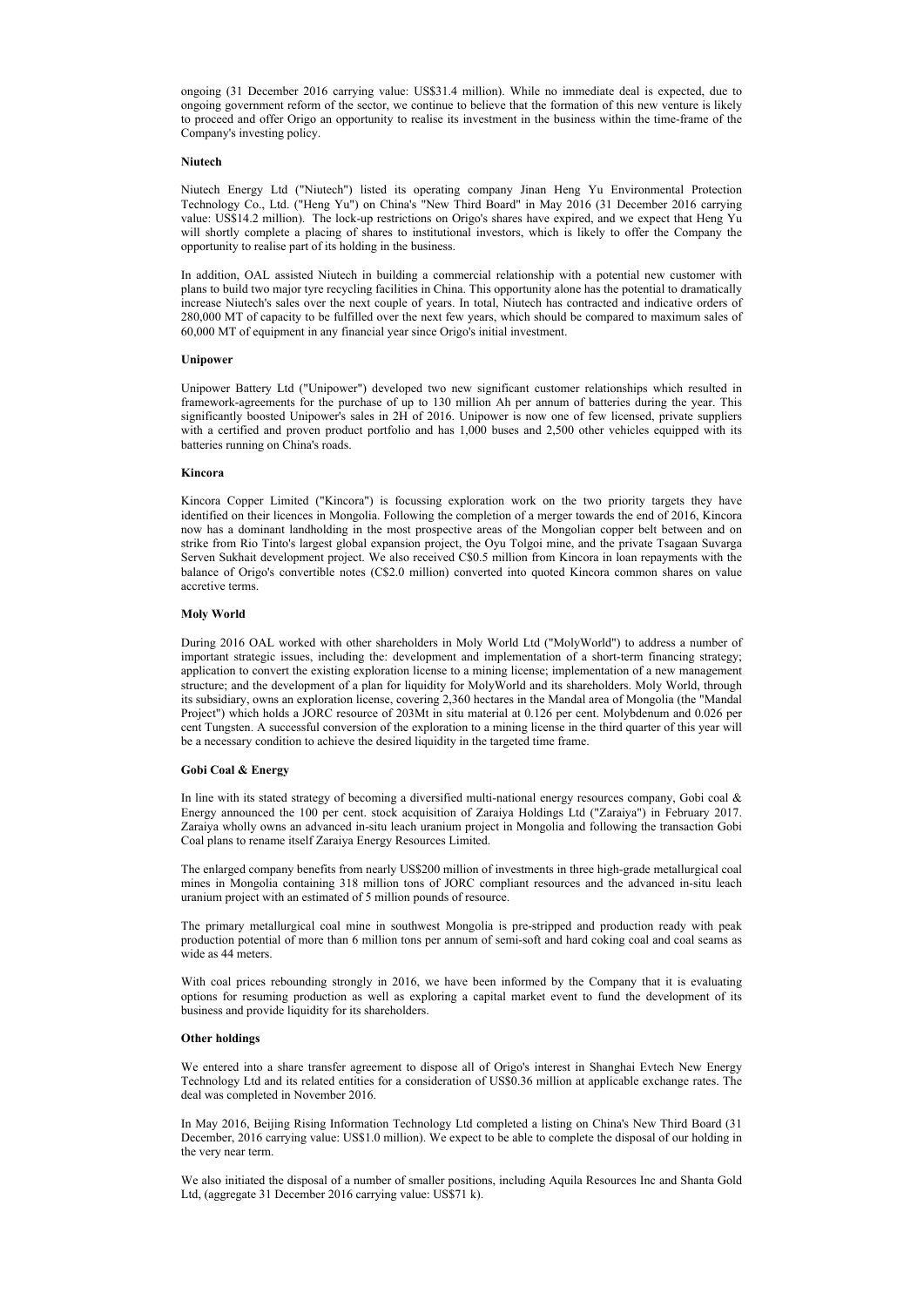#### Portfolio summary

At 31 December 2016 the carrying value of our portfolio, which is comprised of interests in 15 companies, was US\$96.7 million compared to US\$104.0 million as at the end of 2015.

The metals and mining sector accounted for 33 per cent. in 2016 (2015: 38 per cent.). The portion of our portfolio invested in agriculture was 32 per cent. (2015: 30 per cent.), while our exposure to cleantech was 32 per cent. (2015: 27 per cent.). The consumer, technology and media portion of our portfolio was at 3 per cent. in 2016 (2015: 5 per cent.).

Reflecting the Group's revised strategy of seeking exits via sales or liquidity events, 5 per cent. of the portfolio (in terms of fair value) as at 31 December 2016 was invested in quoted portfolio companies. The weighted average holding period for portfolio companies is 6.1 years compared to 5.2 years in 2015.

#### Profit and Loss

Total other administrative expenses, excluding the provision for bad debts, were US\$2.6 million in 2016, a reduction of US\$2.1 million from 2015.

The Group recorded a loss before tax of US\$12.3 million, compared to a loss before tax of US\$24.8 million in the previous year. The loss is primarily due to unrealised and realised losses of US\$6.1 million on investments and US\$5.8 million of financing costs relating to the CZDPs. We expect financing costs to fall in 2017 following the restructuring of the CZDPs in Q3 2016.

#### Balance Sheet

At the end of 2016, the Group had total cash and cash equivalents of US\$1.8 million (2015: US\$1.3 million). The increase follows the raising of a US\$2.5 million (approximately £2.0 million) unsecured loan (the "Facility"). The Facility carries a rate of return (payable at repayment) of the higher of 12 per cent. per annum (calculated on a non-compounding basis) and 1.5 times the amount of the Facility.

The Facility is repayable on the earlier of (i) 2 December 2020; and (ii) when the Company has distributed US\$6 million to the Company's shareholders in accordance with articles 4.10 to 4.12 of the Company's articles of association provided it has sufficient funds to repay the Facility. The Company may at any time prepay the Facility, in whole or in part, without penalty.

Net asset value rose to US\$46.0 million at the end of 2016 from US\$30.6 million in 2015, representing a net asset value per share of US\$0.13 as at 31 December 2016, a 46 per cent. increase from US\$0.09 per share in 2015. This increase was principally the result of the restructuring of the Company's capital structure.

#### Outlook

Macro conditions are looking increasingly supportive for the Company and its assets. However, the nature of the portfolio means that concluding transactions on favourable terms may take time and continues to be subject to external risks beyond our control. Hence, we are supporting the Board in evaluating all options available to the Company with regards to meeting the time frame set by the investing policy of divesting all assets by November 2018.

#### Consolidated statement of comprehensive income

For the year ended 31 December 2016

|                                            |                | 2016            | 2015            |
|--------------------------------------------|----------------|-----------------|-----------------|
|                                            | <b>Notes</b>   | <b>US\$'000</b> | <b>US\$'000</b> |
| <b>Investment loss:</b>                    | $\overline{c}$ |                 |                 |
| Realised losses on disposal of investments |                | (142)           | (1,526)         |
| Unrealised losses on investments           |                | (6,069)         | (14,365)        |
| Income from loans                          |                | 627             | 721             |
|                                            |                | (5,584)         | (15, 170)       |
| Fund consulting fee                        |                |                 | 14              |
| Consulting services payable                | 3              | (1,769)         | (2,054)         |
| Other income                               |                | 134             | 113             |
| Performance fee                            |                |                 |                 |
| - Performance incentive                    | 4              | 4,195           | 3,209           |
| Other administrative expenses              | 5              | (3,618)         | (4,748)         |
| Share-based payments                       | 26             | (67)            | (226)           |
| Foreign exchange gains/(losses)            |                | 178             | (106)           |
| Net loss before finance costs and taxation |                | (6, 531)        | (18,968)        |
| Finance costs                              | 9              | (5,791)         | (5,802)         |
| Loss before tax                            |                | (12,322)        | (24,770)        |
| Income tax                                 | 10             | 65              | 406             |
| Loss after tax                             |                | (12, 257)       | (24, 364)       |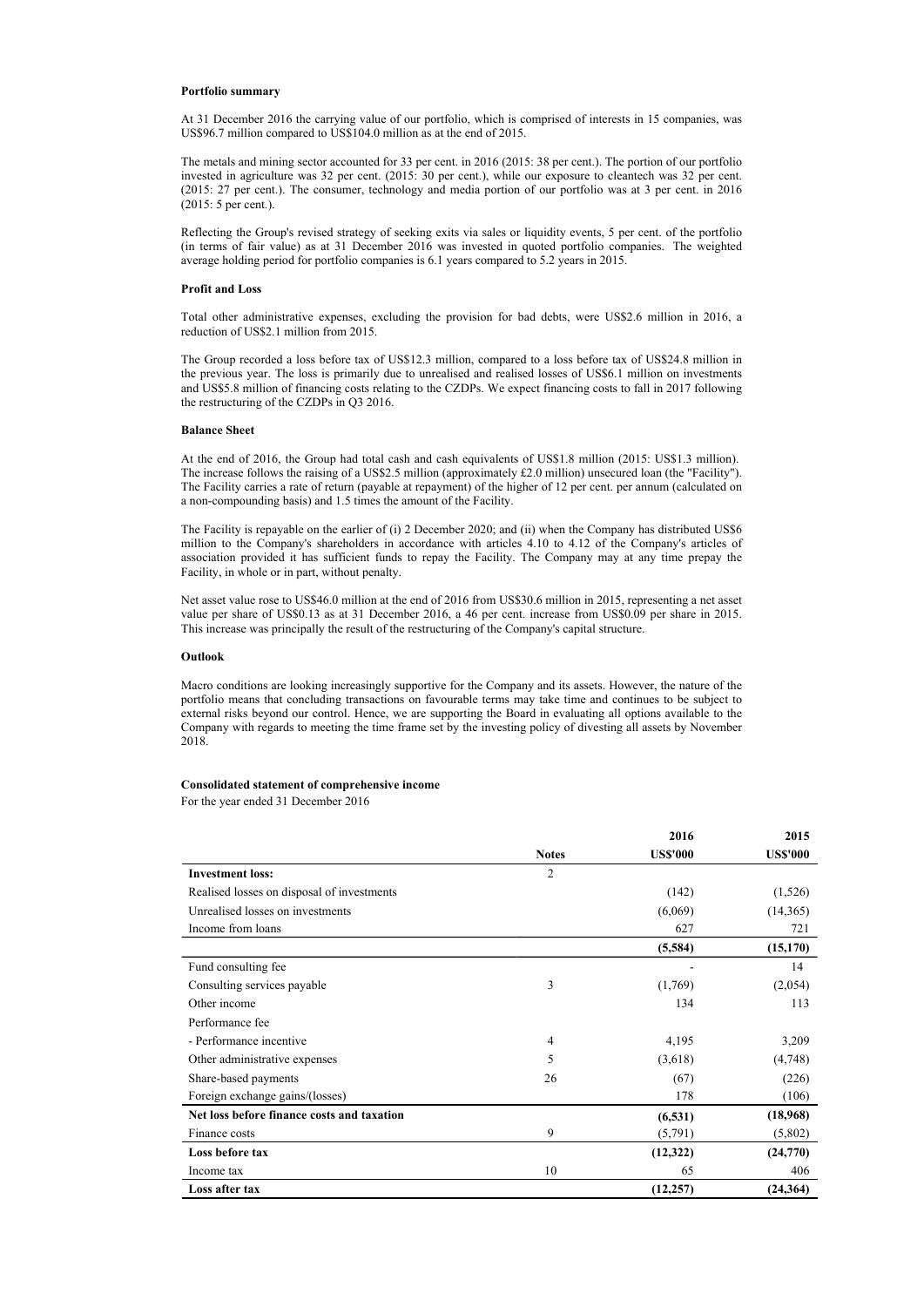| Other comprehensive income                                      |    |                |                |
|-----------------------------------------------------------------|----|----------------|----------------|
| Other comprehensive income to be reclassified to profit or loss |    |                |                |
| in subsequent periods:                                          |    |                |                |
| Exchange differences on translating foreign operations          |    | 5              | 5              |
| Net other comprehensive income to be reclassified to profit     |    |                |                |
| or loss in subsequent periods                                   |    | 5              | 5              |
| Tax on other comprehensive income                               |    | ۰              |                |
| Other comprehensive income net of tax                           |    | 5              | 5              |
| Total comprehensive loss after tax                              |    | (12, 252)      | (24,359)       |
|                                                                 |    |                |                |
| Loss after tax                                                  |    |                |                |
| Attributable to:                                                |    |                |                |
| - Owners of the parent                                          |    | (12, 244)      | (24, 340)      |
| - Non-controlling interests                                     |    | (13)           | (24)           |
|                                                                 |    | (12, 257)      | (24, 364)      |
| <b>Total comprehensive loss</b>                                 |    |                |                |
| Attributable to:                                                |    |                |                |
| - Owners of the parent                                          |    | (12, 239)      | (24, 335)      |
| - Non-controlling interests                                     |    | (13)           | (24)           |
|                                                                 |    | (12, 252)      | (24,359)       |
| Basic loss per share                                            | 11 | $(3.49)$ cents | $(6.95)$ cents |
| Diluted loss per share                                          | 11 | $(3.49)$ cents | $(6.95)$ cents |

The accompanying notes form an integral part of these consolidated financial statements.

# Consolidated statement of financial position

At 31 December 2016

|                                                        |              | 2016            | 2015            |
|--------------------------------------------------------|--------------|-----------------|-----------------|
| <b>Assets</b>                                          | <b>Notes</b> | <b>US\$'000</b> | <b>US\$'000</b> |
| <b>Non-current assets</b>                              |              |                 |                 |
| Property, plant and equipment                          | 12           | 33              | 64              |
| Intangible assets                                      |              | $\overline{2}$  | 4               |
| Investments at fair value through profit or loss       | 14           | 72,023          | 77,571          |
| Loans                                                  | 15           | 350             | 350             |
|                                                        |              | 72,408          | 77,989          |
| <b>Current assets</b>                                  |              |                 |                 |
| Loans due within one year                              | 15           | 24,290          | 26,093          |
| Trade and other receivables                            | 16           | 4,007           | 4,101           |
| Cash and cash equivalents                              | 17           | 1,786           | 1,272           |
|                                                        |              | 30,083          | 31,466          |
| <b>Total assets</b>                                    |              | 102,491         | 109,455         |
| <b>Current liabilities</b>                             |              |                 |                 |
| Trade and other payables                               | 18           | 3,971           | 2,701           |
| Performance incentive payable within one year          | 18           | 8               | 8               |
| Financial guarantee contracts                          | 19           | 435             | 435             |
|                                                        |              | 4,414           | 3,144           |
| <b>Non-current liabilities</b>                         |              |                 |                 |
| Long-term borrowing                                    | 20           | 2,500           |                 |
| Provision                                              | 21           | 82              | 4,262           |
| Redeemable/convertible zero dividend preference shares | 22           | 47,469          | 69,385          |
| Deferred income tax liability                          | 10           | 2.017           | 2,082           |
|                                                        |              | 52,068          | 75,729          |
|                                                        |              | 46,009          |                 |
| <b>Net assets</b>                                      |              |                 | 30,582          |
| Equity attributable to owners of the parent            |              |                 |                 |
| Issued capital                                         | 23           | 56              | 56              |
| Share premium                                          |              | 150,414         | 150,414         |
| Share-based payment reserve                            |              | 5,048           | 7,573           |
| <b>Accumulated losses</b>                              |              | (109, 567)      | (135, 824)      |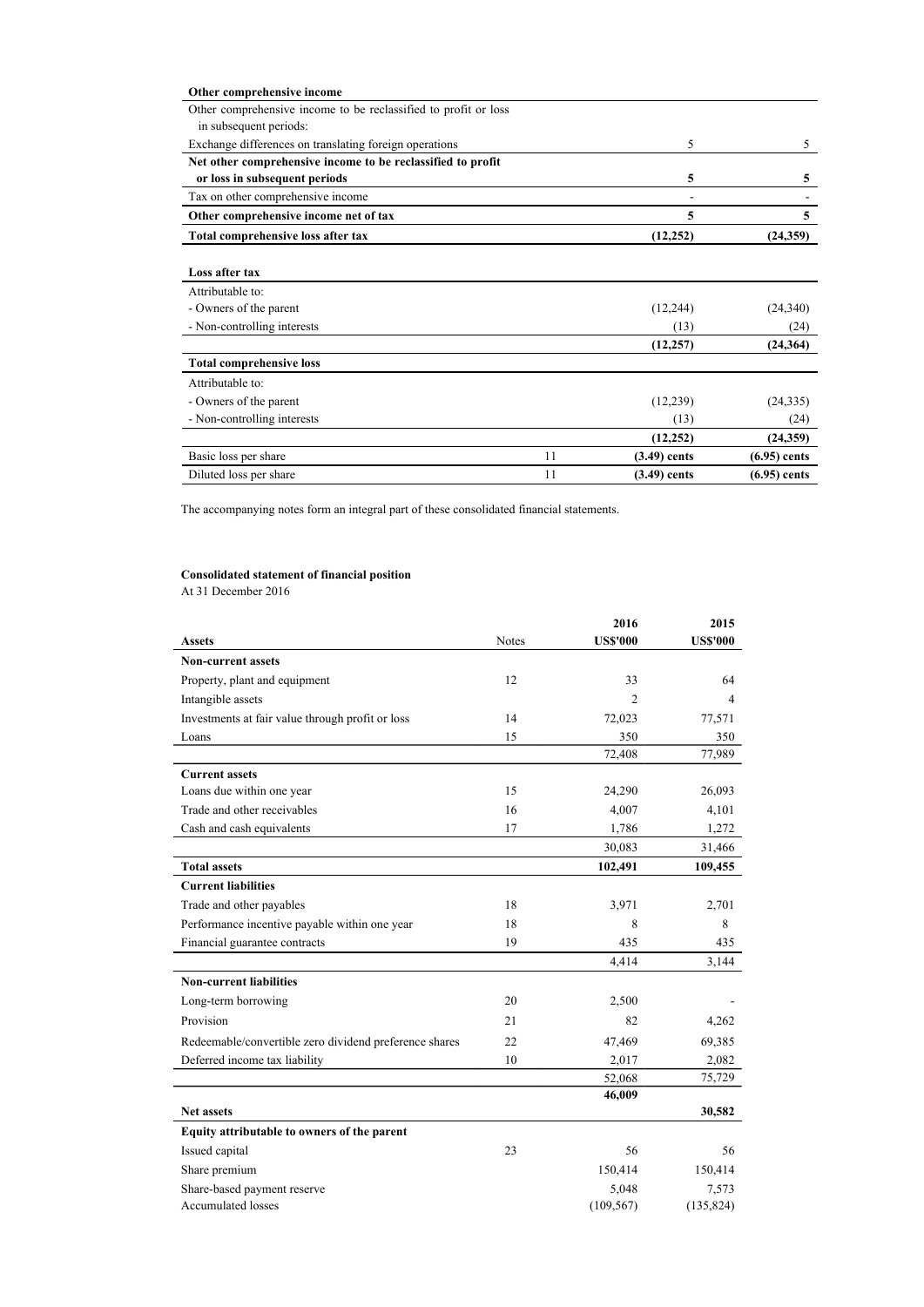|    | (1,490) | (1,495) |
|----|---------|---------|
|    |         |         |
| 22 |         | 8,297   |
| 24 | 1,056   | 1,056   |
|    | 45,517  |         |
|    |         | 30,077  |
|    | 492     | 505     |
|    | 46,009  |         |
|    |         |         |
|    |         | 30,582  |
|    | 102,491 | 109,455 |
|    |         |         |

Karl Niklas Ponnert Director 27 June 2017

The consolidated financial statements were approved by the Board of Directors and authorised for issue. They

were signed on its behalf by:

The accompanying notes form an integral part of these consolidated financial statements.

## Consolidated statement of changes in equity

For the year ended 31 December 2016

|                   |              |                                             |                                            |                                                          | Attributable to equity holders of the parent |                                                  |                                                          |                                     |                                 |                                                     |                                    |
|-------------------|--------------|---------------------------------------------|--------------------------------------------|----------------------------------------------------------|----------------------------------------------|--------------------------------------------------|----------------------------------------------------------|-------------------------------------|---------------------------------|-----------------------------------------------------|------------------------------------|
|                   | <b>Notes</b> | <b>Issued</b><br>capital<br><b>US\$'000</b> | <b>Share</b><br>premium<br><b>US\$'000</b> | Share-<br>based<br>payment<br>reserve<br><b>US\$'000</b> | Accumulated<br>losses<br><b>US\$'000</b>     | <b>Translation</b><br>reserve<br><b>US\$'000</b> | <b>Equity</b><br>component<br>of CZDP<br><b>US\$'000</b> | Other<br>reserve<br><b>US\$'000</b> | <b>Total</b><br><b>US\$'000</b> | Non-<br>controlling<br>interests<br><b>US\$'000</b> | Total<br>equity<br><b>US\$'000</b> |
| At 1 January      |              |                                             |                                            |                                                          |                                              |                                                  |                                                          |                                     |                                 |                                                     |                                    |
| 2015              |              | 55                                          | 150,262                                    | 7,147                                                    | (111, 484)                                   | (1,500)                                          | 8,297                                                    | 995                                 | 53,772                          | 572                                                 | 54,344                             |
| Loss for the year |              |                                             |                                            |                                                          | (24, 340)                                    |                                                  |                                                          | ÷,                                  | (24, 340)                       | (24)                                                | (24, 364)                          |
| Other             |              |                                             |                                            |                                                          |                                              |                                                  |                                                          |                                     |                                 |                                                     |                                    |
| comprehensive     |              |                                             |                                            |                                                          |                                              |                                                  |                                                          |                                     |                                 |                                                     |                                    |
| income            |              | $\overline{a}$                              | L,                                         |                                                          |                                              | 5                                                |                                                          | $\overline{a}$                      | 5                               | $\overline{a}$                                      | 5                                  |
| Total             |              |                                             |                                            |                                                          |                                              |                                                  |                                                          |                                     |                                 |                                                     |                                    |
| comprehensive     |              |                                             |                                            |                                                          |                                              |                                                  |                                                          |                                     |                                 |                                                     |                                    |
| income/(loss)     |              |                                             |                                            |                                                          | (24, 340)                                    | 5                                                |                                                          | $\overline{\phantom{a}}$            | (24, 335)                       | (24)                                                | (24, 359)                          |
| New issue of      |              |                                             |                                            |                                                          |                                              |                                                  |                                                          |                                     |                                 |                                                     |                                    |
| shares            | 23           | 1                                           | 184                                        |                                                          |                                              |                                                  |                                                          |                                     | 185                             |                                                     | 185                                |
| Own shares        |              |                                             |                                            |                                                          |                                              |                                                  |                                                          |                                     |                                 |                                                     |                                    |
| acquired          | 23           |                                             | (32)                                       |                                                          |                                              |                                                  |                                                          | 61                                  | 29                              |                                                     | 29                                 |
| Share-based       |              |                                             |                                            |                                                          |                                              |                                                  |                                                          |                                     |                                 |                                                     |                                    |
| payment           |              |                                             |                                            |                                                          |                                              |                                                  |                                                          |                                     |                                 |                                                     |                                    |
| expense           | 26           |                                             |                                            | 426                                                      |                                              |                                                  |                                                          |                                     | 426                             |                                                     | 426                                |
| Minority          |              |                                             |                                            |                                                          |                                              |                                                  |                                                          |                                     |                                 |                                                     |                                    |
| interests         |              |                                             |                                            |                                                          |                                              |                                                  |                                                          |                                     |                                 | (43)                                                | (43)                               |
| At 31 December    |              |                                             |                                            |                                                          |                                              |                                                  |                                                          |                                     |                                 |                                                     |                                    |
| 2015              |              | 56                                          | 150,414                                    | 7,573                                                    | (135, 824)                                   | (1, 495)                                         | 8,297                                                    | 1,056                               | 30,077                          | 505                                                 | 30,582                             |
| Loss for the year |              |                                             |                                            |                                                          | (12, 244)                                    |                                                  |                                                          | $\overline{\phantom{a}}$            | (12, 244)                       | (13)                                                | (12, 257)                          |
| Other             |              |                                             |                                            |                                                          |                                              |                                                  |                                                          |                                     |                                 |                                                     |                                    |
| comprehensive     |              |                                             |                                            |                                                          |                                              |                                                  |                                                          |                                     |                                 |                                                     |                                    |
| income            |              |                                             |                                            |                                                          |                                              | 5                                                |                                                          |                                     | 5                               |                                                     | 5                                  |
| Total             |              |                                             |                                            |                                                          |                                              |                                                  |                                                          |                                     |                                 |                                                     |                                    |
| comprehensive     |              |                                             |                                            |                                                          |                                              |                                                  |                                                          |                                     |                                 |                                                     |                                    |
| income/(loss)     |              |                                             |                                            |                                                          | (12, 244)                                    | 5                                                |                                                          | $\overline{a}$                      | (12, 239)                       | (13)                                                | (12, 252)                          |
| Share-based       |              |                                             |                                            |                                                          |                                              |                                                  |                                                          |                                     |                                 |                                                     |                                    |
| payment           |              |                                             |                                            |                                                          |                                              |                                                  |                                                          |                                     |                                 |                                                     |                                    |
| expense           | 26           |                                             |                                            | 52                                                       |                                              |                                                  |                                                          |                                     | 52                              |                                                     | 52                                 |
| Lapse of share-   |              |                                             |                                            |                                                          |                                              |                                                  |                                                          |                                     |                                 |                                                     |                                    |
| based payment     | 26           |                                             |                                            | (2,577)                                                  | 2,577                                        |                                                  |                                                          |                                     |                                 |                                                     |                                    |
|                   | 22           |                                             |                                            |                                                          |                                              |                                                  | 27,627                                                   |                                     | 27,627                          |                                                     | 27,627                             |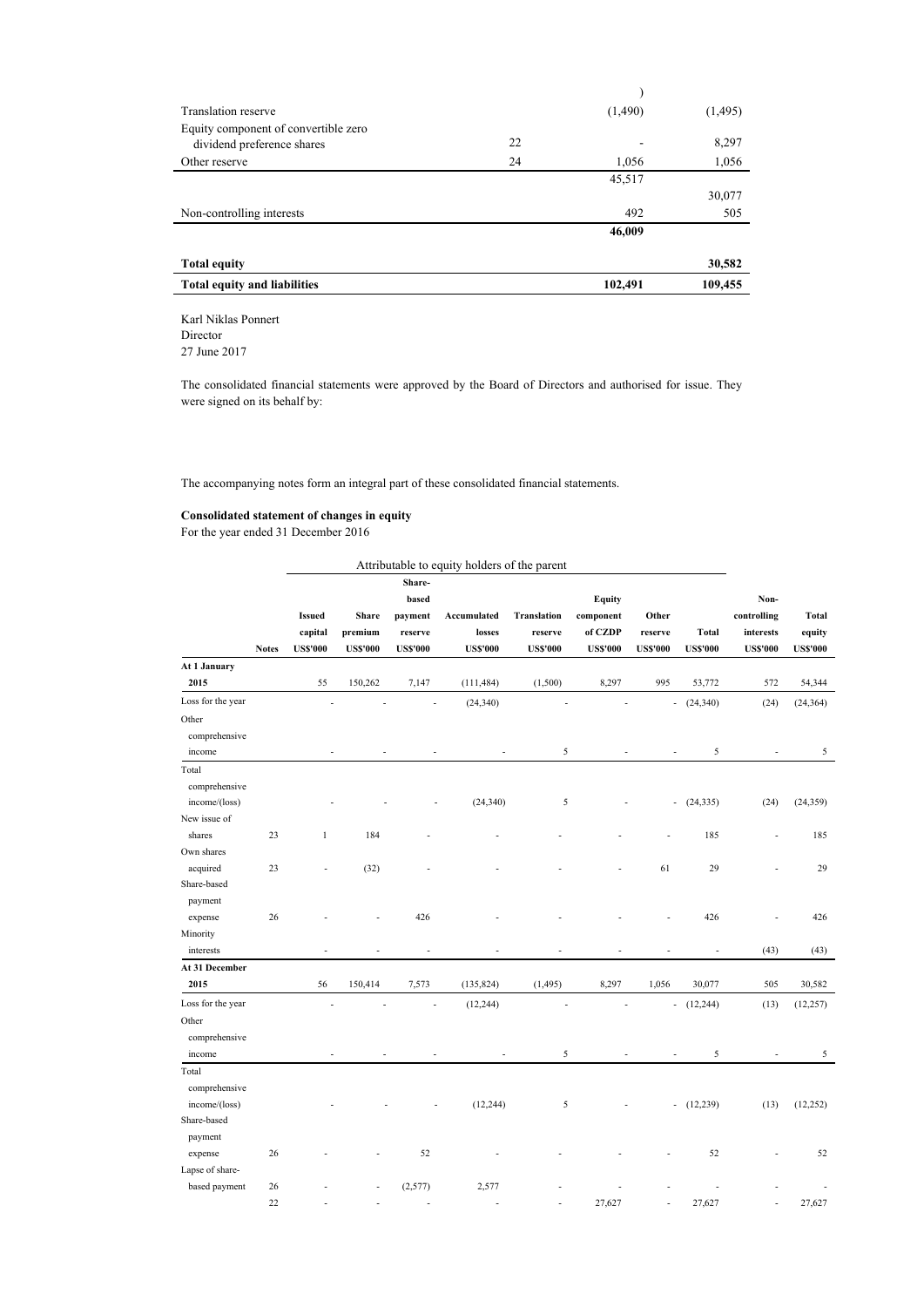| Change of fair |    |                          |                          |        |            |                          |                          |                          |                          |                          |                          |
|----------------|----|--------------------------|--------------------------|--------|------------|--------------------------|--------------------------|--------------------------|--------------------------|--------------------------|--------------------------|
| value upon     |    |                          |                          |        |            |                          |                          |                          |                          |                          |                          |
| extinguishment |    |                          |                          |        |            |                          |                          |                          |                          |                          |                          |
| of convertible |    |                          |                          |        |            |                          |                          |                          |                          |                          |                          |
| zero dividend  |    |                          |                          |        |            |                          |                          |                          |                          |                          |                          |
| preference     |    |                          |                          |        |            |                          |                          |                          |                          |                          |                          |
| shares         |    |                          |                          |        |            |                          |                          |                          |                          |                          |                          |
| Released upon  |    |                          |                          |        |            |                          |                          |                          |                          |                          |                          |
| extinguishment |    |                          |                          |        |            |                          |                          |                          |                          |                          |                          |
| of convertible |    |                          |                          |        |            |                          |                          |                          |                          |                          |                          |
| zero dividend  |    |                          |                          |        |            |                          |                          |                          |                          |                          |                          |
| preference     |    |                          |                          |        |            |                          |                          |                          |                          |                          |                          |
| shares         | 22 | $\overline{\phantom{a}}$ | $\overline{\phantom{0}}$ | $\sim$ | 35,924     | $\overline{\phantom{a}}$ | (35, 924)                | $\overline{\phantom{a}}$ | $\overline{\phantom{a}}$ | $\overline{\phantom{a}}$ | $\overline{\phantom{a}}$ |
| At 31 December |    |                          |                          |        |            |                          |                          |                          |                          |                          |                          |
| 2016           |    | 56                       | 150,414                  | 5,048  | (109, 567) | (1,490)                  | $\overline{\phantom{a}}$ | 1,056                    | 45,517                   | 492                      | 46,009                   |

The following describes the nature and purpose of each reserve within parent's equity:

| Reserve                     | <b>Description and purpose</b>                                                                                                                               |
|-----------------------------|--------------------------------------------------------------------------------------------------------------------------------------------------------------|
| Share premium               | Amounts subscribed for share capital in excess of nominal value.                                                                                             |
| Share-based payment reserve | Equity created to recognise share-based payment expense.                                                                                                     |
| Accumulated losses          | Cumulative net gains and losses recognised in profit or loss.                                                                                                |
| Translation reserve         | Equity created to recognise foreign currency translation differences.                                                                                        |
| Equity component of CZDP    | Difference between the proceeds of the convertible zero dividend preference shares<br>("CZDP") issued and the fair value of the liability component of CZDP. |
| Other reserve               | Own shares acquired and EBT (as defined in Note 24) shares and capital redemption.                                                                           |

The accompanying notes form an integral part of these consolidated financial statements.

## Consolidated statement of cash flows

For the year ended 31 December 2016

|                                                      |                | 2016            | 2015            |
|------------------------------------------------------|----------------|-----------------|-----------------|
|                                                      | <b>Notes</b>   | <b>US\$'000</b> | <b>US\$'000</b> |
| Loss before tax                                      |                | (12, 322)       | (24,770)        |
| Adjustments for:                                     |                |                 |                 |
| Depreciation and amortisation                        | 5              | 26              | 34              |
| Release of provision for performance incentive       | $\overline{4}$ | (4,195)         | (3,209)         |
| Share-based payments                                 | 26             | 67              | 226             |
| Provision for bad debts                              | 5              | 1,008           | 49              |
| Provision for financial guarantee contracts          | 5              |                 | 435             |
| Realised losses on disposal of investments           | 2              | 142             | 1,526           |
| Unrealised losses on investments at FVTPL*           | $\overline{c}$ | 6.059           | 12,357          |
| Unrealised losses on loans                           | $\overline{c}$ | 10              | 1,997           |
| Fair value losses on derivative financial assets     | $\overline{c}$ |                 | 11              |
| Income from loans                                    | $\overline{c}$ | (627)           | (721)           |
| Gain recognised upon extinguishment of CZDP**        | 22             | (62)            |                 |
| Foreign exchange (gains)/losses                      |                | (178)           | 106             |
| Interest expenses of RZDP/CZDP**                     | 9              | 5,773           | 5,776           |
| Operating loss before changes in working capital and |                |                 |                 |
| provisions                                           |                | (4,299)         | (6, 183)        |
| Purchases of investments at FVTPL*                   | 8              |                 | (219)           |
| Purchases of loans                                   | 15             |                 | (363)           |
| Proceeds from disposals of investments at FVTPL*     | 8              | 765             | 432             |
| Proceeds from repayment of loans                     | 15             | 383             | 459             |
| (Increase)/decrease in trade and other receivables   |                | (287)           | 344             |
| Increase in trade and other payables                 |                | 1,270           | 1,452           |
| Net cash outflow from operations                     |                | (2,168)         | (4,078)         |
| Investing activities                                 |                |                 |                 |
| Disposal of property, plant and equipment            |                | 7               | 10              |
| Net cash inflow from investing activities            |                | $\overline{7}$  | 10              |
| Financing activities                                 |                |                 |                 |
| Proceeds from long term borrowing                    | 20             | 2,500           |                 |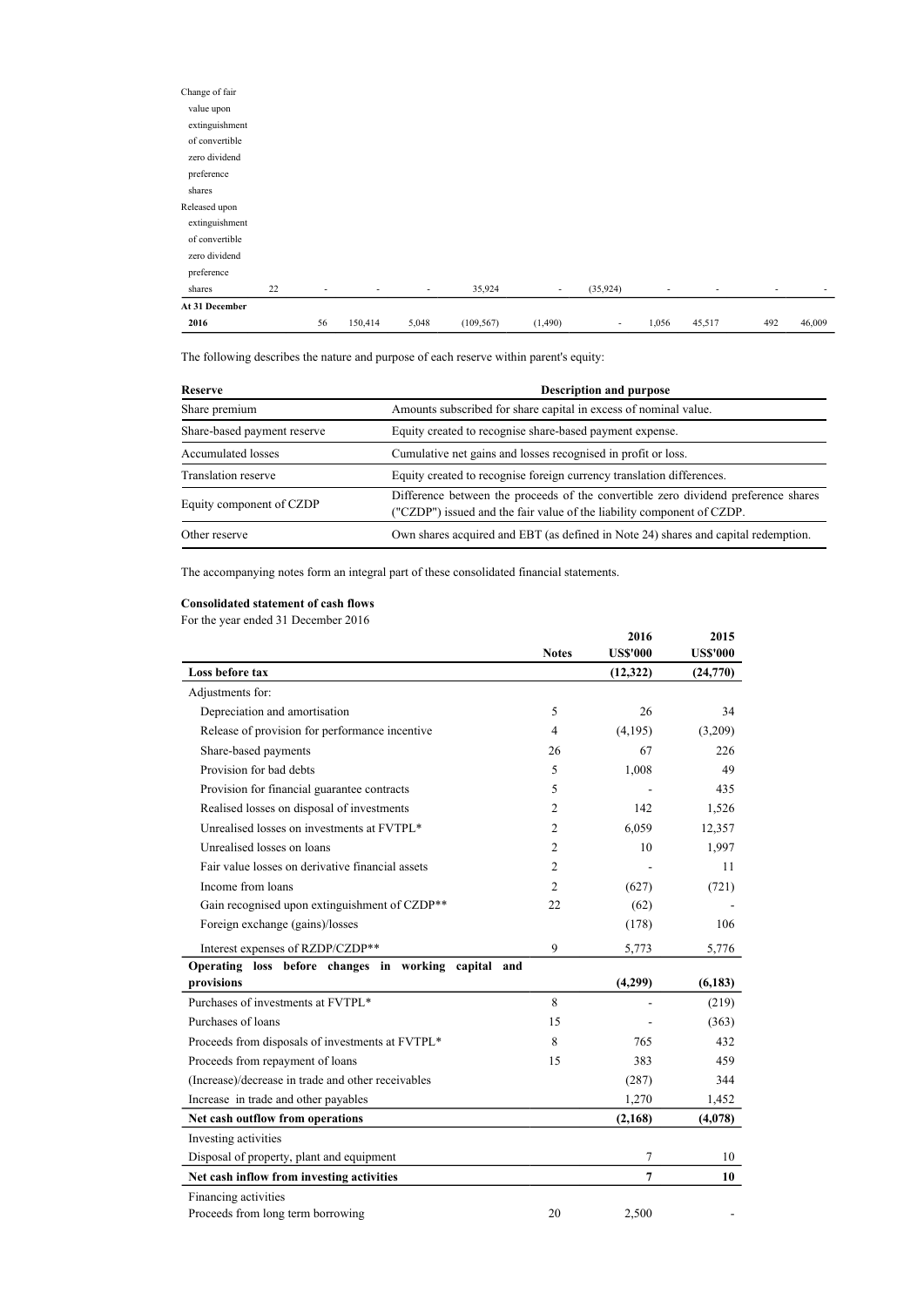| Net cash inflow from financing activities                    | 2.500 |       |         |
|--------------------------------------------------------------|-------|-------|---------|
| Net increase/(decrease) in cash and cash equivalents         |       | 339   | (4,068) |
| Effect of exchange rate changes on cash and cash equivalents |       | 175   | 155     |
| Cash and cash equivalents at beginning of year               |       | 1.272 | 5,185   |
| Cash and cash equivalents at end of year                     |       | 1.786 | 1.272   |

\* FVTPL refers to fair value through profit or loss

\*\* RZDP refers to redeemable zero dividend preference shares; CZDP refers to convertible zero dividend preference shares

The accompanying notes form an integral part of these consolidated financial statements.

#### Notes to the financial statements

#### 1 Accounting policies

### 1.1 Corporate information

The consolidated financial statements of Origo Partners Plc ("Origo" or the "Company") and its subsidiaries (together the "Group") for the year ended 31 December 2016 were authorised for issue in accordance with a resolution of the Directors on 27 June 2017. The Company is a limited liability company incorporated and domiciled in the Isle of Man whose shares are publicly traded on the Alternative Investment Market ("AIM") of the London Stock Exchange. The registered office is located at 33-37 Athol Street, Douglas, Isle of Man IM1 1LB. The principal activities of the Group are described in Note 8.

### 1.2 Basis of preparation

The Group's consolidated financial statements are prepared in accordance with International Financial Reporting Standards ("IFRS") issued by the International Accounting Standard Board ("IASB") and adopted for use in the European Union ("EU") and also to comply with relevant Isle of Man law.

The principal accounting policies applied in the preparation of the consolidated financial information are set out below. These policies have been consistently applied to all the periods presented, unless otherwise stated.

- (a) The financial information set out below, is based on the financial statements of the Company and its subsidiaries for the year ended 31 December 2016.
- (b) The consolidated financial information has been prepared under the historical cost convention except for certain financial instruments, which have been measured at fair value, and in accordance with IFRS and International Financial Reporting Interpretations Committee's interpretations ("IFRIC") (collectively "IFRSs") issued by the IASB.
- (c) Non-controlling interests represent the portion of profit or loss and net assets that is not held by the Group and are presented separately in the consolidated statement of comprehensive income and within equity in the consolidated statement of financial position, separately from parent shareholders' equity.

The Company continues with the investment realisation programme that commenced in November 2014 and the Directors expect that the proceeds generated from the planned divestment of the investment portfolio will be sufficient, not only to settle all liabilities, but also to fulfil the redemption obligations in respect of the redeemable zero dividend preference shares as further described in Note 22.

### 1.3 Significant accounting judgements, estimates and assumptions

The preparation of consolidated financial information in conformity with IFRSs requires the use of certain critical accounting estimates and assumptions that affect the reported amounts of assets and liabilities and disclosures of contingent assets and liabilities at the date of the consolidated financial information and the reported amounts of revenue and expenses during the reporting period. Although these estimates are based upon management's best knowledge of current events and actions, actual results may differ from those estimates.

The following is a list of accounting policies which cover areas that the Directors consider require estimates and judgements which have a significant risk of causing a material adjustment to the carrying amount of assets and liabilities within the next financial year:

#### (a) Fair value of unquoted equity instruments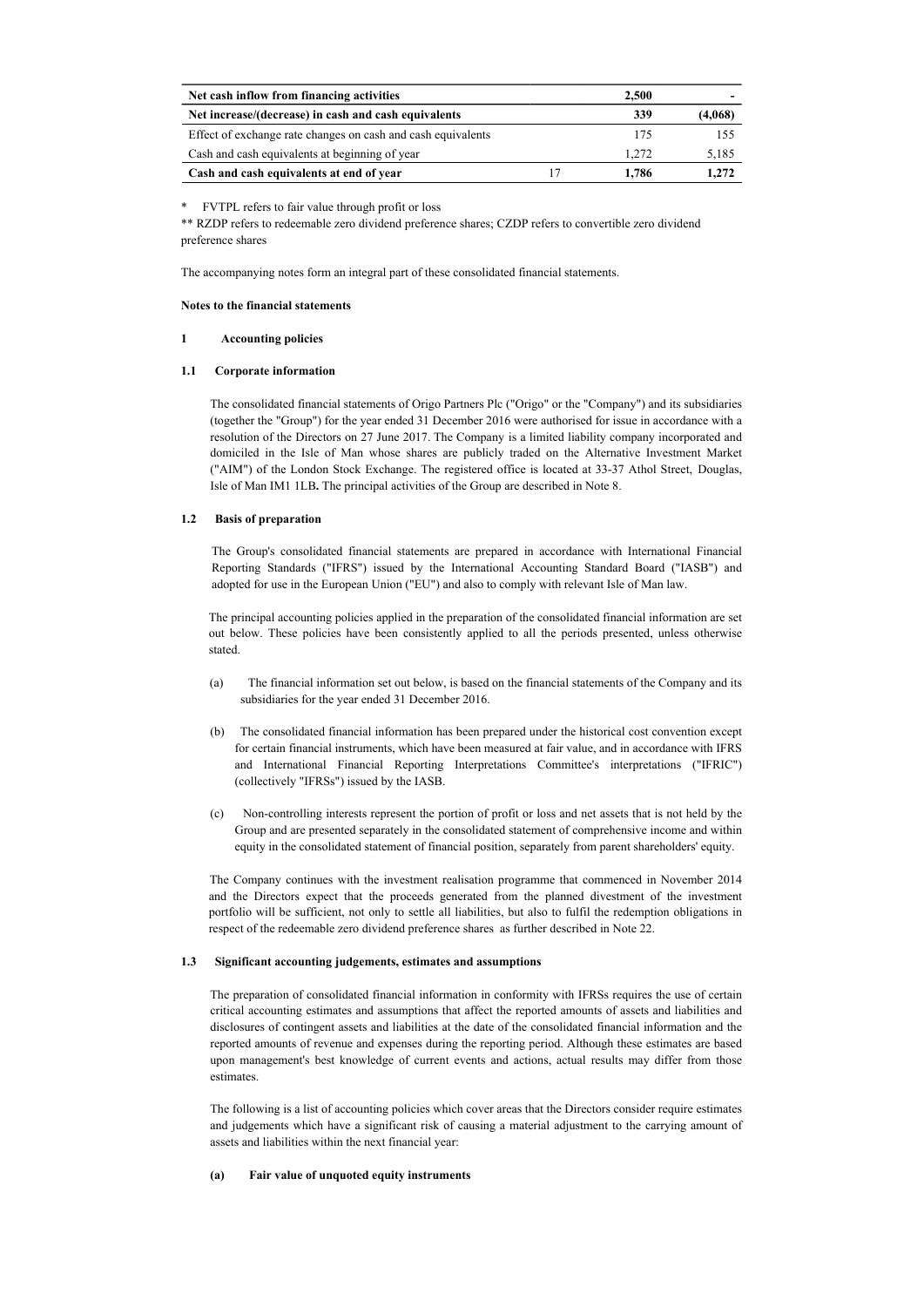The Group has estimated the value of each of its unquoted equity instruments by using judgement to select the most appropriate valuation methodology for each investment based on the recommendations of the International Private Equity and Venture Capital Valuation Guidelines (the "Guidelines"). Valuation methodologies mainly include the price of recent investments, multiples, discounted cash flow, industry valuation benchmarks, available market prices and so on, which may apply individually or in combination. Key assumptions and judgements of each methodology concerning the future and other key sources of estimation uncertainty will have a significant risk of causing a material adjustment to the fair value of the instruments within the next financial year.

### (b) Assessment as investment entity

Entities that meet the definition of an investment entity within IFRS 10 are required to account for most investments in controlled entities as held at fair value through profit or loss. Subsidiaries that provide investment related services or engage in permitted investment related activities with investees continue to be consolidated unless they are also investment entities. The Board has concluded that the Company meets the definition of an investment entity.

### (c) Share-based payments

The Group has applied the requirements of IFRS 2 "Share-based payment" in these consolidated financial statements.

The Group has issued share options, which are equity-settled share-based payments, to certain directors and employees, and to its advisors for services provided in respect of the admission of the Company to trading on the AIM of the London Stock Exchange. Equity-settled share-based payments to directors and employees are measured at the fair value of equity instruments awarded at the date of grant. Equity-settled share-based payments to non-employees are measured at the fair value of goods or services rendered at the date when the goods or services are received. Where equity investments are granted subject to vesting conditions, equity-settled share-based payments are expensed to the profit or loss on a straight-line basis over the vesting period, based on the Group's estimate of the number of shares that will eventually vest. Fair value is measured by use of the Binominal option pricing model.

The Group has granted upper share rights, which are cash-settled share-based payments, to certain directors, executives and key employees under the Company's JSOS (as defined in Note 26). The cost of cash-settled share-based payments is measured initially at fair value at the grant date using the Binominal Tree model. This fair value is expensed over the period until the vesting date with recognition of a corresponding liability. The liability is remeasured to fair value at each reporting date up to and including the settlement date, with changes in fair value recognised in employee expense.

When estimating the value of the share options and the upper share rights, significant assumptions such as the expected life of the share options and the upper share rights, and expected volatility of the shares have been applied based on management's best estimates.

### 1.4 Summary of significant accounting policies

The following principal accounting policies have been applied consistently throughout the year in dealing with items which are considered material in relation to the consolidated financial information.

### (a) Basis of consolidation

The consolidated financial statements comprise the financial statements of the Company and its subsidiaries as at 31 December 2016. Control is achieved when the Group is exposed, or has rights, to variable returns from its involvement with the investee and has the ability to affect those returns through its power over the investee. Specifically, the Group controls an investee if, and only if, the Group has:

- Power over the investee (i.e., existing rights that give it the current ability to direct the relevant activities of the investee);
- Exposure, or rights, to variable returns from its involvement with the investee; and
- The ability to use its power over the investee to affect its returns.

Generally, there is a presumption that a majority of voting rights results in control. To support this presumption and when the Group has less than a majority of the voting or similar rights of an investee, the Group considers all relevant facts and circumstances in assessing whether it has power over an investee, including:

- The contractual arrangement(s) with the other vote holders of the investee;
- Rights arising from other contractual arrangements; and
- The Group's voting rights and potential voting rights.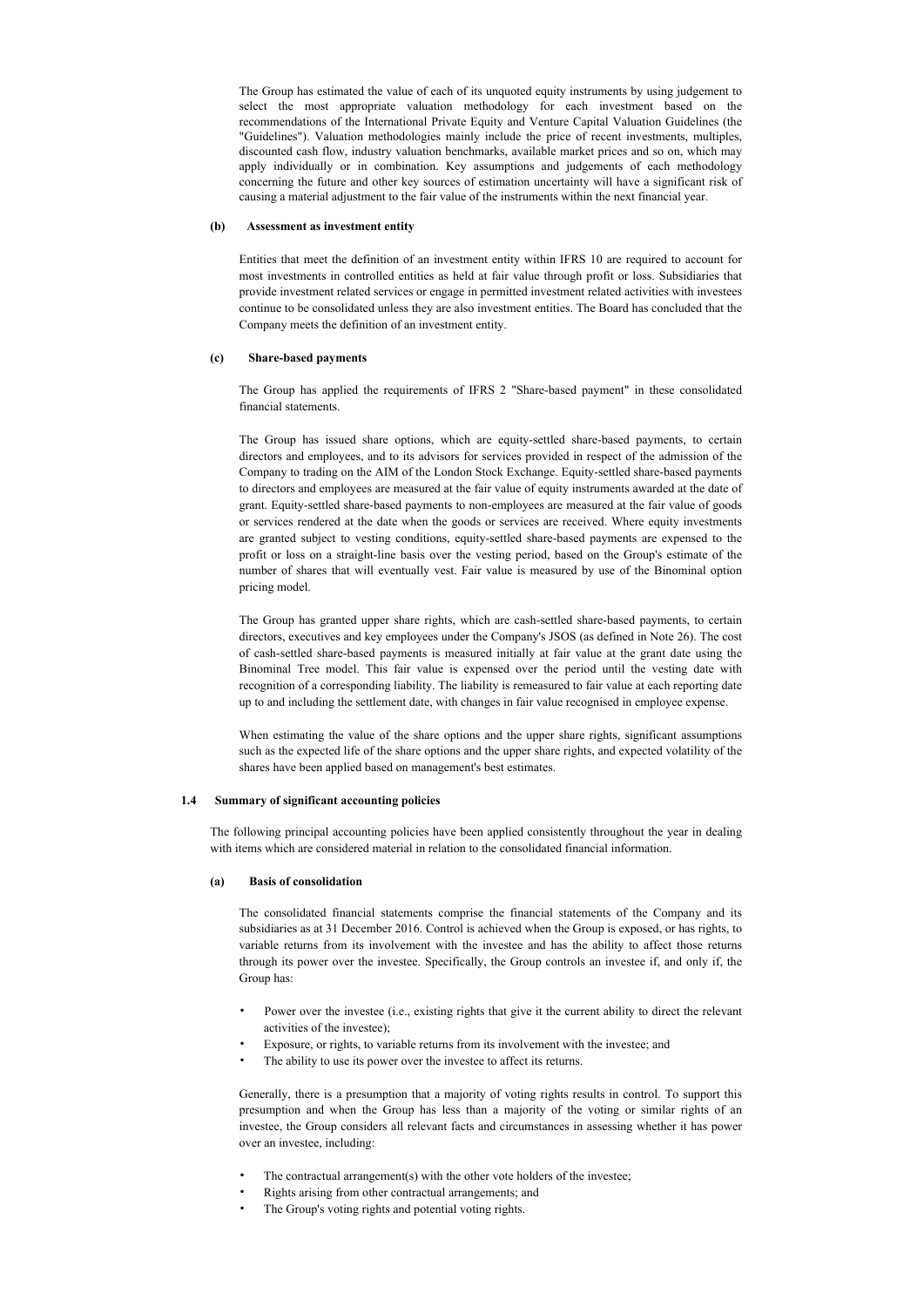Subsidiaries are fully consolidated from the date of acquisition, being the date on which the Group obtains control, and continue to be consolidated until the date when such control ceases. The financial statements of the subsidiaries are prepared for the same reporting period as the parent company, using consistent accounting policies. All intra-group balances, transactions, unrealised gains and losses resulting from intra-group transactions and dividends are eliminated in full.

Profit or loss and each component of other comprehensive income ("OCI") are attributed to the equity holders of the parent of the Group and to the non-controlling interests, even if this results in the noncontrolling interests having a deficit balance.

A change in the ownership interest of a subsidiary, without a loss of control, is accounted for as an equity transaction.

Goodwill is initially measured at cost being the excess of the aggregate of the consideration transferred and the amount recognised for non-controlling interest over the net identifiable assets acquired and liabilities assumed. If this consideration is lower than the fair value of the net assets of the subsidiary acquired, the difference is recognised in profit or loss.

After initial recognition, goodwill is measured at cost less any accumulated impairment losses. For the purpose of impairment testing, goodwill acquired in a business combination is, from the acquisition date, allocated to each of the Group's cash-generating units that are expected to benefit from the combination, irrespective of whether other assets or liabilities of the acquiree are assigned to those units.

### (b) Associates

Associates are all entities over which the Group has significant influence but not control, generally accompanying a shareholding of between 20% and 50% of the voting rights. The Group elects to measure investments in associates at fair value through profit or loss as, in the opinion of the Directors, the Company meets the definition of venture capital organisation. This treatment is permitted under IAS 28 "Investments in Associates and Joint Ventures".

#### (c) Foreign currencies

#### · Functional and presentation currency

The consolidated financial statements are presented in United States dollar, which is also the parent company's functional currency. For each group entity the Group determines functional currency and items included in the financial statements of each entity are measured using that functional currency.

### · Transactions and balances

Foreign currency transactions are translated into the functional currency using the exchange rates prevailing at the dates of the transactions. Foreign exchange gains and losses resulting from the settlement of such transactions and from the translation at year-end exchange rates of monetary assets and liabilities denominated in foreign currencies are recognised in the statement of comprehensive income.

Non-monetary financial assets and liabilities that are carried at historic cost are translated using the exchange rate as at the dates of initial transactions and are not re-measured. Translation differences on non-monetary financial assets and liabilities such as equities held at fair value through profit or loss are recognised in profit or loss as part of the fair value gain or loss.

#### Group companies

The results and financial position of all group entities, none of which has the currency of a hyperinflationary economy that have a functional currency different from the presentation currency are translated into the presentation currency as follows:

- (I) assets and liabilities for each statement of financial position presented are translated at the closing rate at the date of that statement of financial position;
- (II) income and expenses for each statement of comprehensive income are translated at average exchange rates (unless this average is not a reasonable approximation of the cumulative effect of the rates prevailing on the transaction dates, in which case income and expenses are translated at the dates of the transactions); and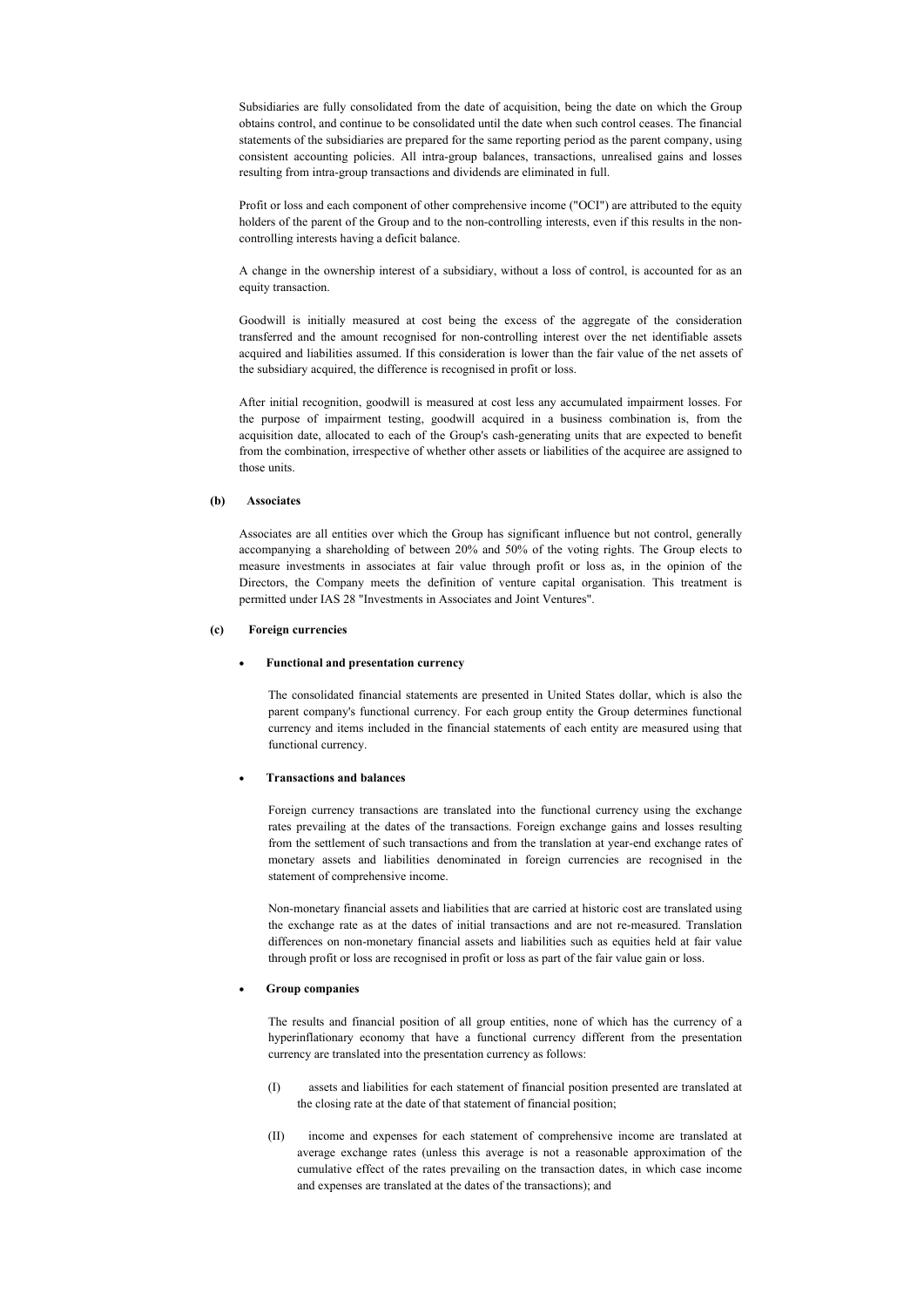(III) all resulting exchange differences are recognised in the statement of comprehensive income as other comprehensive income.

Goodwill and fair value adjustments arising on the acquisition of a foreign entity are treated as assets and liabilities of the foreign entity and translated at the closing rate.

### (d) Financial assets

The Group classifies its financial assets, at initial recognition, into one of the following categories: investments at fair value through profit or loss, loans and receivables and other financial assets, as appropriate, depending on the purpose for which the asset was acquired. The Group's accounting policy for each category is as follows:

#### Investments at fair value through profit or loss

These investments at fair value through profit or loss are designated by the Board of Directors at fair value through profit or loss at inception, which include debt and equity securities, convertible credit agreements and derivatives, on the basis that they are part of a group of financial assets which are managed and have their performance evaluated on a fair value basis, in accordance with the risk management and investment strategies of the Group.

#### Recognition / Derecognition:

Regular acquisitions and disposals of investments are recognised on the trade date on which the Group received acquisitions of investments or delivered disposals of investments. Investment fair value through profit or loss is derecognised when the Group loses control over the contractual rights that comprise that asset. This occurs when the rights to receive cash flows from the asset have expired or the Group has transferred its rights to receive cash flows from the asset or has assumed an obligation to pay the received cash flows in full without material delay to a third party under a 'pass-through' arrangement; and either (a) the Group has transferred substantially all the risks and rewards of the asset, or (b) the Group has neither transferred nor retained substantially all the risks and rewards of the asset, but has transferred control of the asset. Investments at fair value through profit or loss is derecognised and corresponding receivables from the buyer for the payment are recognised as of the date the Group commits to sell the assets.

### Investments at fair value through profit or loss

#### Measurement:

Investment at fair value through profit or loss is initially recognised at fair value. Transaction costs are expensed in the profit or loss. Subsequent to initial recognition, all financial assets and financial liabilities are measured at fair value. Gains and losses arising from changes in the fair value of the financial assets held at fair value through profit or loss are presented in the profit or loss in the period in which they arise.

Dividend income from financial assets at fair value through profit or loss is recognised in the profit or loss within investment loss when the Group's right to receive payments is established.

#### Fair value estimation:

The fair value of financial instruments traded in active markets (such as publicly traded securities) is based on quoted market prices at the reporting date. The quoted market price used for financial assets held by the Group is the current bid price. The fair value of financial instruments that are not traded in an active market is determined by using valuation techniques in accordance with the Guidelines. Pursuant to the Guidelines, the Group believes the following techniques applied individually, or in combination, are the most suitable ones for the Group's current portfolios:

- (I) Price of recent investments: When valuing investments on the basis of the price of recent investments, the cost of the investment itself or the price at which a significant amount of new investment into the relevant investee company was made to estimate the fair value of the investment, but only for a limited period following the date of the relevant transaction. During the limited period following the date of the relevant transactions, changes or events subsequent to the relevant transaction which would imply a change in the investment's fair value have been assessed.
- (II) Multiples: When valuing investments on a multiple basis, the Group has abided by the following principles: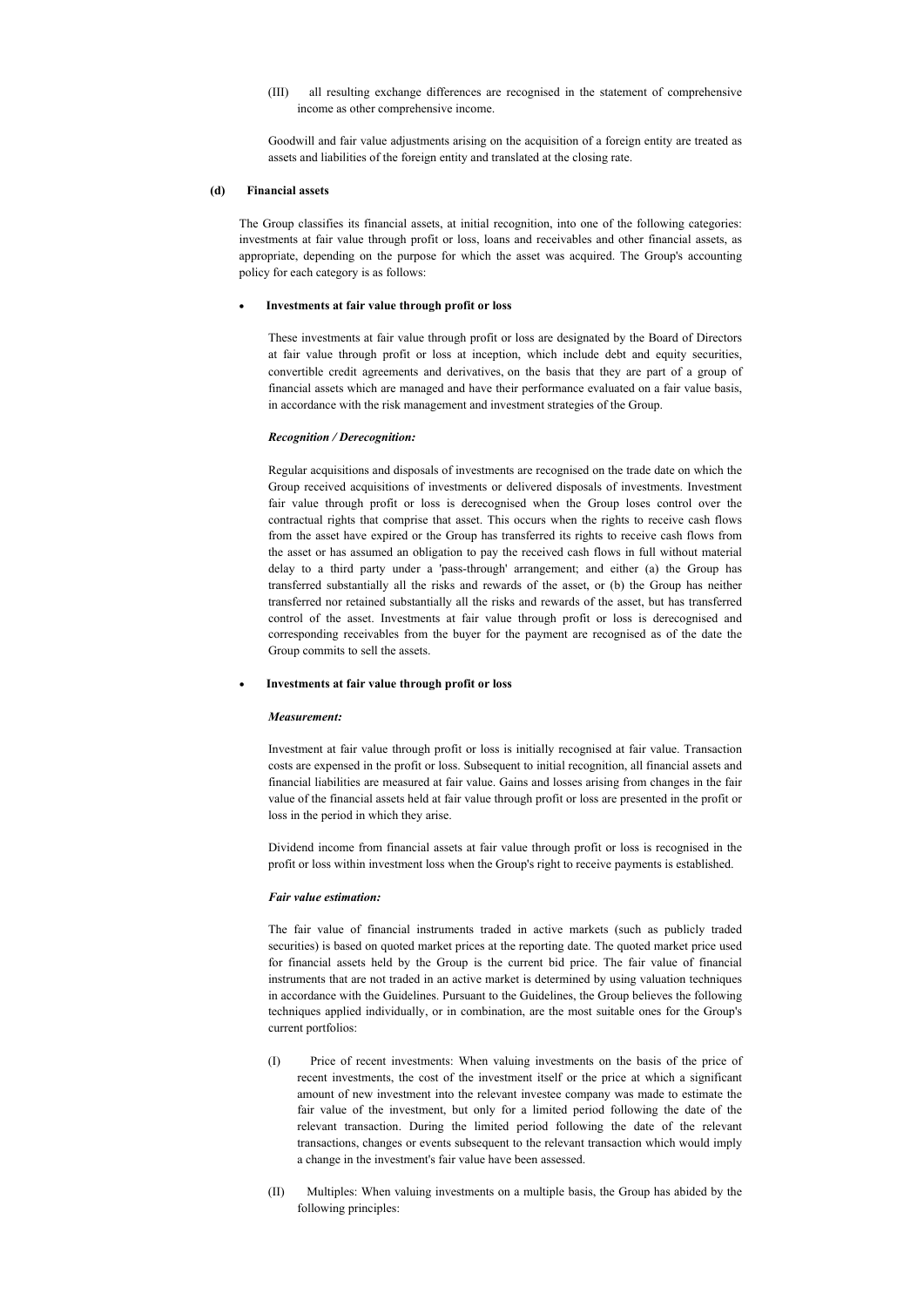- apply a multiple that is appropriate and reasonable (giving the risk profile and earnings growth prospects of the underlying company) to the maintainable earnings of the underlying company;
- ii. adjust the amount derived in (i) above for surplus assets or excess liabilities and other relevant factors to derive the enterprise value for the underlying company;
- iii. deduct from the enterprise value all amounts relating to financial instruments ranking ahead of the highest ranking instrument of the Group in a liquidation and taking into account the effect of any instrument that may dilute the Group's investments in order to derive the gross attributable enterprise value;
- iv. apply an appropriate marketability discount to the gross attributable enterprise value derived in (iii) above in order to derive the net attributable enterprise value. The marketability discount relates to an investment rather than to the underlying business. Marketability discounts will vary from situation to situation and is a question of judgement. When a discount is applied, relevant factors in determining the appropriate marketability discount in each particular situation will be considered. A discount in the range of 20% to 30% (in steps of 5%) is generally used in practice, depending upon the particular circumstances; and
- v. apportion the net attributable enterprise value appropriately between the relevant financial instruments.
- (III) Discounted cash flow: Fair value is estimated by deriving the present value of the investment using reasonable assumptions of expected future cash flows of the underlying business and the terminal value and date, and the appropriate risk-adjusted discount rate that quantifies the risk inherent to the investment. The discount rate is estimated with reference to the market risk-free rate, a risk adjusted premium and information specific to the investment or market sector.
- (IV) Industry valuation benchmarks: The use of industry benchmarks is only likely to be reliable and therefore appropriate as the main basis of estimating fair value in limited situations, and is more likely to be useful as a sense check of values produced using other methodologies. The Group has primarily relied on such metrics to validate the outcome produced by other valuation techniques.

#### Loans and receivables

These assets are non-derivative financial assets with fixed or determinable payments that are not quoted on an active market. Income from loans and receivables is recognised as it accrues by reference to the principal outstanding and the effective interest rate applicable, which is the rate that exactly discounts the estimated future cash flows through the expected life of the financial asset to the asset's carrying value. The losses arising from impairment are recognised in the statement of comprehensive income.

This category generally applies to trade and other receivables. For more information on receivables, refer to Note 16.

### Derivative financial instruments

Derivative financial instruments are held at fair value and changes in fair value are recognised in profit or loss of the consolidated statement of comprehensive income.

### · Impairment of financial assets

For amortised cost loans and receivables, the Group assesses, at each reporting date, whether there is objective evidence that a financial asset or a group of financial assets is impaired. An impairment exists if one or more events that have occurred since the initial recognition of the asset (an incurred 'loss event'), have an impact on the estimated future cash flows of the financial asset or the group of financial assets that can be reliably estimated. Evidence of impairment may include indications that the debtor is experiencing significant financial difficulty, default or delinquency in interest or principal payments, the probability that they will enter bankruptcy or other financial reorganisation and observable data indicating that there is a measurable decrease in the estimated future cash flows, such as changes in arrears or economic conditions that correlate with defaults.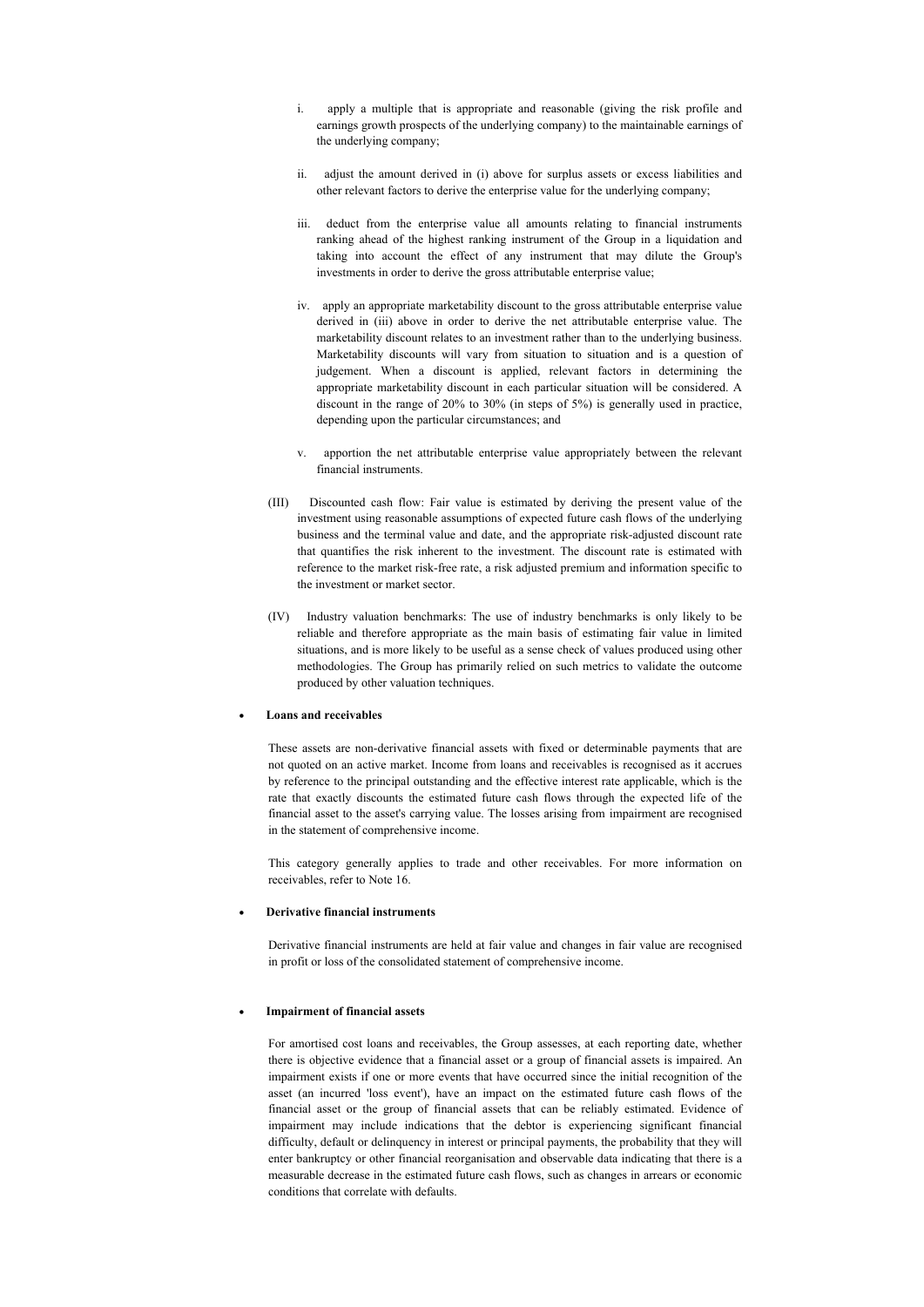### (e) Financial liabilities

The Group's financial liabilities include trade and other payables, financial guarantee contracts and preference shares.

All financial liabilities are recognised initially at fair value and, in the case of loans and borrowings and payables, net of directly attributable transaction costs.

The measurement of financial liabilities depends on their classification, as described below:

#### Financial liabilities at amortised cost

Financial liabilities (including trade and other payables and long-term borrowing) are subsequently measured at amortised cost using the effective interest method.

The effective interest method is a method of calculating the amortised cost of a financial liability and of allocating interest expense over the relevant period. The effective interest rate is the rate that exactly discounts estimated future cash payments (including all fees and points paid or received that form an integral part of the effective interest rate, transaction costs and other premiums or discounts) through the expected life of the financial liability, or where appropriate a shorter period, to the net carrying amount on initial recognition.

#### · Financial guarantee contracts

Financial guarantee contracts issued by the Group are those contracts that require a payment to be made to reimburse the holder for a loss it incurs because the specified debtor fails to make a payment when due in accordance with the terms of a debt instrument. Financial guarantee contracts are recognised initially as a liability at fair value, adjusted for transaction costs that are directly attributable to the issuance of the guarantee. Subsequently, the liability is measured at the higher of the best estimate of the expenditure required to settle the present obligation at the reporting date and the amount recognised less cumulative amortisation.

#### Preference shares

#### Convertible zero dividend preference shares

Convertible zero dividend preference shares are regarded as a compound financial instrument, consisting of a liability component and an equity component. The fair value of the liability component is estimated at the date of issue using the prevailing market interest rate for a similar bond without early redemption or equity conversion option. The difference between the proceeds of convertible zero dividend preference shares issued and the fair value of the liability component of convertible zero dividend preference shares is assigned to the equity component of convertible zero dividend preference shares representing the embedded equity conversion option, and the derivative financial assets representing the embedded early redemption option.

Issue costs were allocated among the liability, and equity components of convertible zero dividend preference shares and the derivative financial assets based on their relative carrying amounts at the date of issue.

The interest charges on convertible zero dividend preference shares liability component is computed using the prevailing market interest rate for a similar bond without early redemption or equity conversion option.

When the Group extinguishes a compound instrument before maturity through revision of terms, the Group allocates the consideration paid and any transaction costs for the revision of terms to the liability and equity components of the instrument at the date of the transaction. The method used in allocating the consideration paid and transaction costs to the respective components is consistent with that used in the original allocation to the respective components of the proceeds received by the Group when the convertible instrument was issued.

Once the allocation of the consideration is made, any resulting gain or loss is treated in accordance with accounting principles applicable to the related component, as follows:

(a) the amount of gain or loss relating to the liability component is recognised in profit or loss; and

(b) the amount of consideration relating to the equity component is recognised in equity.

Redeemable zero dividend preference shares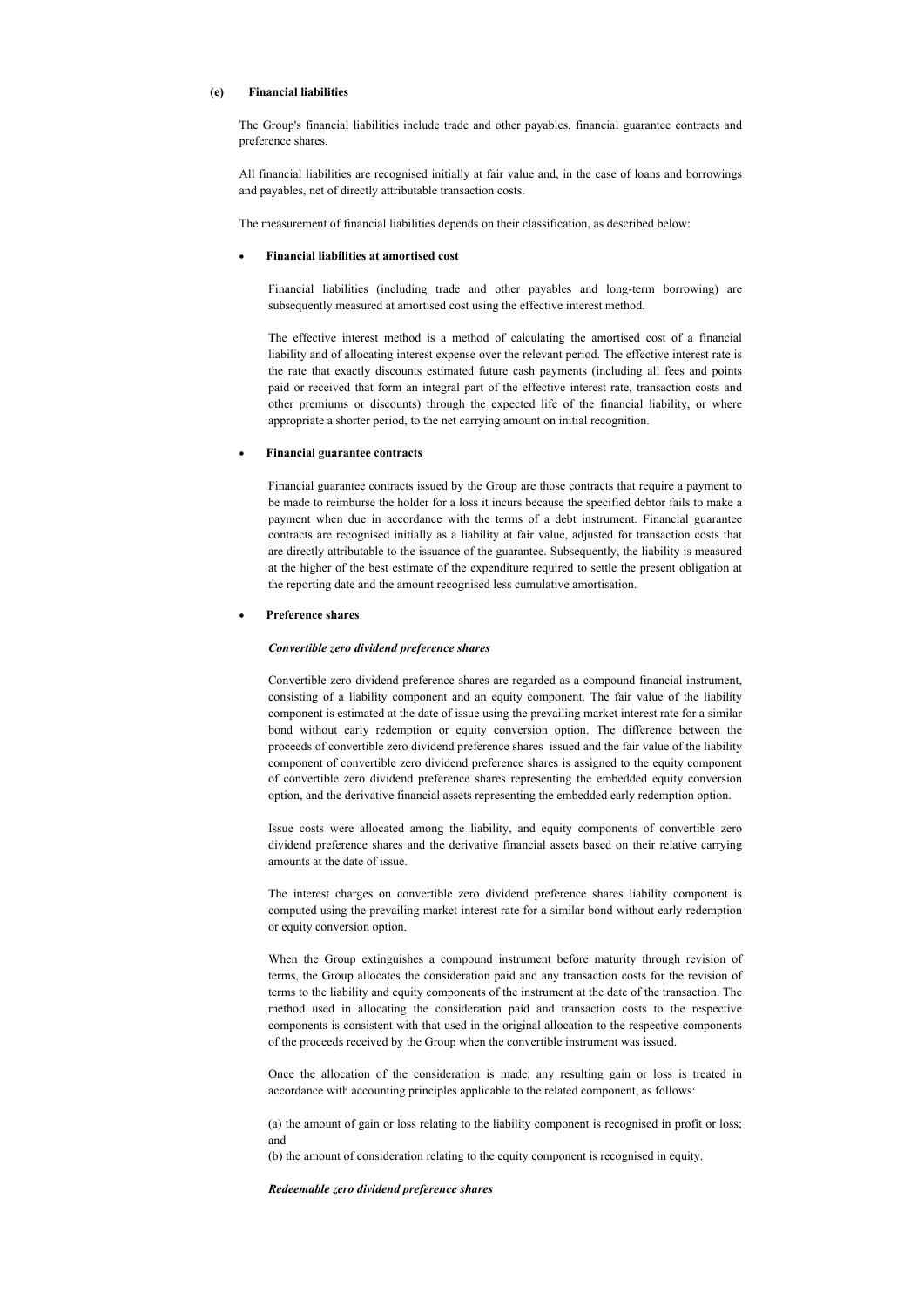On initial recognition, redeemable zero dividend preference shares are recognised at the fair value, which are determined using the prevailing market interest of similar non-convertible debts, net of issue costs incurred. In subsequent periods, redeemable zero dividend preference shares are carried at amortised cost using the effective interest method.

#### **Derecognition**

A financial liability is derecognised when the obligation under the liability is discharged or cancelled, or expires. When an existing financial liability is replaced by another from the same lender on substantially different terms, or the terms of an existing liability are substantially modified, such an exchange or modification is treated as the derecognition of the original liability and the recognition of a new liability. The difference in the respective carrying amounts is recognised in the statement of profit or loss.

#### (f) Cash and bank and short-term borrowings

Cash and bank are defined as cash in hand, demand deposits, time deposit and short-term, highly liquid investments that are readily convertible into known amounts of cash, are subject to an insignificant risk of changes in value, and have a short maturity, generally less than three months, less bank overdrafts which are repayable on demand and form an integral part of the Group's cash management. For the purpose of the consolidated statement of financial position, cash and bank balances comprise cash on hand and at banks, including term deposits, which are not restricted as to use.

Short-term borrowings are financial liabilities at amortised cost and are initially measured at fair value, net of directly attributable costs incurred. It is subsequently measured at amortised cost, using the effective interest method. The related interest expense is recognised in profit or loss.

#### (g) Share-based payments

Employees (including senior executives) of the Group receive remuneration in the form of sharebased payment transactions (i.e. share options), whereby employees render services as consideration for equity instruments ("equity-settled transactions"). Certain directors, executives and key employees of the Group are granted share appreciation rights (including upper share rights and contingent share awards), which can only be settled in cash ("cash-settled transactions"). Advisors receive equitysettled options in relation to the Company's admission to trading on the AIM of the London Stock Exchange.

The cost of these options with employees are measured by reference to the fair value of the equity instruments awarded at the date of grant, whereas those with non-employees are measured at the fair value of goods or services received at the date when the goods or services have been received. The fair value is determined by using binominal tree model, further details of which are given in Note 26.

### Equity-settled transactions

The cost of equity-settled transactions (share options) is recognised, together with a corresponding increase in equity, over the period in which the performance and/or service conditions are fulfilled, ending on the date on which the relevant employees become fully entitled to the award (the "vesting date"). The cumulative expense recognised for equity-settled transactions at each reporting date until the vesting date reflects the extent to which the vesting period has expired and the Group's best estimate of the number of equity instruments that will ultimately vest. The profit or loss charge of credit for a period represents the movement in cumulative expense recognised as at the beginning and end of that period and is recognised in employee expense (see Note 6).

No expense is recognised for awards that do not ultimately vest, except for awards where vesting is conditional upon a market or non-vesting condition, which are treated as vesting irrespective of whether or not the market condition is satisfied, provided that all other performance and/or service conditions are satisfied.

The dilutive effect of outstanding options is reflected as additional share dilution in the computation of earnings per share.

#### Cash-settled transactions

The cost of cash-settled transactions (upper share rights and contingent share awards) is measured initially at fair value at the grant date using binominal tree model, further details of which are given in Note 26. This fair value is expensed over the period until the vesting date with recognition of a corresponding liability. The liability is remeasured to fair value at each reporting date up to and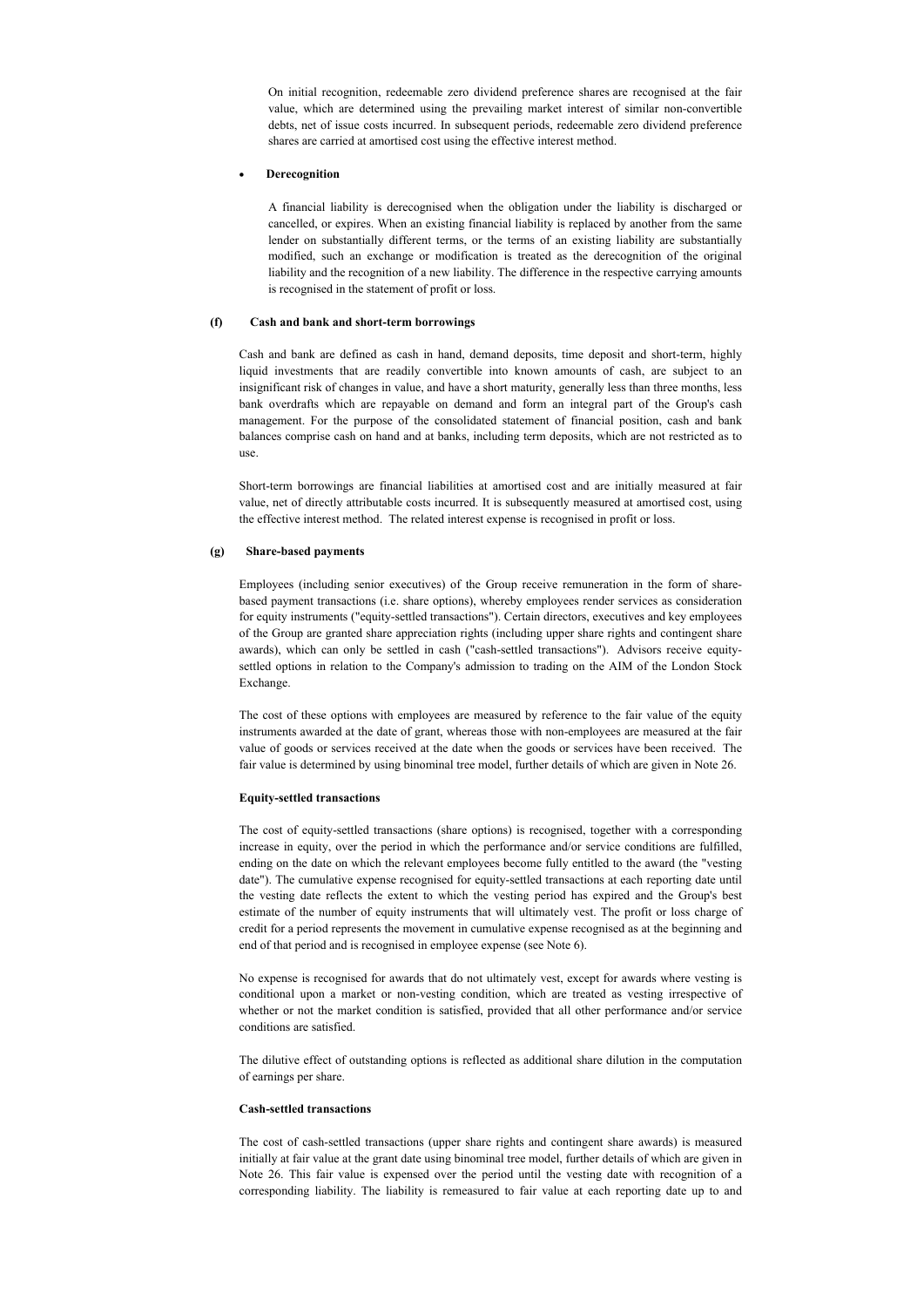including the settlement date, with changes in fair value recognised in employee expense (see Note 6).

### (h) Taxes

#### Current Income Tax

Current tax assets and liabilities for the current and prior periods are measured at the amount expected to be recovered from or paid to the taxation authorities. The tax rates and tax laws used to compute the amount are those that are enacted or substantively enacted at the reporting date.

Current income tax relating to items recognised directly in equity is recognised in equity and not in the statement of comprehensive income. Management periodically evaluates positions taken in the tax returns with respect to situations in which applicable tax regulations are subject to interpretation and establishes provisions where appropriate.

#### Deferred Tax

Deferred tax is provided using the liability method on temporary differences at the reporting date between the tax bases of assets and liabilities and their carrying amounts for financial reporting purposes.

Deferred tax liabilities are recognised for all taxable temporary differences, except:

- (I) where the deferred tax liability arises from goodwill or the initial recognition of an asset or liability in a transaction that is not a business combination and, at the time of the transaction, affects neither the accounting profit nor taxable profit or loss; and
- (II) in respect of taxable temporary differences associated with investments in subsidiaries and associates where the timing of the reversal of the temporary differences can be controlled and it is probable that the temporary differences will not reverse in the foreseeable future.

Deferred tax assets are recognised for all deductible temporary differences, carry forward of unused tax credits and unused tax losses, to the extent that it is probable that taxable profit will be available against which the deductible temporary differences, and the carry forward of unused tax credits and unused tax losses can be utilised, except:

- (I) where the deferred tax asset relating to the deductible temporary difference arises from the initial recognition of an asset or liability in a transaction that is not a business combination and, at the time of the transaction, affects neither the accounting profit nor taxable profit or loss; and
- (II) in respect of deductible temporary differences associated with investments in subsidiaries and associates, deferred tax assets are recognised only to the extent that it is probable that the temporary differences will reverse in the foreseeable future and taxable profit will be available against which the temporary differences can be utilised.

The carrying amount of deferred tax assets is reviewed at each reporting date and reduced to the extent that it is no longer probable that sufficient taxable profit will be available to allow all or part of the deferred tax asset to be utilised. Unrecognised deferred tax assets are reassessed at each reporting date and are recognised to the extent that it has become probable that future taxable profit will allow the deferred tax asset to be recovered.

Deferred tax assets and liabilities are measured at the tax rates that are expected to apply to the period when the asset is realised or the liability is settled, based on tax rates (and tax laws) that have been enacted or substantively enacted at the reporting date.

Deferred tax assets and deferred tax liabilities are offset, if a legally enforceable right exists to set off current tax assets against current tax liabilities and the deferred taxes relate to the same taxable entity and the same taxation authority.

Income taxes are recognised in the profit or loss or directly in equity except when a tax exemption has been granted.

#### (i) Performance incentive payable

Performance incentive payable is only accrued on those investments (classified as investments at fair value through profit or loss and loans) in which the investment's performance conditions, measured at the end of each reporting period, would be achieved if those investments were realised at fair value. Fair value is determined using the Group's valuation methodology and is measured at the end of each reporting period.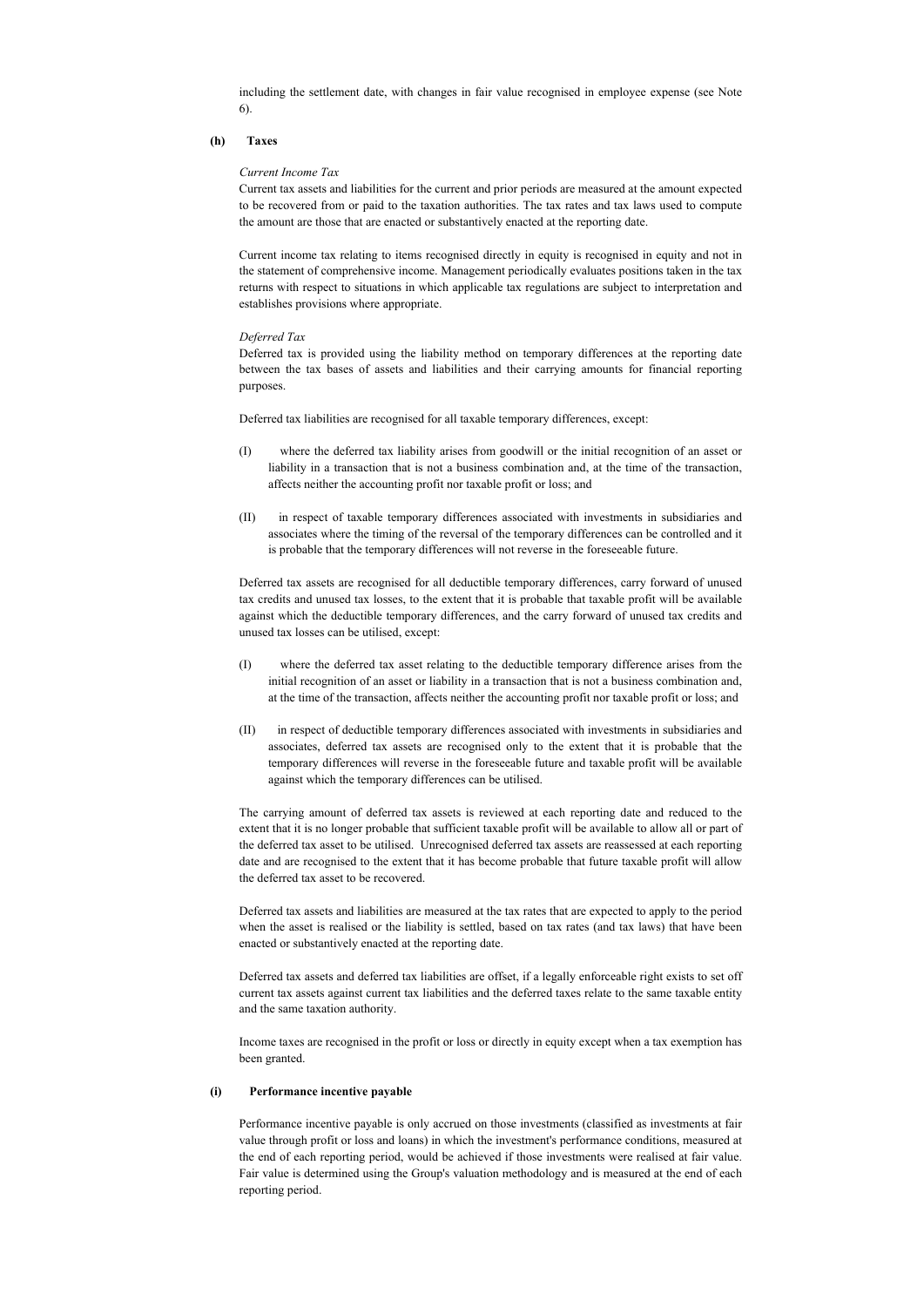Any changes in the performance incentive provision will be reflected in the line item of performance fee in the consolidated statement of comprehensive income in which the expense establishing the provision was originally recorded.

### (j) Investment income /loss

Investment income/loss derived from the investment activities is equivalent to "revenue" for the purposes of IAS 1. Investment income/loss is analysed into the following components:

- Realised gains/losses on the disposal of investments are the difference between the fair value of the consideration received less any directly attributable costs, on the sale of equity and the repayment of loans and receivables, and its carrying value at the start of the accounting period.
- · Unrealised gains/losses on the revaluation of investments are the movement in the carrying value of investments measured at fair value between the start and end of the accounting period and the impairment of amortised cost loans.
- Income/loss from loans is recognised on a time proportion basis as it accrues by reference to the principal outstanding and the effective interest rate applicable.

#### (k) Provisions and contingent liabilities

Provisions are recognised for liabilities of uncertain timing or amount when the Group has a legal or constructive obligation arising as a result of a past event, which will probably result in an outflow of economic benefits that can be reasonably estimated.

Where it is not probable that an outflow of economic benefits will be required, or the amount cannot be estimated reliably, the obligation is disclosed as a contingent liability, unless the probability of an outflow of economic benefits is remote. Possible obligations, the existence of which will only be confirmed by the occurrence or non-occurrence of one or more future events, are also disclosed as contingent liabilities unless the probability of an outflow of economic benefits is remote.

#### (l) New and revised IFRS that are effective or early adopted in 2016

The following new and revised IFRSs have been applied by the Group in the current year and have affected the presentation and disclosures set out in these consolidated financial statements.

| IFRSs (Amendments)    | Annual Improvements 2010-2012 Cycle                                                      |
|-----------------------|------------------------------------------------------------------------------------------|
| IFRSs (Amendments)    | Annual Improvements 2012-2014 Cycle                                                      |
|                       | Amendments to IFRS 10, IFRS 12 Investment Entities: Applying the Consolidation Exception |
| and IAS 28            |                                                                                          |
| Amendments to IAS 1   | Disclosure Initiative                                                                    |
|                       | Amendments to IAS 16 and IAS Clarification of Acceptable Methods of Depreciation and     |
| 38                    | Amortisation                                                                             |
| Amendments to IAS 19  | Defined Benefit Plans: Employee Contributions                                            |
| Amendments to IAS 27  | Equity Method in Separate Financial Statements                                           |
| Amendments to IFRS 11 | Accounting for Acquisitions of Interests in Joint Operations                             |

The application of the above new and revised IFRSs in the current year had no material impact on the Group's financial performance and financial position for the current and prior years and/or on the disclosures set out in these consolidated financial statements.

### (m) Standards issued but not yet effective

Standards issued but not yet effective up to the date of issuance of the Group's consolidated financial statements are listed below. This listing is of standards, amendments and interpretations issued that the Group reasonably expects to be have an impact on disclosures, financial position or performance when applied at a future date.

| Annual Improvements 2014-2016 Cycle <sup>1,2*</sup>                                 |
|-------------------------------------------------------------------------------------|
| Financial instruments <sup>2</sup>                                                  |
| Revenue from Contracts with Customers <sup>2</sup>                                  |
| Leases <sup>3*</sup>                                                                |
| Classification and Measurement of Share-based Payment Transactions <sup>2*</sup>    |
| Applying IFRS 9 Financial Instruments with IFRS 4 Insurance Contracts <sup>2*</sup> |
| Revenue From Contracts with Customers (Clarification to IFRS $15)^{2*}$             |
|                                                                                     |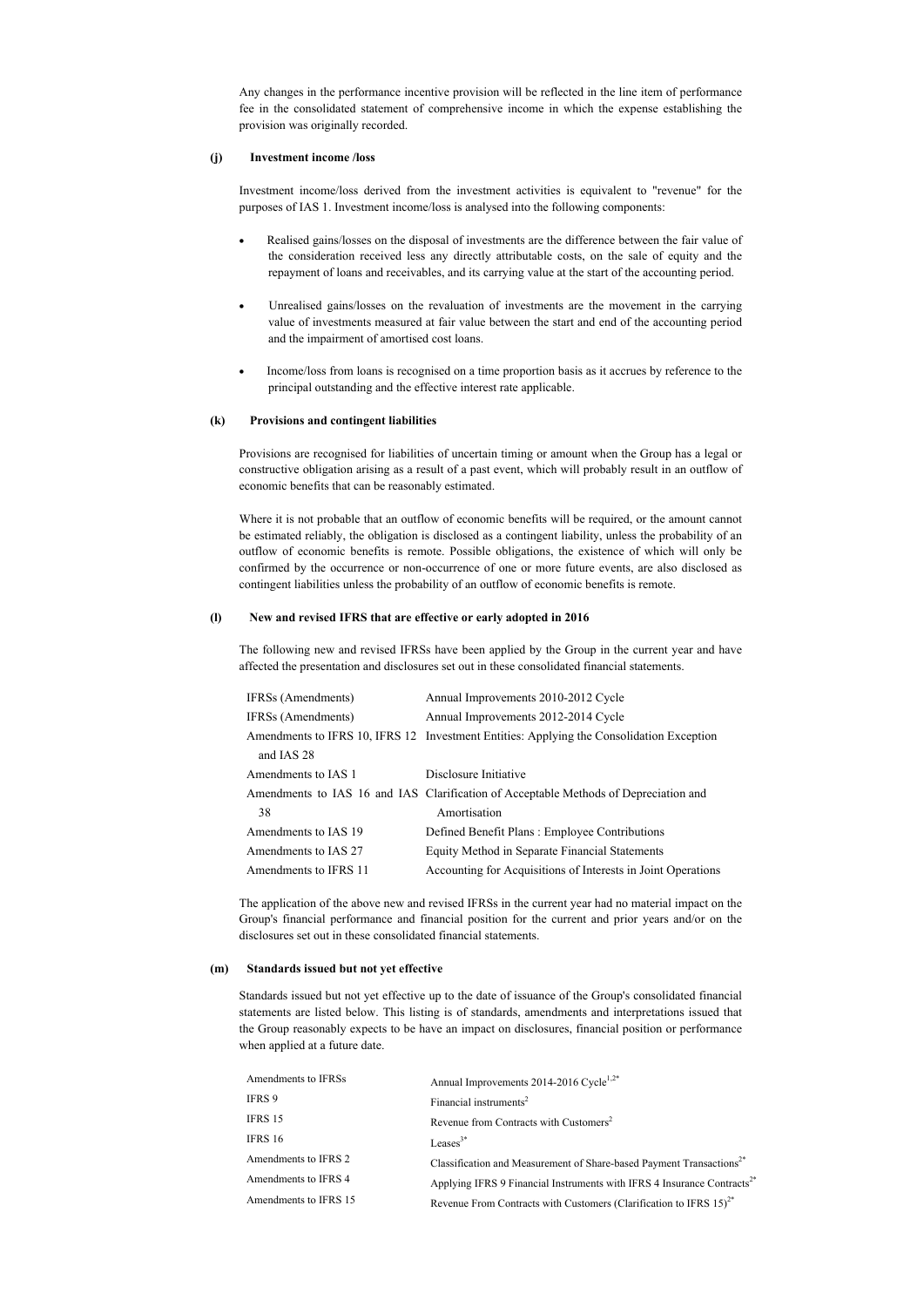| Amendments to IAS 7  | Disclosure Initiative <sup>1*</sup>                                    |
|----------------------|------------------------------------------------------------------------|
| Amendments to IAS 12 | Recognition of Deferred Tax Assets for Unrealised Losses <sup>1*</sup> |
| Amendments to IAS 40 | Transfer of Investment Property <sup>2*</sup>                          |
| IFRIC 22             | Foreign Currency Transactions and Advance Consideration <sup>2*</sup>  |

- 1 Effective in the EU for annual periods beginning on or after 1 January 2017
- 2 Effective in the EU for annual periods beginning on or after 1 January 2018
- 3 Effective in the EU for annual periods beginning on or after 1 January 2019
- \* Not yet endorsed by the European Union

The Group is in process of making an assessment of the potential impact of these new or revised IFRSs and the directors are not yet in a position to quantity the effects on the Group's financial statements.

#### 2 Investment loss

|                                                    | 2016<br><b>US\$'000</b> | 2015<br><b>US\$'000</b> |
|----------------------------------------------------|-------------------------|-------------------------|
| Realised (losses)/gains on disposal of investments | (142)                   | (1,526)                 |
| - Investments at FVTPL                             | (269)                   | (1,160)                 |
| - Loans at FVTPL                                   | 127                     |                         |
| - Loans at amortised cost                          |                         | (363)                   |
| - Subsidiary                                       |                         | (3)                     |
| Unrealised losses on investments                   | (6,069)                 | (14, 365)               |
| - Investments at FVTPL                             | (6,059)                 | (12, 357)               |
| - Loans at FVTPL                                   |                         | (894)                   |
| - Loans at amortised cost                          | (10)                    | (1,103)                 |
| - Derivative financial assets                      |                         | (11)                    |
| Income from loans                                  | 627                     | 721                     |
| Total                                              | (5,584)                 | (15, 170)               |

#### 3 Consulting services payable

|                             | 2016            | 2015            |
|-----------------------------|-----------------|-----------------|
|                             | <b>US\$'000</b> | <b>US\$'000</b> |
| Consulting services payable | (1,769)         | (2,054)         |
| Total                       | (1,769)         | (2,054)         |

### 4 Performance incentive

|                                                             | 2016<br><b>US\$'000</b> | 2015<br><b>US\$'000</b> |
|-------------------------------------------------------------|-------------------------|-------------------------|
| Release of provision for performance incentive payable over |                         |                         |
| one year                                                    | 4.195                   | 3,209                   |
| Total                                                       | 4.195                   | 3,209                   |

A provision at consolidated statement of financial position for future performance incentive for the year ended 31 December 2016 was US\$Nil (2015: US\$4,195,000) (Note 21). The performance incentives are accrued and payable to Origo Advisors Ltd. Refer to Note 27 for details on Origo Advisors Ltd. The release of provision was derived from the amendment agreement of Asset Realisation Support Agreement (the "Amendment Agreement") signed between the Group and Origo Advisors Ltd. on 6 September 2016.

The amount of performance incentives has been calculated and accrued in accordance with the basis, (i) from the time the Hurdle (see below \*) has been reached, the next US\$1,700,000 of Gross Realisation (see below \*\*) shall be applied towards equal payments of performance incentives; and thereafter (ii) 20 per cent. of each subsequent Gross Realisation shall be applied towards an equal further payment of performance incentive.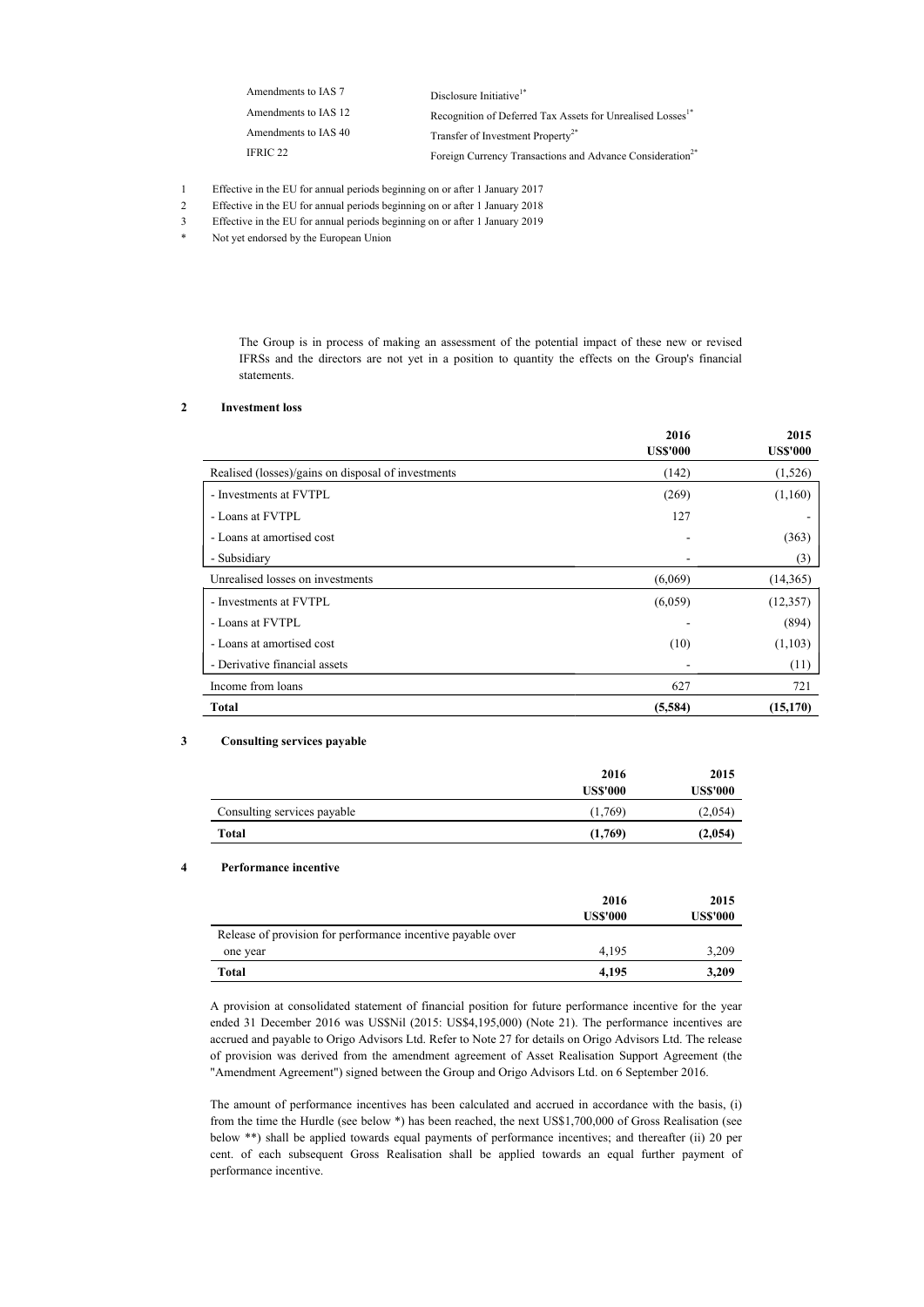- \* Hurdle: Pursuant to the Amendment Agreement, the hurdle revised to US\$90,000,000 of distribution in accordance with articles 4.10 to 4.12 of the Company's articles of association ("Articles") being made in the period until the termination of the Amendment Agreement (2015: US\$90,000,000 of Gross Realisation).
- \*\* Gross Realisation: cumulative gross cash proceeds received by or on behalf of the Group which are derived from the realisation of assets in the portfolio investment companies, after having made full provision for repayment of any third party debt (including any unpaid interest thereon) and any related hedge or other break costs and any prepayment fees and penalties thereon, but before any related transactional costs, fees and expenses and any taxes required to be paid by the relevant selling entity that arise directly as a result of completion of the relevant transaction to dispose of the relevant asset, provided that any amounts of deferred consideration or earn-out shall not be counted towards such realisations until actually received by the relevant selling member of the Group.

### 5 Other administrative expenses

|                                             | 2016<br><b>US\$'000</b> | 2015<br><b>US\$'000</b> |
|---------------------------------------------|-------------------------|-------------------------|
| Employee expenses                           | (161)                   | (262)                   |
| Professional fees                           | (1,769)                 | (2,991)                 |
| Audit fees                                  | (139)                   | (257)                   |
| - Current year                              | (158)                   | (257)                   |
| - Over-provision in respect of prior years  | 19                      |                         |
| Depreciation expenses                       | (24)                    | (22)                    |
| Amortisation expenses                       | (2)                     | (12)                    |
| Provision for bad debts                     | (1,008)                 | (49)                    |
| Provision for financial guarantee contracts |                         | (435)                   |
| Others                                      | (515)                   | (720)                   |
| <b>Total</b>                                | (3,618)                 | (4,748)                 |

### 6 Information regarding directors and employees

|                                                        | 2016            | 2015            |
|--------------------------------------------------------|-----------------|-----------------|
| The aggregate payroll costs of these employees were as |                 |                 |
| follows:                                               | <b>US\$'000</b> | <b>US\$'000</b> |
| Wages and salaries                                     | (161)           | (262)           |
| Share-based payments                                   | (67)            | (226)           |
|                                                        | (228)           | (488)           |

\* Most employees of the Group have been transferred to and employed by Origo Advisors Ltd. in January 2015, which is controlled by entities whose ultimate beneficiaries include Niklas Ponnert (Director of the Company) and Chris A Rynning (former Director of the Company).

#### 7 Directors' remuneration

|                              | 2016            | 2015            |
|------------------------------|-----------------|-----------------|
|                              | <b>US\$'000</b> | <b>US\$'000</b> |
| Directors' emoluments        | (153)           | (231)           |
| Share-based payment expenses | (33)            | (191)           |
|                              | (186)           | (422)           |

Directors' remuneration for the year 2016 and the number of options held were as follows:

|                             |                              |                                 | 2016                  |                          |                      |
|-----------------------------|------------------------------|---------------------------------|-----------------------|--------------------------|----------------------|
| Name                        | Salaries*<br><b>US\$'000</b> | Director fee<br><b>US\$'000</b> | payment**<br>US\$'000 | Total<br><b>US\$'000</b> | Number of<br>options |
| Mr. Niklas Ponnert          | $\overline{\phantom{a}}$     | ۰                               | 33                    | 33                       | 4,500,000            |
| Mr. Lionel de Saint-Exupery |                              | 78                              | -                     | 78                       |                      |
| Ms. Shonaid Jemmett Page    | -                            | 75                              |                       | 75                       |                      |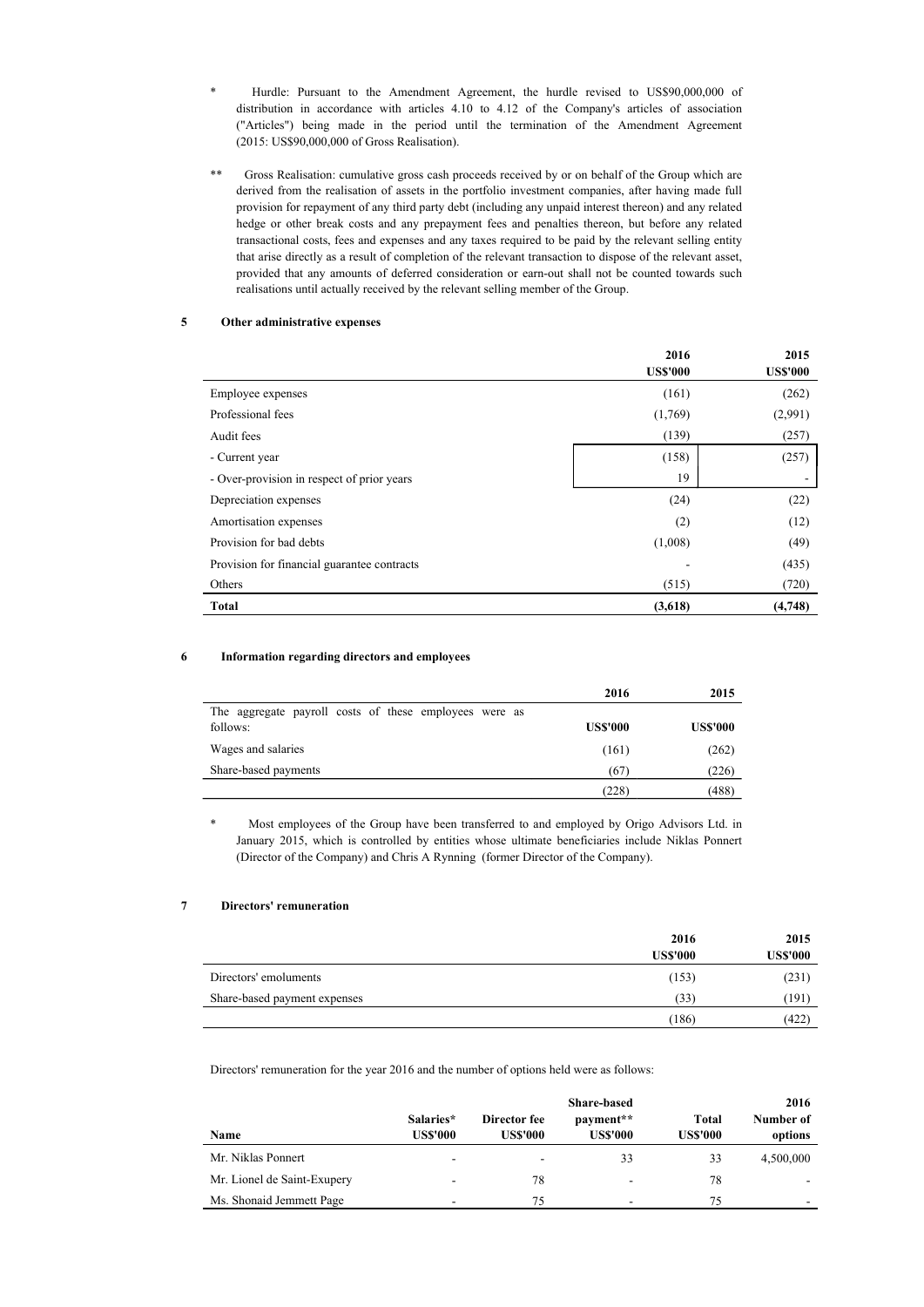|  |  |  | 186 | 4,500,000 |
|--|--|--|-----|-----------|
|--|--|--|-----|-----------|

| <b>Name</b>                 | Salaries*<br><b>US\$'000</b> | Director fee<br><b>US\$'000</b> | Share-based<br>payment**<br><b>US\$'000</b> | Total<br><b>US\$'000</b> | 2015<br>Number of<br>options |
|-----------------------------|------------------------------|---------------------------------|---------------------------------------------|--------------------------|------------------------------|
| Mr. Wang Chao Yong***       | 3                            |                                 | 17                                          | 20                       | 4,000,000                    |
| Mr. Chris A Rynning***      |                              |                                 | 87                                          | 87                       | 3,500,000                    |
| Mr. Niklas Ponnert          |                              |                                 | 87                                          | 87                       | 5,300,000                    |
| Mr. Christopher Jemmett***  |                              | 3                               |                                             | 3                        | 100,000                      |
| Mr. Lionel de Saint-Exupery |                              | 72                              |                                             | 72                       |                              |
| Mr. Tom Preststulen***      |                              | 6                               |                                             | 6                        |                              |
| Ms. Shonaid Jemmett Page    |                              | 147                             |                                             | 147                      |                              |
|                             | 3                            | 228                             | 191                                         | 422                      | 12,900,000                   |

Directors' remuneration for the year 2015 and the number of options held were as follows:

\* Short term employee benefits.

\*\* Share-based payment refers to expenses arising from the Company's share option scheme (Note 26).

\*\*\* Mr. Wang Chao Yong, Mr. Chris A Rynning, Mr. Christopher Jemmett and Mr. Tom Preststulen resigned as Directors of the Company in February 2015. The remaining directors of the Company are Shonaid Jemmett-Page (Non-executive Chairman), Lionel de Saint-Exupery (Non-executive Director) and Niklas Ponnert (Director).

### 8 Operating segment information

Operating segments are components of the entity whose results are regularly reviewed by the entity's chief operating decision-maker to make decisions about resources to be allocated to the segment and to assess its performance. The chief operating decision-maker for the Group is considered to be the Board of Directors. The Group's operating segments have been defined based on the types of investments which was equity investment and debt instrument in 2016 and 2015.

### For the year ended 31 December 2016

|                                     |                 | Unlisted                 | Listed           |                          |                  | Total            |                  |
|-------------------------------------|-----------------|--------------------------|------------------|--------------------------|------------------|------------------|------------------|
|                                     | Equity          | Debt                     | Total            | Equity                   | Debt             | Total            |                  |
|                                     | <b>US\$'000</b> | <b>US \$'000</b>         | <b>US \$'000</b> | <b>US \$'000</b>         | <b>US \$'000</b> | <b>US \$'000</b> | <b>US \$'000</b> |
| <b>Investment loss:</b>             |                 |                          |                  |                          |                  |                  |                  |
| Realised (losses)/gains on          |                 |                          |                  |                          |                  |                  |                  |
| disposal of investments             | (440)           |                          | (440)            | 171                      | 127              | 298              | (142)            |
| Unrealised (losses)/gains on        |                 |                          |                  |                          |                  |                  |                  |
| investments                         | (8, 337)        | (10)                     | (8,347)          | 2,278                    | $\overline{a}$   | 2,278            | (6,069)          |
| Income from loans                   | ÷,              | 542                      | 542              | $\overline{\phantom{a}}$ | 85               | 85               | 627              |
| Total                               | (8,777)         | 532                      | (8,245)          | 2,449                    | 212              | 2,661            | (5,584)          |
| Unallocated corporate               |                 |                          |                  |                          |                  |                  |                  |
| expense                             |                 |                          |                  |                          |                  |                  | (6,738)          |
| Loss before tax                     |                 |                          |                  |                          |                  |                  | (12, 322)        |
| Income tax                          | 65              |                          | 65               |                          |                  |                  | 65               |
| Loss for the year                   |                 |                          |                  |                          |                  |                  | (12, 257)        |
|                                     |                 |                          |                  |                          |                  |                  |                  |
| Net divestment                      |                 |                          |                  |                          |                  |                  |                  |
| Net proceeds of divestment          | 353             | $\overline{\phantom{a}}$ | 353              | 412                      | 383              | 795              | 1,148            |
| of<br>financial<br><b>Statement</b> |                 |                          |                  |                          |                  |                  |                  |
| position                            |                 |                          |                  |                          |                  |                  |                  |
| Investment portfolio                | 66,995          | 24,640                   | 91,635           | 5,028                    | ä,               | 5,028            | 96,663           |

The Group's geographical areas based on the location of investment assets, are defined primarily as China, Mongolia, South Africa and Europe, as presented in the following table.

|                         | Europe                   | China            | Mongolia         | South Africa             | Total            |
|-------------------------|--------------------------|------------------|------------------|--------------------------|------------------|
|                         | <b>US\$'000</b>          | <b>US \$'000</b> | <b>US \$'000</b> | <b>US \$'000</b>         | <b>US \$'000</b> |
| <b>Investment loss:</b> |                          |                  |                  |                          |                  |
|                         | $\overline{\phantom{a}}$ | (440)            | 298              | $\overline{\phantom{0}}$ | (142)            |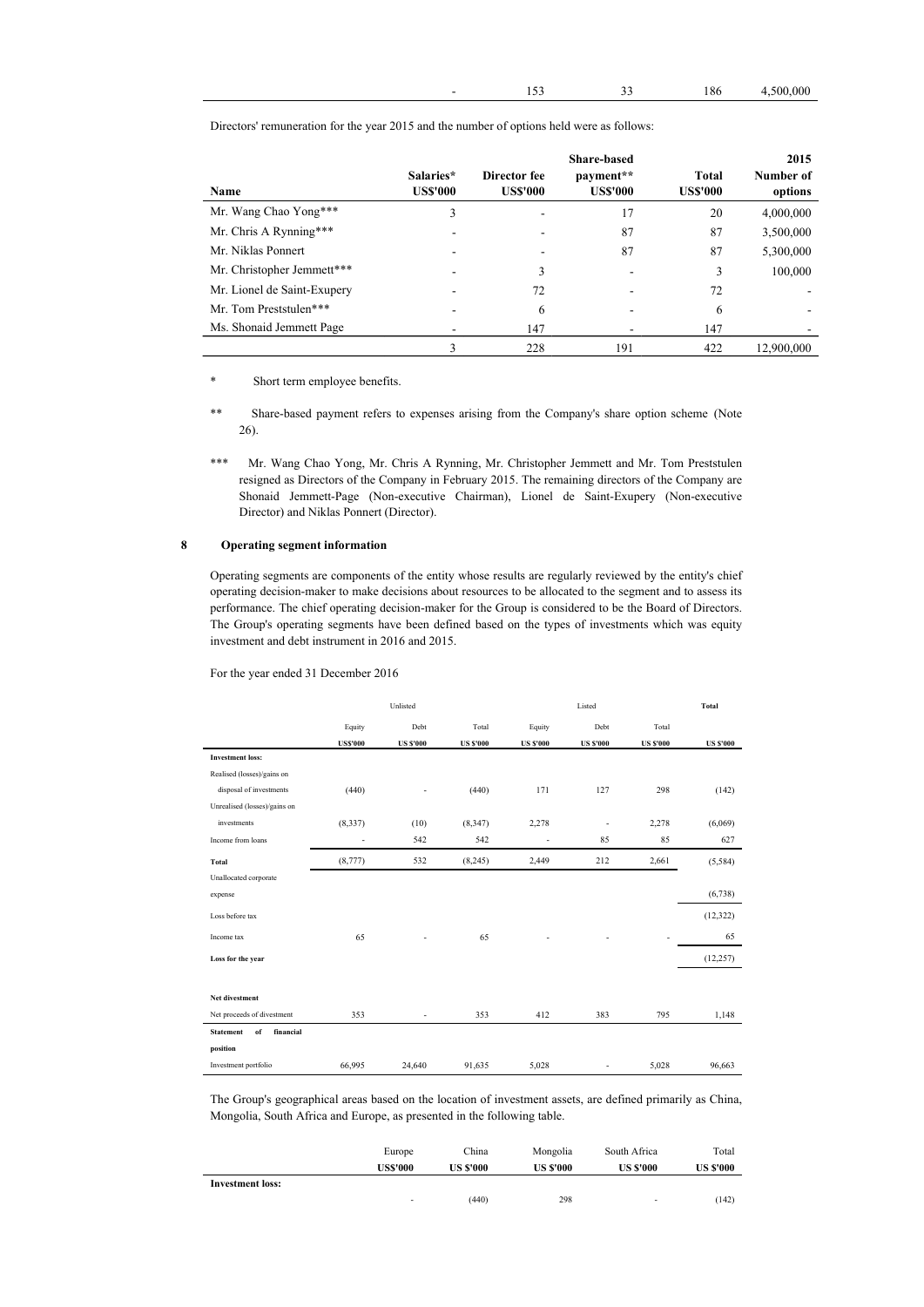## Realised (losses)/gains on

disposal of investments

Unrealised gains/(losses) on

| investments                   | 102   | (2, 833)  | (3,255) | (83) | (6,069)   |
|-------------------------------|-------|-----------|---------|------|-----------|
| Income from loans             |       | 542<br>85 |         | ٠    | 627       |
| Total                         | 102   | (2,731)   | (2,872) | (83) | (5,584)   |
| Unallocated corporate         |       |           |         |      |           |
| expense                       |       |           |         |      | (6,738)   |
| Loss before tax               |       |           |         |      | (12, 322) |
| Income tax                    |       | 65        |         |      | 65        |
| Loss for the year             |       |           |         |      | (12, 257) |
| Net divestment                |       |           |         |      |           |
| Net proceeds of divestment    |       | 353       | 795     |      | 1,148     |
| <b>Statement of financial</b> |       |           |         |      |           |
| position                      |       |           |         |      |           |
| Investment portfolio          | 1,202 | 83,840    | 11,490  | 131  | 96,663    |

For the year ended 31 December 2015

|                                     |                 | Unlisted         |                  |                  | Listed           |                  | <b>Total</b>     |
|-------------------------------------|-----------------|------------------|------------------|------------------|------------------|------------------|------------------|
|                                     | Equity          | Debt             | Total            | Equity           | Debt             | Total            |                  |
|                                     | <b>US\$'000</b> | <b>US \$'000</b> | <b>US \$'000</b> | <b>US \$'000</b> | <b>US \$'000</b> | <b>US \$'000</b> | <b>US \$'000</b> |
| <b>Investment</b> loss:             |                 |                  |                  |                  |                  |                  |                  |
| Realised losses on disposal of      |                 |                  |                  |                  |                  |                  |                  |
| investments                         | (3)             | (363)            | (366)            | (1,160)          |                  | (1,160)          | (1, 526)         |
| Unrealised losses on                |                 |                  |                  |                  |                  |                  |                  |
| investments                         | (12,755)        | (1, 866)         | (14, 621)        | 387              | (131)            | 256              | (14, 365)        |
| Income from loans                   |                 | 555              | 555              |                  | 166              | 166              | 721              |
| Total                               | (12, 758)       | (1,674)          | (14, 432)        | (773)            | 35               | (738)            | (15, 170)        |
| Unallocated corporate expense       |                 |                  |                  |                  |                  |                  | (9,600)          |
| Loss before tax                     |                 |                  |                  |                  |                  |                  | (24, 770)        |
| Income tax                          | 406             |                  | 406              |                  |                  |                  | 406              |
| Loss for the year                   |                 |                  |                  |                  |                  |                  | (24, 364)        |
| Net divestment/(investment)         |                 |                  |                  |                  |                  |                  |                  |
| Net proceeds of divestment          |                 | 459              | 459              | 432              |                  | 432              | 891              |
| Investment                          | (20)            | (363)            | (383)            | (199)            | ÷                | (199)            | (582)            |
| of<br>financial<br><b>Statement</b> |                 |                  |                  |                  |                  |                  |                  |
| position                            |                 |                  |                  |                  |                  |                  |                  |
| Investment portfolio                | 76,125          | 24,650           | 100,775          | 1,446            | 1,793            | 3,239            | 104,014          |
|                                     |                 |                  |                  |                  |                  |                  |                  |
|                                     |                 | Europe           | China            | Mongolia         |                  | South Africa     | Total            |
|                                     |                 | <b>US\$'000</b>  | <b>US \$'000</b> | <b>US \$'000</b> |                  | <b>US \$'000</b> | <b>US \$'000</b> |
| <b>Investment loss:</b>             |                 |                  |                  |                  |                  |                  |                  |
| Realised losses on disposal of      |                 |                  |                  |                  |                  |                  |                  |
| investments<br>Unrealised losses on |                 | (366)            |                  | (1,160)          |                  |                  | (1, 526)         |
| investments                         |                 | (415)            | (2,485)          | (9, 831)         |                  | (1,634)          | (14, 365)        |
| Income from loans                   |                 |                  | 555              | 166              |                  |                  | 721              |
|                                     |                 |                  |                  |                  |                  |                  |                  |
| Total<br>Unallocated corporate      |                 | (781)            | (1,930)          | (10, 825)        |                  | (1,634)          | (15, 170)        |
| expense                             |                 |                  |                  |                  |                  |                  | (9,600)          |
| Loss before tax                     |                 |                  |                  |                  |                  |                  | (24, 770)        |
| Income tax                          |                 |                  | 406              |                  |                  |                  | 406              |
| Loss for the year                   |                 |                  |                  |                  |                  |                  | (24, 364)        |
|                                     |                 |                  |                  |                  |                  |                  |                  |
| Net divestment/(investment)         |                 |                  |                  |                  |                  |                  |                  |
| Net proceeds of divestment          |                 | L,               | 459              | 432              |                  |                  | 891              |
| Investment                          |                 | (383)            | L.               | (199)            |                  | L,               | (582)            |
| <b>Statement of financial</b>       |                 |                  |                  |                  |                  |                  |                  |
| position                            |                 |                  |                  |                  |                  |                  |                  |
| Investment portfolio                |                 | 1,100            | 87,467           | 15,233           |                  | 214              | 104,014          |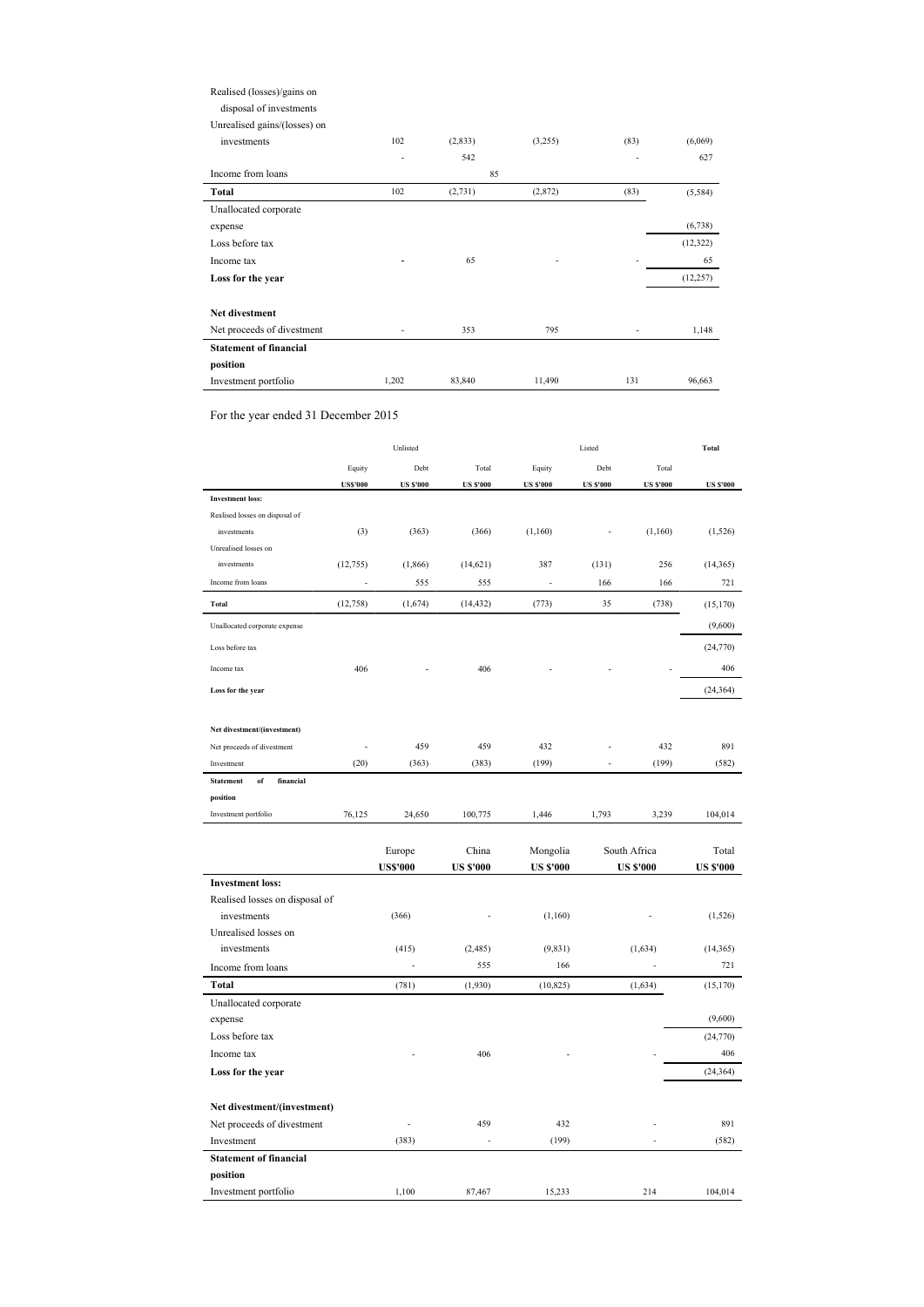|                                                                             | 2016<br><b>US\$'000</b> | 2015<br><b>US\$'000</b> |
|-----------------------------------------------------------------------------|-------------------------|-------------------------|
| <b>Finance costs</b>                                                        |                         |                         |
| Bank charges                                                                | (18)                    | (26)                    |
| Interest expenses of redeemable/convertible zero dividend preference shares | (5,773)                 | (5,776)                 |
|                                                                             | (5,791)                 | (5,802)                 |

### 10 Income tax

As the Company is not in receipt of income from Manx land, certain related business or property and does not hold a Manx banking licence, it is taxed at the standard rate of 0% on the Isle of Man. The Company is resident for tax purposes in the Isle of Man and subject to corporate income tax at the standard rate of 0% and as such no provision for tax in the Isle of Man has been made.

|                                                             | 2016            | 2015            |
|-------------------------------------------------------------|-----------------|-----------------|
|                                                             | <b>US\$'000</b> | <b>US\$'000</b> |
| <b>Current tax</b>                                          |                 |                 |
| Current year                                                | ٠               |                 |
| Deferred tax                                                |                 |                 |
| Deferred income tax*                                        | 65              | 406             |
| income tax credit in the consolidated statement of<br>Total |                 |                 |
| comprehensive income                                        | 65              | 406             |

\* As at 31 December 2016, the deferred income tax liability US\$ 2,017,000 (2015: US\$2,082,000) relates to fair value gain of Celadon Mining Ltd., China Rice Ltd., Niutech Energy Ltd. and Unipower Battery Ltd., estimated in accordance with the relevant tax laws and regulations in the People's Republic of China ("PRC") based on a tax rate of 10%.

The income tax for the year can be reconciled per the consolidated statement of comprehensive income as follows:

|                                                                                                   | 2016            | 2015            |
|---------------------------------------------------------------------------------------------------|-----------------|-----------------|
|                                                                                                   | <b>US\$'000</b> | <b>US\$'000</b> |
| Loss before tax                                                                                   | (12, 322)       | (24,770)        |
| Loss before tax multiplied by rate of corporate income tax in the Isle<br>of Man of 0% (2015: 0%) |                 |                 |
| Effects of:                                                                                       |                 |                 |
| Deferred tax on unrealised gains on investments                                                   | 65              | 406             |
| tax credit in the consolidated statement of<br>income<br>Total                                    |                 |                 |
| comprehensive income                                                                              | 65              | 406             |

### Deferred income tax

|                                                                      | 2016<br><b>US\$'000</b> | 2015<br><b>US\$'000</b> |
|----------------------------------------------------------------------|-------------------------|-------------------------|
| Opening deferred income tax liability                                |                         |                         |
| Income in accounts taxable in the future                             | 2,082                   | 2,488                   |
|                                                                      | 2,082                   | 2,488                   |
| Recognised through consolidated statement of comprehensive<br>income |                         |                         |
| Income in accounts taxable in the future                             | (65)                    | (406)                   |
|                                                                      | (65)                    | (406)                   |
| Closing deferred income tax liability                                |                         |                         |
| Income in accounts taxable in the future                             | 2,017                   | 2,082                   |
|                                                                      | 2,017                   | 2,082                   |

#### Numerator 2016 US\$'000 2015 US\$'000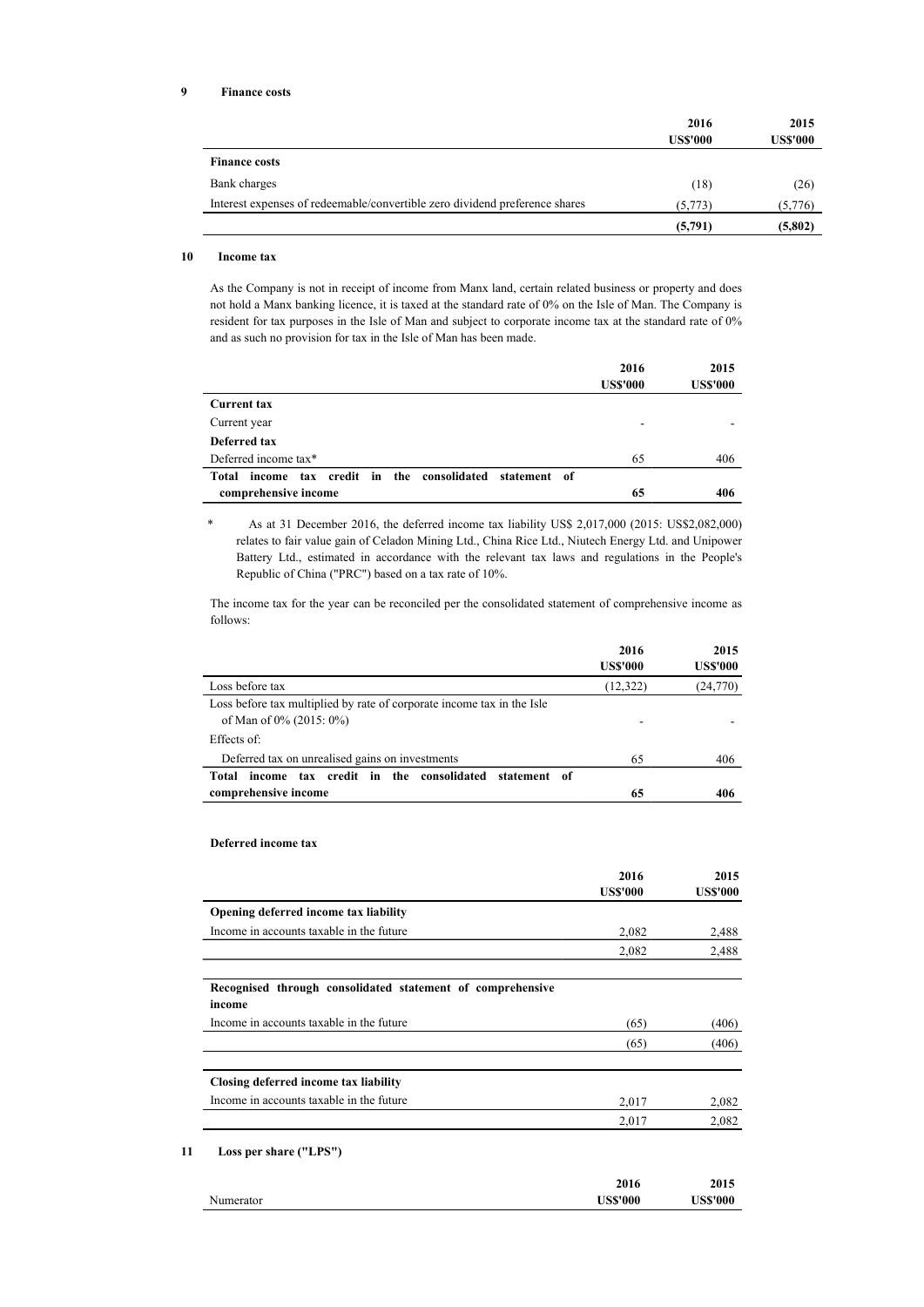| Loss for the year attributable to owners of the parent      | (12, 244)         | (24, 340)         |
|-------------------------------------------------------------|-------------------|-------------------|
| as used in the calculation of basic loss per share          |                   |                   |
| Loss for the year attributable to owners of the parent      |                   |                   |
| as used in the calculation of diluted loss per share        | (12, 244)         | (24, 340)         |
|                                                             | 2016<br>Number of | 2015<br>Number of |
| Denominator                                                 | <b>Shares</b>     | shares            |
| Weighted average number of ordinary shares for basic LPS    | 351,035,389       | 350,714,047       |
| Effect of dilution <sup>*</sup> :                           |                   |                   |
| Share options                                               |                   |                   |
| Convertible zero dividend preference shares                 |                   |                   |
| Weighted average number of ordinary shares adjusted for the |                   |                   |
| effect of dilution                                          | 351,035,389       | 350,714,047       |
| Basic LPS                                                   | $(3.49)$ cents    | $(6.95)$ cents    |
| Diluted LPS                                                 | $(3.49)$ cents    | $(6.95)$ cents    |

\* Diluted loss per share for the years ended 31 December 2016 and 31 December 2015 is the same as the basic loss per share, as the Company's outstanding share options and convertible zero dividend preference shares had an anti-dilutive effect on the basic loss per share for the years ended 31 December 2016 and 31 December 2015.

### 12 Property, plant and equipment

|                                 | Computer<br>equipment<br><b>US\$'000</b> | <b>Vehicles</b><br><b>US\$'000</b> | Machinery<br>equipment<br><b>US\$'000</b> | Total<br><b>US\$'000</b> |
|---------------------------------|------------------------------------------|------------------------------------|-------------------------------------------|--------------------------|
| Cost                            |                                          |                                    |                                           |                          |
| At 1 January 2015               | 15                                       | 153                                | 48                                        | 216                      |
| Disposal                        | (15)                                     | (9)                                | (48)                                      | (72)                     |
| At 31 December 2015             | ٠                                        | 144                                | $\overline{\phantom{a}}$                  | 144                      |
| Disposal                        |                                          | (59)                               |                                           | (59)                     |
| At 31 December 2016             |                                          | 85                                 |                                           | 85                       |
| <b>Accumulated depreciation</b> |                                          |                                    |                                           |                          |
| At 1 January 2015               | 14                                       | 58                                 | 48                                        | 120                      |
| Charge for the year 2015        |                                          | 22                                 |                                           | 22                       |
| Disposal                        | (14)                                     |                                    | (48)                                      | (62)                     |
| At 31 December 2015             | ۰                                        | 80                                 | ÷.                                        | 80                       |
| Charge for the year 2016        |                                          | 24                                 |                                           | 24                       |
| Disposal                        | ۰                                        | (52)                               | ۰                                         | (52)                     |
| At 31 December 2016             | ٠                                        | 52                                 | $\overline{\phantom{0}}$                  | 52                       |
|                                 |                                          |                                    |                                           |                          |
| Net book value                  | ۰                                        |                                    |                                           |                          |
| At 31 December 2015             |                                          | 64                                 |                                           | 64                       |
| At 31 December 2016             |                                          | 33                                 |                                           | 33                       |

### 13 Investments in subsidiaries

The principal subsidiaries of the Group are as follows:

|                                                |                   | <b>Proportion of</b><br>ownership<br>interest | <b>Proportion of</b><br>ownership<br>interest |
|------------------------------------------------|-------------------|-----------------------------------------------|-----------------------------------------------|
|                                                | <b>Country of</b> | at 31 December                                | at 31 December                                |
| Name                                           | incorporation     | 2016                                          | 2015                                          |
| <b>Ascend Ventures Ltd</b>                     | Malaysia          | 100%                                          | 100%                                          |
| Origo Resource Partners Ltd                    | Guernsey          | 100%                                          | 100%                                          |
| PHI International Holding Ltd                  | Bermuda           | 100%                                          | 100%                                          |
| PHI International (Bermuda) Holding<br>$Ltd*$  | Bermuda           | 100%                                          | 100%                                          |
| Ascend (Beijing) Consulting Ltd**              | China             | 100%                                          | 100%                                          |
| China Cleantech Partners, L.P. ("CCP<br>Fund") | Cayman Islands    | 100%                                          | 100%                                          |
| ISAK International Holding Ltd**               |                   | 71.2%                                         | 71.2%                                         |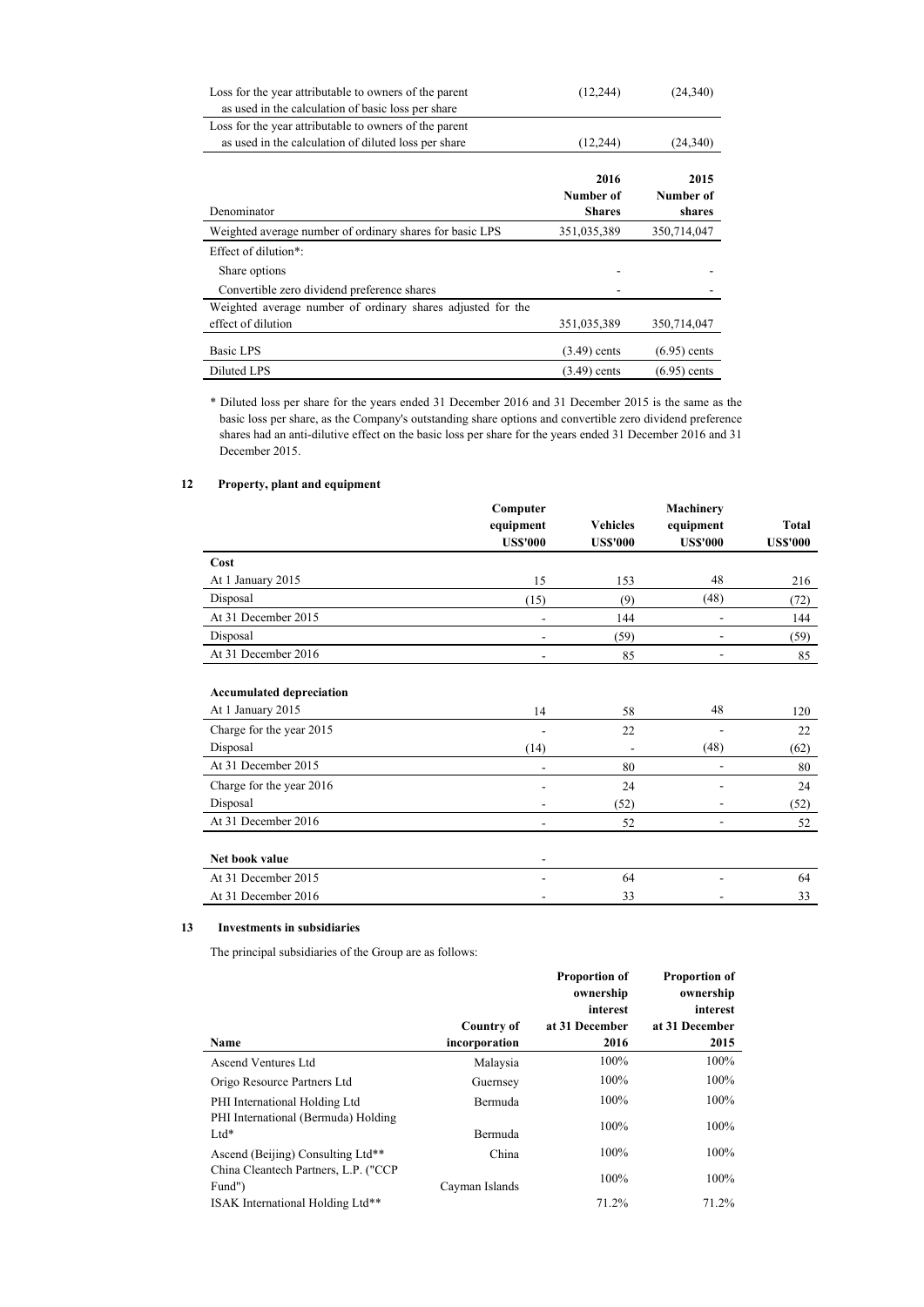|                                                 | British Virgin<br>Islands |                          |       |
|-------------------------------------------------|---------------------------|--------------------------|-------|
| Origo Partners MGL LLC***                       | Mongolia                  | $\overline{\phantom{a}}$ | 100%  |
| China Commodities Absolute Return<br>$***$ ht I | Isle of Man               |                          | 95.3% |

\* Owned by Origo Resource Partners Ltd

\*\* Owned by Ascend Ventures Ltd

\*\*\* Struck off

## 14 Investments at fair value through profit or loss

As at 31 December 2016

|                              |                       | Fair<br>value | Proportion<br>of |                 |                   |
|------------------------------|-----------------------|---------------|------------------|-----------------|-------------------|
|                              | <b>Country of</b>     | hierarchy     | ownership        | <b>Cost</b>     | <b>Fair value</b> |
| Name*                        | incorporation         | level         | interest         | <b>US\$'000</b> | <b>USS'000</b>    |
|                              | <b>British Virgin</b> |               |                  |                 |                   |
| China Rice Ltd (Note d)      | Islands               | 3             | 32.1%            | 13,000          | 16,364            |
| Kincora Copper Ltd (Notes c  |                       |               |                  |                 |                   |
| and d)                       | Canada                | 1             | 30.9%            | 8,571           | 4,957             |
|                              | <b>British Virgin</b> |               |                  |                 |                   |
| Moly World Ltd (Note d)      | Islands               | 3             | 20.0%            | 10,000          | 3,783             |
|                              | <b>British Virgin</b> |               |                  |                 |                   |
| Niutech Energy Ltd           | Islands               | 3             | 18.4%            | 6,350           | 14,160            |
| Unipower Battery Ltd (Note   |                       |               |                  |                 |                   |
| $\mathbf{d}$                 | Cayman Islands        | 3             | 16.5%            | 4,301           | 6,648             |
| Gobi Coal & Energy Ltd (Note | <b>British Virgin</b> |               |                  |                 |                   |
| $\mathbf{c})$                | <b>Islands</b>        | 3             | 10.8%            | 14,960          | 2,679             |
| Staur Aqua AS                | Norway                | 3             | 9.2%             | 719             | 562               |
|                              | <b>British Virgin</b> |               |                  |                 |                   |
| Celadon Mining Ltd           | Islands               | 3             | 8.9%             | 13,069          | 20,059            |
| <b>Rising Technology</b>     |                       |               |                  |                 |                   |
| Corporation Ltd/Beijing      | <b>British Virgin</b> |               |                  |                 |                   |
| Rising Information           | <b>Islands</b>        |               | $2\%/$           | 5,565           | 1,000             |
| Technology Ltd (Note b)      |                       | 3             | 1.6%             |                 |                   |
|                              | <b>British Virgin</b> |               |                  |                 |                   |
| Six Waves Inc                | Islands               | 3             | 1.1%             | 240             | 1,464             |
| Marula Mines Ltd             | South Africa          | 3             | $0.9\%$          | 250             | 131               |
| Fram Exploration AS          | Norway                | 3             | 0.6%             | 1,223           | 145               |
| Other quoted investments     |                       |               |                  |                 |                   |
| (Note c)                     |                       | 1             |                  | 685             | 71                |
|                              |                       |               |                  |                 | 72,023            |

The shares held in China Rice Ltd and Unipower Battery Ltd are all convertible preference shares whilst the remaining investments held in the other entities are all ordinary equity shares. The 'proportion of ownership interest' represents the percentage of the shares held by the Group in all share classes. As at 31 December 2015

|                         | <b>Proportion</b>                |                   |           |                 |                 |  |
|-------------------------|----------------------------------|-------------------|-----------|-----------------|-----------------|--|
|                         |                                  | <b>Fair value</b> | of        |                 | Fair            |  |
|                         | <b>Country of</b>                | hierarchy         | ownership | Cost            | value           |  |
| Name*                   | incorporation                    | level             | interest  | <b>US\$'000</b> | <b>US\$'000</b> |  |
| Shanghai Yi Rui Tech    |                                  |                   |           |                 |                 |  |
| New Energy Technology   |                                  |                   |           |                 |                 |  |
| Ltd (Note d)            | China<br><b>British Virgin</b>   | 3                 | 49.0%     | 675             | 793             |  |
| China Rice Ltd (Note d) | Islands                          | 3                 | 32.1%     | 13,000          | 16,417          |  |
| Kincora Copper Ltd      |                                  |                   |           |                 |                 |  |
| (Notes c and d)         | Canada                           | 1                 | 26.1%     | 6,728           | 1,180           |  |
|                         | <b>British Virgin</b>            |                   |           |                 |                 |  |
| Moly World Ltd (Note d) | Islands<br><b>British Virgin</b> | 3                 | 20.0%     | 10,000          | 5,419           |  |
| Niutech Energy Ltd      | Islands                          | 3                 | 19.1%     | 6,350           | 11,531          |  |
| Unipower Battery Ltd    |                                  |                   |           |                 |                 |  |
| (Note d)                | Cayman Islands                   | 3                 | 16.5%     | 4,301           | 5,795           |  |
| Gobi Coal & Energy Ltd  | <b>British Virgin</b>            |                   |           |                 |                 |  |
| (Note c)                | Islands                          | 3                 | 14.0%     | 14,960          | 6,575           |  |
| Celadon Mining Ltd      |                                  | 3                 | 9.7%      | 13,069          | 23,674          |  |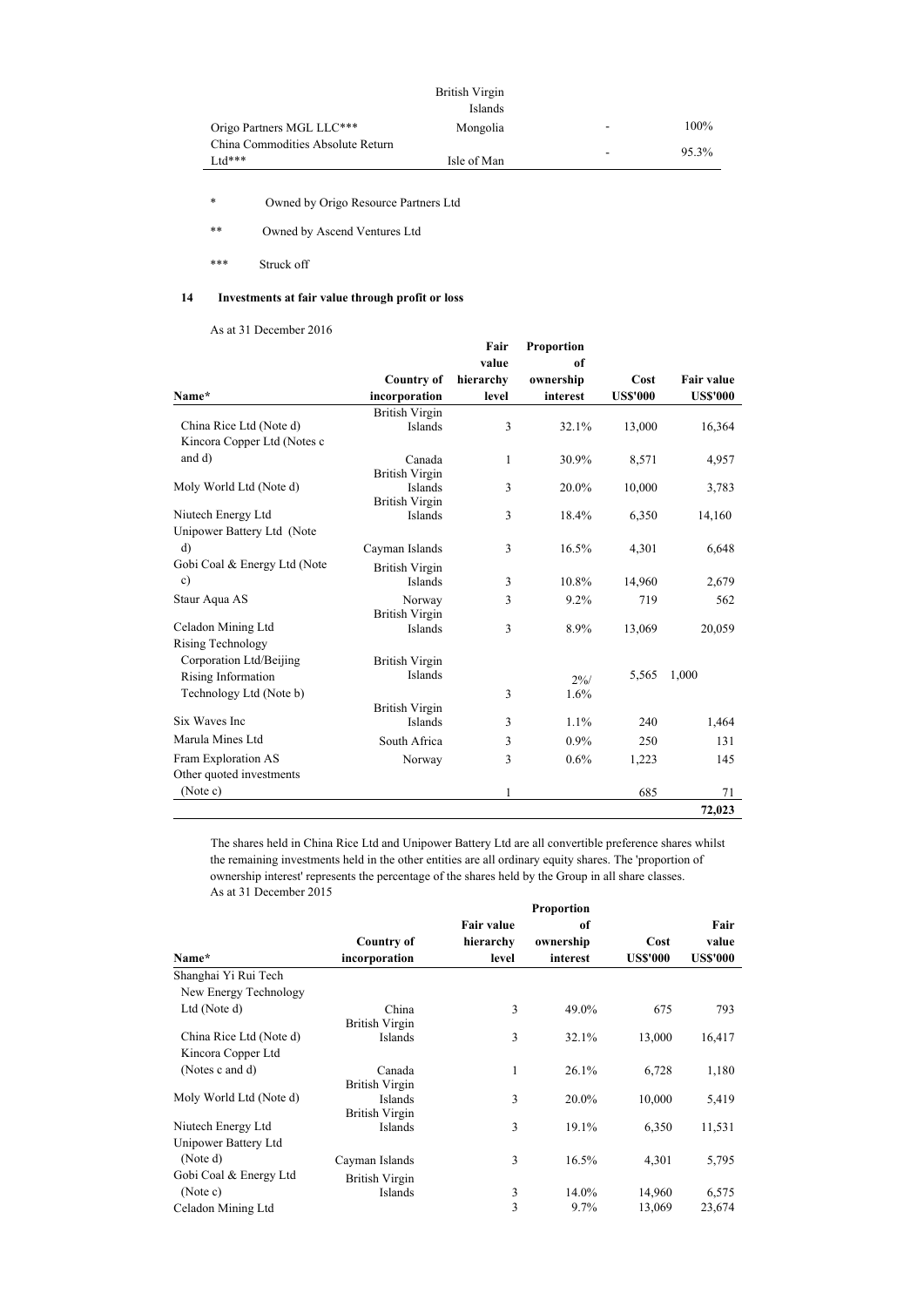|                          | British Virgin<br>Islands |   |         |       |        |
|--------------------------|---------------------------|---|---------|-------|--------|
| Staur Aqua AS            | Norway                    | 3 | 9.2%    | 719   | 373    |
| Rising Technology        |                           |   |         |       |        |
| Corporation Ltd/Beijing  | British Virgin            |   |         |       |        |
| Rising Information       | Islands                   |   | 2%/     | 5,565 | 3,884  |
| Technology Ltd (Note b)  |                           | 3 | 1.6%    |       |        |
|                          | British Virgin            |   |         |       |        |
| Six Waves Inc.           | <b>Islands</b>            | 3 | 1.1%    | 240   | 1,218  |
| Marula Mines Ltd         | South Africa              | 3 | $0.9\%$ | 250   | 214    |
| Fram Exploration AS      | Norway                    | 3 | $0.6\%$ | 1,223 | 232    |
| Other quoted investments |                           |   |         |       |        |
| (Note c)                 |                           |   |         | 1,569 | 266    |
|                          |                           |   |         |       | 77,571 |

Notes

- b. 2% equity stake in Rising Technology Corporation Ltd and 1.6% beneficial interest in Beijing Rising Information Technology Ltd, a company incorporated in the PRC, under a nominee agreement.
- c. Investments held partially by China Commodities Absolute Return Ltd, one of the subsidiaries of the Group in 2015. During the year, the investments had been transferred and held by the Company.
- d. These investments are associates of the Group measured at fair value through profit or loss.

In accordance with IFRS 13 "Fair Value Measurement", investments recognised at fair value are required to be analysed between those whose fair value is based on:

- a) Quoted prices in active markets for identical assets or liabilities (Level 1);
- b) Those involving inputs other than quoted prices included in level 1 that are observable for the asset or liability, either directly (as prices) or indirectly (derived from prices) (Level 2); and
- c) Those with inputs for the asset or liability that are not based on observable market data (unobservable inputs) (Level 3).

For assets and liabilities that are recognised in the consolidated financial statements on a recurring basis, the Group determines whether transfers have occurred between levels in the hierarchy by re-assessing categorisation (based on the lowest level input that is significant to the fair value measurement as a whole) at the end of each reporting period. There have been no transfers between levels during the years of 2016 and 2015.

The following table provides an analysis of investments carried at fair value by level of fair value hierarchy:

|                                             | 2016            |                 |                 |                 |  |
|---------------------------------------------|-----------------|-----------------|-----------------|-----------------|--|
|                                             | <b>Level 1</b>  | Level 2         | Level 3         | Total           |  |
|                                             | <b>US\$'000</b> | <b>US\$'000</b> | <b>US\$'000</b> | <b>US\$'000</b> |  |
| Investments at fair value through profit or |                 |                 |                 |                 |  |
| loss                                        |                 |                 |                 |                 |  |
| Listed equity investments                   | 5,028           |                 |                 | 5,028           |  |
| Unlisted equity investments                 |                 | ۰               | 66,995          | 66,995          |  |
|                                             | 5,028           |                 | 66,995          | 72,023          |  |
|                                             |                 |                 |                 |                 |  |
|                                             |                 |                 |                 |                 |  |
|                                             |                 | 2015            |                 |                 |  |
|                                             | <b>Level 1</b>  | Level 2         | Level 3         | Total           |  |
|                                             | <b>US\$'000</b> | <b>US\$'000</b> | <b>US\$'000</b> | <b>US\$'000</b> |  |
| Investments at fair value through profit or |                 |                 |                 |                 |  |
| loss                                        |                 |                 |                 |                 |  |
| Listed equity investments                   | 1,446           | ۰               |                 | 1,446           |  |
| Unlisted equity investments                 |                 |                 | 76,125          | 76,125          |  |

Changes in investments at fair value through profit or loss based on Level 3:

|                 | 2016<br><b>US\$'000</b> | 2015<br>US\$'000 |
|-----------------|-------------------------|------------------|
| Opening balance | 76,125                  | 88,860           |

a. There are no significant restrictions that will have an impact on ability to transfer these investments.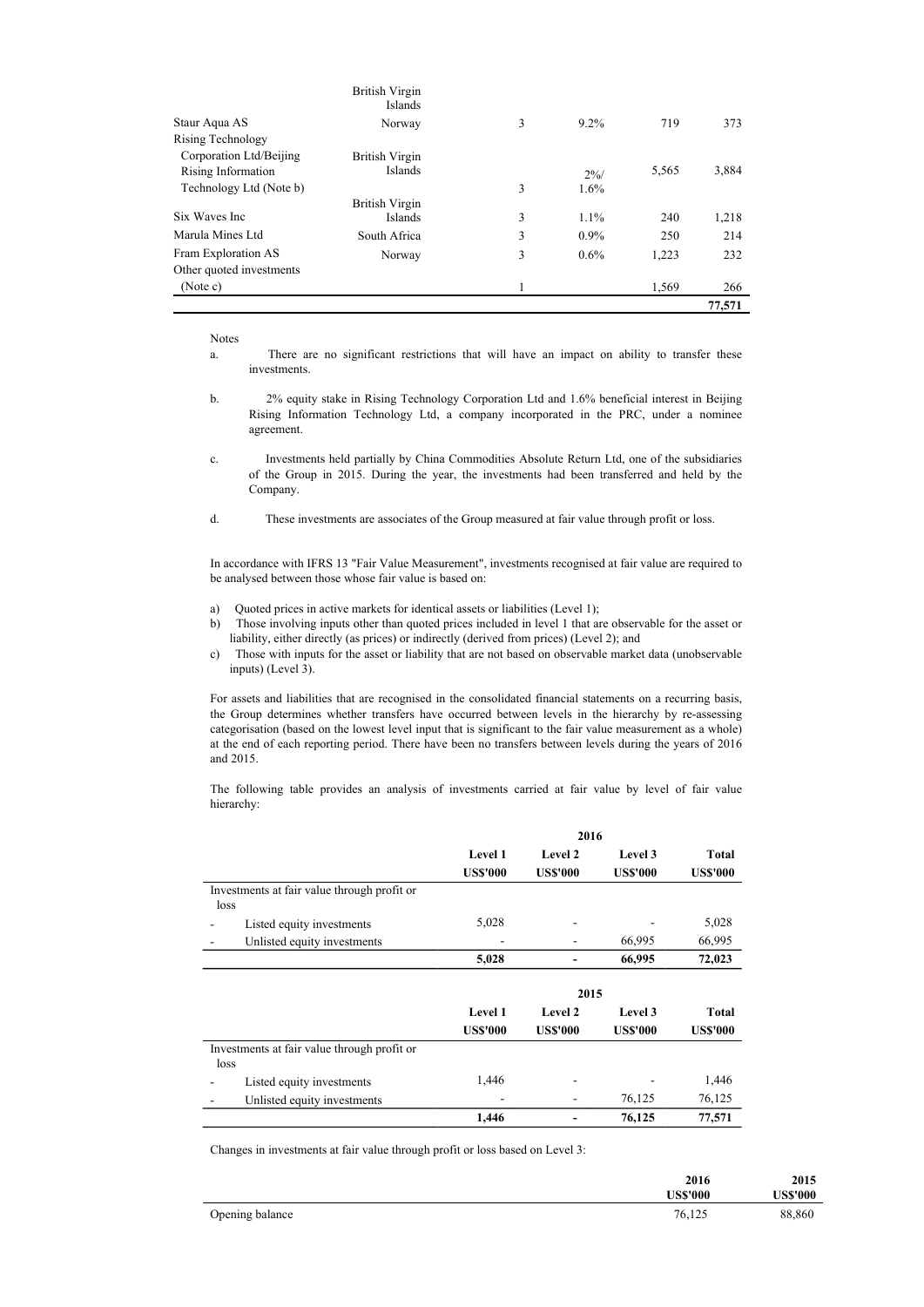| Acquisitions                                 |         | 20        |
|----------------------------------------------|---------|-----------|
| Proceeds from disposals of investments       | (353)   |           |
| Realised losses on disposals of investments  | (440)   |           |
| Net exchange difference                      | (4,657) | (1,327)   |
| Movement in unrealised losses on investments |         |           |
| - In profit or loss                          | (3,680) | (11, 428) |
| <b>Closing balance</b>                       | 66,995  | 76,125    |

The fair value decrease on investments categorised within Level 3 of US\$8,337,000 (2015: US\$12,755,000) was recorded in the consolidated statement of comprehensive income.

Description of significant unobservable inputs to valuation:

as at 31 December 2016

j.

|                                                                     | <b>Valuation technique</b>     | Significant<br>unobservable inputs           | Range         |
|---------------------------------------------------------------------|--------------------------------|----------------------------------------------|---------------|
| Investments in unquoted equity shares<br>- metal $&$ mining sector* | Discounted cash flow<br>method | Weighted average cost of<br>capital ("WACC") | 23%           |
|                                                                     |                                | Discount for lack of<br>marketability        | $20\% - 30\%$ |
| Investments in unquoted equity shares<br>- metal $&$ mining sector* | Multiples method               | Discount for lack of<br>marketability        | $20\% - 30\%$ |
| Investments in unquoted equity shares<br>- cleantech sector*        | Multiples method               | Discount for lack of<br>marketability        | 30%           |
| Investments in unquoted equity shares<br>- agriculture sector*      | Multiples method               | Discount for lack of<br>marketability        | 30%           |
| Investments in unquoted equity shares<br>- TMT sector*              | Multiples method               | Discount for lack of<br>marketability        | 30%           |

as at 31 December 2015

|                                                                     | <b>Valuation technique</b>     | Significant<br>unobservable inputs    | Range         |
|---------------------------------------------------------------------|--------------------------------|---------------------------------------|---------------|
| Investments in unquoted equity shares<br>- metal $&$ mining sector* | Discounted cash flow<br>method | <b>WACC</b>                           | 20%           |
|                                                                     |                                | Discount for lack of<br>marketability | $20\% - 30\%$ |
| Investments in unquoted equity shares<br>- metal $&$ mining sector* | Multiples method               | Discount for lack of<br>marketability | $20\% - 30\%$ |
| Investments in unquoted equity shares<br>- cleantech sector*        | Multiples method               | Discount for lack of<br>marketability | 30%           |
| Investments in unquoted equity shares<br>- agriculture sector*      | Multiples method               | Discount for lack of<br>marketability | <b>30%</b>    |
| Investments in unquoted equity shares<br>- TMT sector*              | Multiples method               | Discount for lack of<br>marketability | 30%           |
|                                                                     |                                |                                       |               |

\* Sector disclosed in the portfolio overview in Directors' report.

### Risk management activities

#### Fair value risk

The Group's financial assets are predominantly investments in unquoted companies, and the fair value of each investment depends upon a combination of market factors and the performance of the underlying asset. The Group does not hedge the market risk inherent in the portfolio but manages asset performance risk on an asset-specific basis by continuously monitoring each asset's performance and charging the change of each asset's fair value to the statement of comprehensive income as necessary. The Group believes that the carrying amount is a reasonable approximation of fair value for their financial assets and liabilities.

### Valuation techniques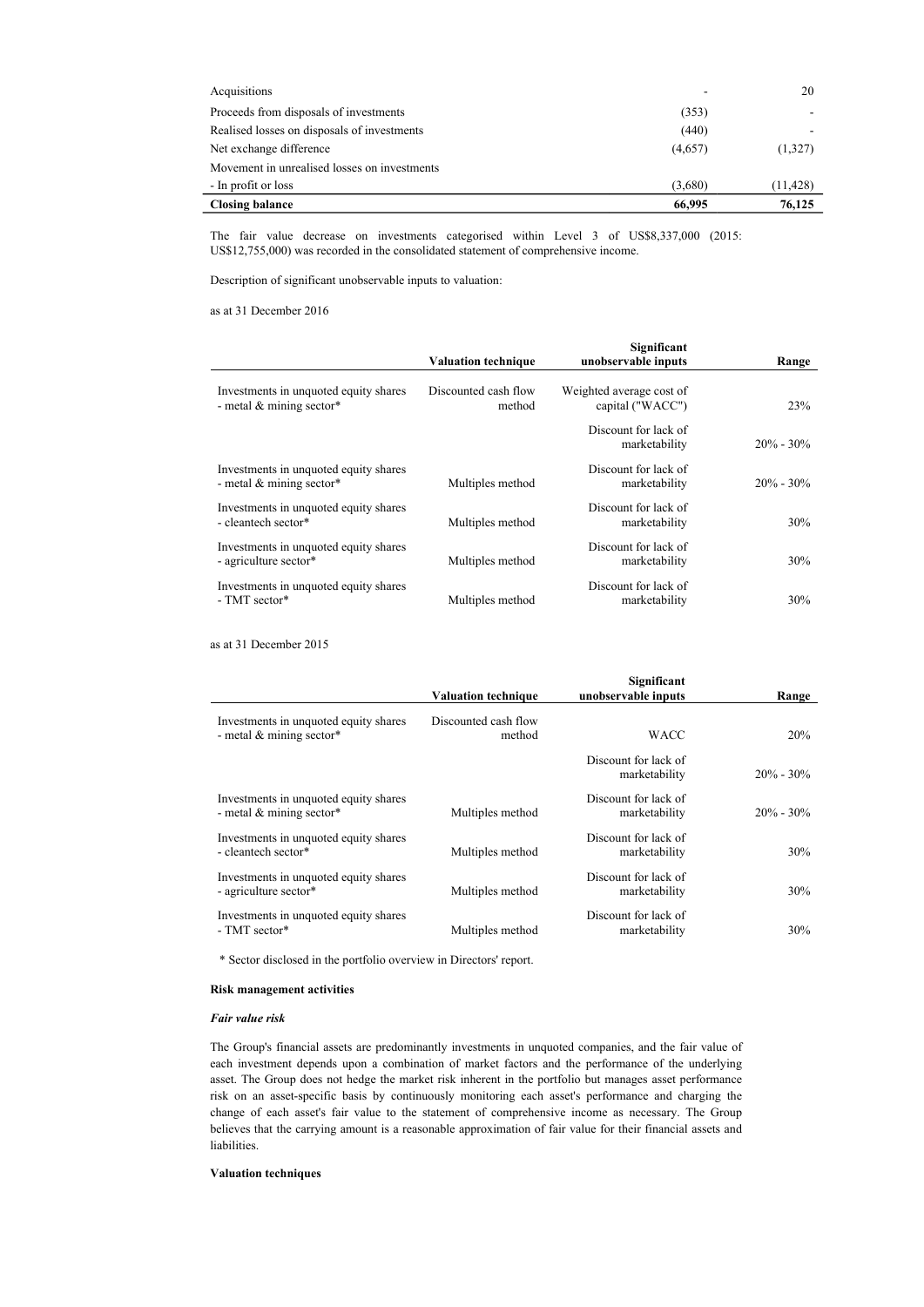The fair value of financial instruments traded in active markets (such as publicly traded securities) is based on quoted market prices at the reporting date. The quoted market price used for financial assets held by the Group is the current closing price.

The fair value of financial instruments that are not traded in an active market is determined by using valuation techniques. The Group has estimated the value of each of its unquoted equity instruments by using judgement to select the most appropriate valuation methodology for each investment based on the recommendations of the Guidelines. Valuation methodologies mainly include the price of recent investments, multiples, discounted cash flow, industry valuation benchmarks, available market prices and so on, which may apply individually or in combination. Key assumptions and judgements of each methodology concerning the future and other key sources of estimation uncertainty will have a significant risk of causing a material adjustment to the fair value of the instruments within the next reporting period.

#### Sensitivity risk of investments at fair value through profit or loss based at Level 3

Level 3 inputs are sensitive to assumptions made when ascertaining fair value of financial assets. A reasonable alternative assumption would be to apply a standard marketability discount of 25% for all assets rather than the specific approach adopted. This would have a positive impact on the portfolio of US\$2,442,000 (2015: US\$1,883,000) or 3.70% (2015: 2.47%) of total investments at fair value through profit or loss based at level 3.

Increase in WACC by 1% would decrease/increase the fair value by US\$282,000 (2015: US\$356,000).

### 15 Loans

The Group has entered into convertible credit agreements and has the right to convert the outstanding principal balance of relevant loans into borrower's shares according to certain conversion conditions, and loan agreements with certain investee companies as set forth in the table below.

### As at 31 December 2016

| <b>Borrower</b>                          | <b>Fair value</b><br>hierarchy<br>level | Loan<br>rates<br>$\%$ | Loan<br>principal<br><b>US\$'000</b> | Loans<br>due<br>within<br>one year<br><b>US\$'000</b> | Loans<br>due after<br>one year<br><b>US\$'000</b> | Fair<br>value<br><b>US\$'000</b> |
|------------------------------------------|-----------------------------------------|-----------------------|--------------------------------------|-------------------------------------------------------|---------------------------------------------------|----------------------------------|
| Convertible<br>credit<br>agreements*     |                                         |                       |                                      |                                                       |                                                   |                                  |
| China Rice Ltd                           | 3                                       | 4                     | 15,000                               | 15,000                                                |                                                   | 15,000                           |
| Unipower Battery Ltd                     | 3                                       | 6                     | 9,000                                | 9,000                                                 | ۰                                                 | 9,000                            |
| Staur Aqua AS                            | 3                                       | $0 - 15$              | 3,848                                | 145                                                   | 350                                               | 495                              |
| Sub-total                                |                                         |                       |                                      | 24,145                                                | 350                                               | 24,495                           |
| Loan agreements*<br>Unipower Battery Ltd |                                         |                       | 12<br>164                            | 145                                                   | ۰                                                 | 145                              |
| Sub-total                                |                                         |                       |                                      | 145                                                   |                                                   | 145                              |
| Total                                    |                                         |                       |                                      | 24,290                                                | 350                                               | 24,640                           |

Loans in relation to convertible credit agreements are measured at fair value. Loans in relation to loan agreements are measured at amortised cost using the effective interest rate method less any identified impairment losses.

#### As at 31 December 2015

| <b>Borrower</b>                      | <b>Fair value</b><br>hierarchy<br>level | Loan<br>rates<br>$\%$ | Loan<br>principal<br><b>US\$'000</b> | Loans<br>due<br>within<br>one year<br><b>US\$'000</b> | Loans<br>due after<br>one year<br><b>US\$'000</b> | Fair<br>value<br><b>US\$'000</b> |
|--------------------------------------|-----------------------------------------|-----------------------|--------------------------------------|-------------------------------------------------------|---------------------------------------------------|----------------------------------|
| Convertible<br>credit<br>agreements* |                                         |                       |                                      |                                                       |                                                   |                                  |
| China Rice Ltd                       | 3                                       | $\overline{4}$        | 15,000                               | 15,000                                                | $\qquad \qquad \blacksquare$                      | 15,000                           |
| Unipower Battery Ltd                 | 3                                       | 6                     | 9,000                                | 9.000                                                 | ۰                                                 | 9,000                            |
| Staur Aqua AS                        | 3                                       | $0 - 15$              | 3,848                                | 145                                                   | 350                                               | 495                              |
| Kincora Copper Ltd                   | 3                                       | 8.7                   | 2,254                                | 1,793                                                 | ۰                                                 | 1,793                            |
| Sub-total                            |                                         |                       |                                      | 25,938                                                | 350                                               | 26,288                           |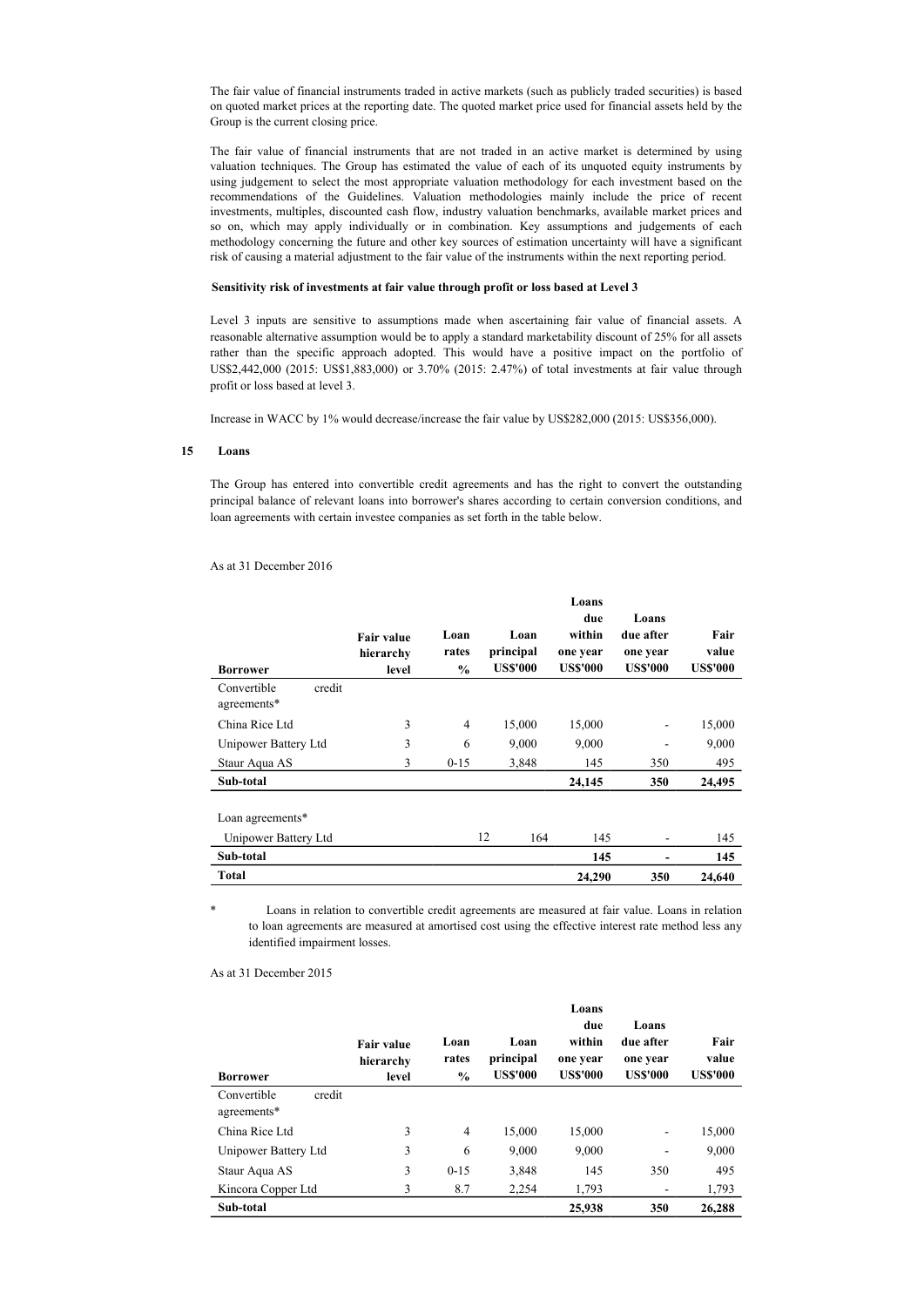| Total                |   |     | 26,093 | 350                      | 26,443 |
|----------------------|---|-----|--------|--------------------------|--------|
| Sub-total            |   |     | 155    | $\overline{\phantom{0}}$ | 155    |
| Unipower Battery Ltd | ∸ | 164 | . 55   | $\overline{\phantom{0}}$ |        |
| Loan agreements*     |   |     |        |                          |        |

Statement of changes in loans:

|                                                           | 2016<br><b>US\$'000</b> | 2015<br><b>US\$'000</b> |
|-----------------------------------------------------------|-------------------------|-------------------------|
| Opening balance                                           | 26,443                  | 28,899                  |
| Additions                                                 |                         |                         |
|                                                           |                         | 363                     |
| Repayment                                                 | (383)                   | (459)                   |
| Write-offs                                                |                         | (363)                   |
| Impairment                                                |                         | (1,103)                 |
| Converted into ordinary shares                            | (1, 532)                |                         |
| Net exchange difference                                   | (5)                     |                         |
| Movement in realised and unrealised losses on investments |                         |                         |
| - In profit or loss                                       | 117                     | (894)                   |
| <b>Closing balance</b>                                    | 24,640                  | 26,443                  |

Changes in convertible credit agreements based on Level 3:

|                                                           | 2016<br><b>US\$'000</b> | 2015<br><b>US\$'000</b> |
|-----------------------------------------------------------|-------------------------|-------------------------|
| Opening balance                                           | 26,288                  | 27,397                  |
| Repayment                                                 | (383)                   | (215)                   |
| Converted into ordinary shares                            | (1, 532)                |                         |
| Net exchange difference                                   | (5)                     |                         |
| Movement in realised and unrealised losses on investments |                         |                         |
| - In profit or loss                                       | 127                     | (894)                   |
| <b>Closing balance</b>                                    | 24,495                  | 26,288                  |

The fair value decrease on convertible credit agreements categorised within Level 3 of US\$212,000 (2015: US\$894,000), was recorded in the consolidated statement of comprehensive income.

Description of significant unobservable inputs to valuation:

The valuation technique of convertible credit agreements includes discounted cash flow method for the liability component and Binomial Model for the embedded option. The significant unobservable input is the discount rate.

Convertible loans issued to China Rice Ltd and Unipower Battery Ltd are structured as "bundled investments", i.e. they have been extended along-side of equity investments. Substantial repayments of loans outstanding are expected to negatively affect the Company's ability to realise the full value of its combined investment in relevant companies. Consequently, except smaller amounts, the bulk of convertible loan investments are expected to be realised (whether through repayment in cash or conversion into and subsequent sale of equity) with the disposal of the relevant portfolio company as a whole, or through divestments of the Company's equity positions. The Company has a reasonable expectation to be in a position to realise the full value of these loans over next 12 months; however, substantial balances may remain outstanding beyond such period.

#### 16 Trade and other receivables

|                           | 2016<br><b>US\$'000</b>  | 2015<br><b>US\$'000</b> |
|---------------------------|--------------------------|-------------------------|
| Trade debtors             | 5                        | 5                       |
| Other debtors             | 889                      | 1,378                   |
| Loan interest receivables | 3,113                    | 2,676                   |
| Prepayments               | $\overline{\phantom{a}}$ | 42                      |
| Total                     | 4,007                    | 4,101                   |

2016 Aging for the Group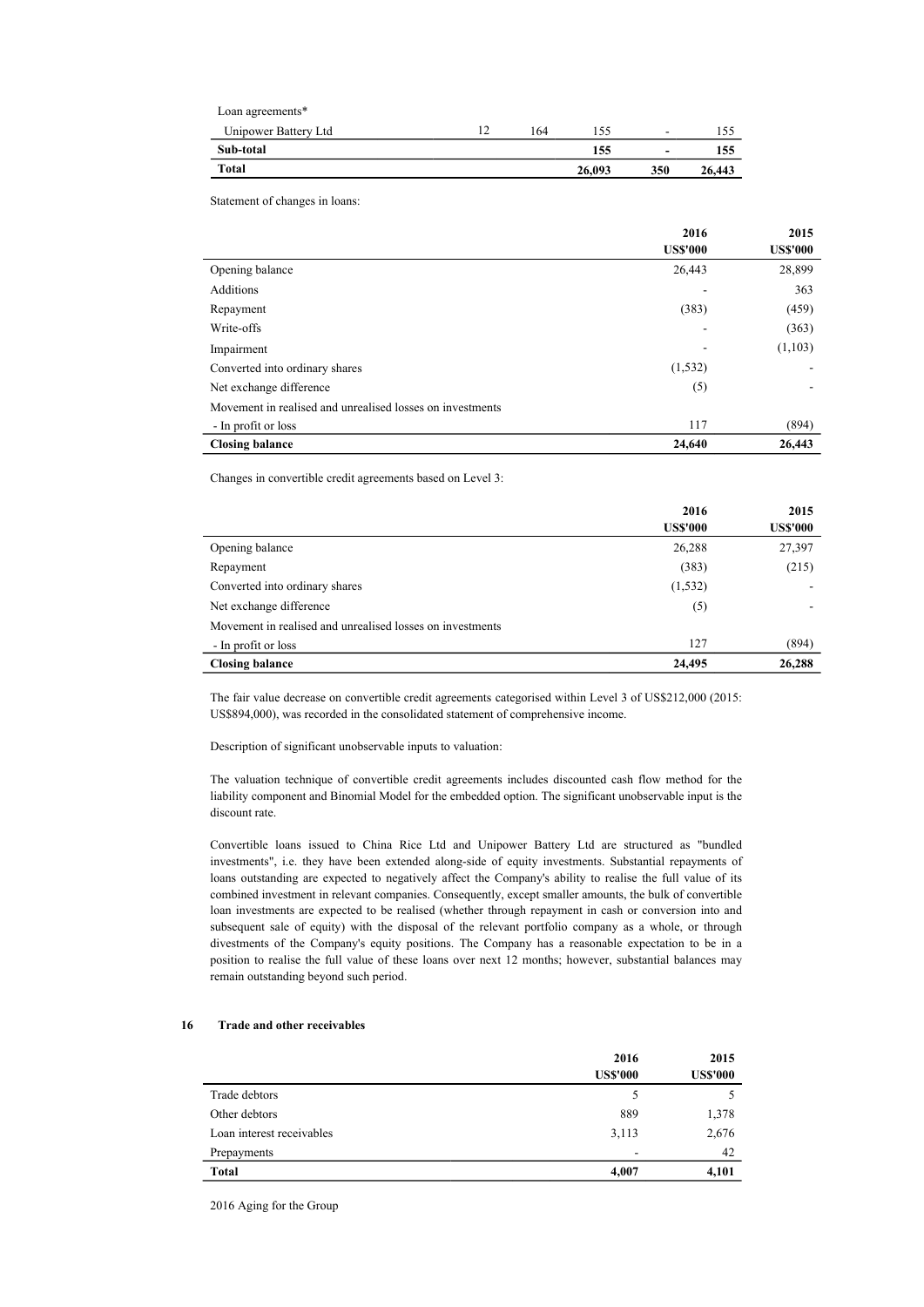|                            |                 | $31 - 60$       | 61-90           | 91-180          | 181-365                  | <b>Over 365</b> |                 |
|----------------------------|-----------------|-----------------|-----------------|-----------------|--------------------------|-----------------|-----------------|
|                            | $0-30$ days     | davs            | davs            | days            | davs                     | davs            | Total           |
| <b>Aging for the Group</b> | <b>US\$'000</b> | <b>US\$'000</b> | <b>US\$'000</b> | <b>US\$'000</b> | <b>US\$'000</b>          | <b>US\$'000</b> | <b>US\$'000</b> |
| Trade debtors              | ۰               |                 | ۰               |                 | ۰                        | 5               | 5               |
| Other debtors              | 19              | 240             | $\overline{c}$  | 10              | 14                       | 2.941           | 3,226           |
| Loan interest              |                 |                 |                 |                 |                          |                 |                 |
| receivables                | 46              | 44              | 46              | 136             | 223                      | 7.666           | 8,161           |
| Provision against loan     |                 |                 |                 |                 |                          |                 |                 |
| interest receivables       | ۰               | ۰.              | ۰               |                 | $\overline{\phantom{a}}$ | (5,048)         | (5,048)         |
| Provision of bad<br>debts  | ٠               | ٠               | ٠               |                 | $\overline{\phantom{a}}$ | (2,337)         | (2, 337)        |
| Total                      | 65              | 284             | 48              | 146             | 237                      | 3.227           | 4,007           |
| Percentage                 | 2%              | 7%              | 1%              | 4%              | 6%                       | 80%             | 100%            |

2015 Aging for the Group

|                            |                 |                 |                 | 181-365         | <b>Over 365</b> |                 |
|----------------------------|-----------------|-----------------|-----------------|-----------------|-----------------|-----------------|
|                            | $0-30$ days     | 31-60 days      | 61-90 days      | days            | days            | Total           |
| <b>Aging for the Group</b> | <b>US\$'000</b> | <b>US\$'000</b> | <b>US\$'000</b> | <b>US\$'000</b> | <b>US\$'000</b> | <b>US\$'000</b> |
| Trade debtors              | ٠               | ۰               | ۰               | 1               | $\overline{4}$  | 5               |
| Other debtors              |                 |                 | ۰               | 200             | 3,762           | 3,962           |
| Loan interest              |                 |                 |                 |                 |                 |                 |
| receivables                | 18              | 37              | 24              | 552             | 10,214          | 10,845          |
| Other                      | 42              |                 |                 |                 |                 | 42              |
| Provision against          |                 |                 |                 |                 |                 |                 |
| loan interest              |                 |                 |                 |                 |                 |                 |
| receivables                |                 |                 |                 |                 | (8,169)         | (8,169)         |
| Provision of bad           |                 |                 |                 |                 |                 |                 |
| debts                      |                 | ٠               | -               | ۰               | (2,584)         | (2,584)         |
| Total                      | 60              | 37              | 24              | 753             | 3,227           | 4,101           |
| Percentage                 | $1\%$           | 1%              | $1\%$           | 18%             | 79%             | 100%            |

The below table reconciled the impairment loss of trade debtors for the year:

|                            | 2016            | 2015            |
|----------------------------|-----------------|-----------------|
|                            | <b>US\$'000</b> | <b>US\$'000</b> |
| At 1 January               | 10,753          | 10,753          |
| Impairment loss recognised | 1,008           | 49              |
| Bad debts written off      | (4,376)         | (49)            |
| Total                      | 7,385           | 10,753          |

The Group identified an impairment of US\$1,008,000 (2015: US\$49,000) on trade and other receivables, and the impairment is recognised within the other administrative expenses.

### 17 Cash and cash equivalents

|                                 | 2016     | 2015            |
|---------------------------------|----------|-----------------|
|                                 | US\$'000 | <b>US\$'000</b> |
| Current account                 | 1.786    | 1,272           |
| Total cash and cash equivalents | 1.786    | 1.272           |

### 18 Trade and other payables

|                                               | 2016            | 2015            |
|-----------------------------------------------|-----------------|-----------------|
|                                               | <b>US\$'000</b> | <b>US\$'000</b> |
| Trade payables                                |                 |                 |
| Other payables                                | 3,966           | 2,696           |
| Performance incentive payable within one year | 8               | 8               |
| Total                                         | 3,979           | 2,709           |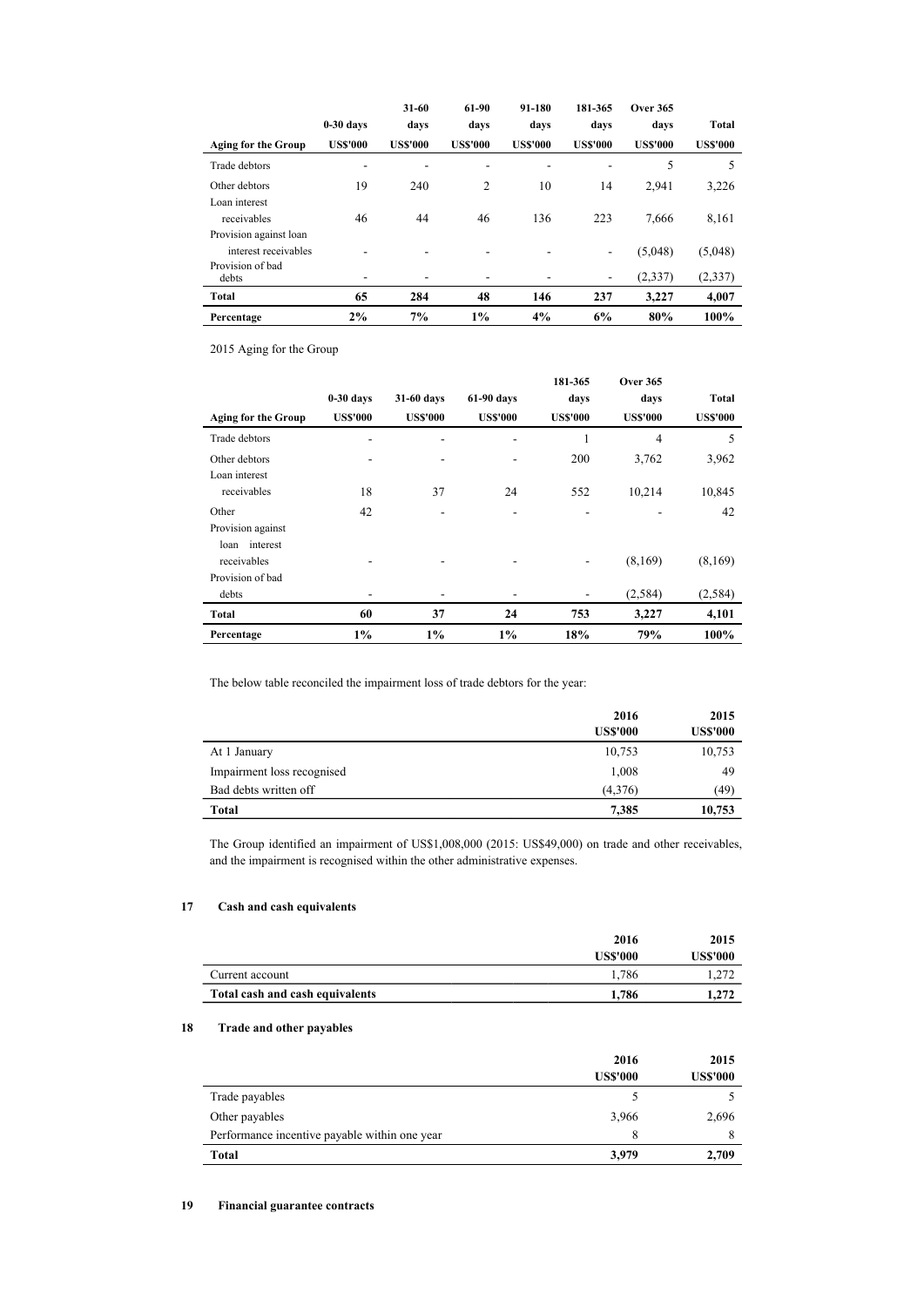|                                | 2016            | 2015            |
|--------------------------------|-----------------|-----------------|
|                                | <b>US\$'000</b> | <b>US\$'000</b> |
| Financial guarantee contracts* | 435             | 435             |
| Total                          | 435             | 435             |

In July 2013, the Group entered into a guarantee agreement with IRCA Holdings Ltd and ABSA Bank Limited to guarantee the repayment of loan facilities of up to Rand 6,769,000 extended by ABSA Bank Limited to IRCA Holdings Ltd, which has applied for liquidation, so the Group recognised it as a liability. The payment request related to this provision is expected in the next year.

### 20 Long term borrowing

|                                  | 2016     | 2015     |
|----------------------------------|----------|----------|
|                                  | US\$'000 | US\$'000 |
| Long term borrowing *            | 2.500    | -        |
| <b>Total long term borrowing</b> | 2,500    | -        |

On 2 December 2016, the Company entered into an unsecured loan agreement with an independent third party for an unsecured loan US\$2,500,000 (the "Facility"). The Facility carries a rate of return (payable at repayment) of the higher of 12% per annum (calculated on a noncompounding basis) and 1.5 times the amount of the Facility. The proceeds of the Facility will be applied in accordance with article 13.1.1 of the Company's Articles.

The Facility is repayable on the earlier of (i) 2 December 2020; and (ii) when the Company has distributed US\$6,000,000 to the Company's shareholders in accordance with articles 4.10 to 4.12 of the Company's Articles provided it has sufficient funds to repay the Facility. The Company may at any time prepay the Facility, in whole or in part, without penalty.

As at 31 December 2016, no distribution had been made in accordance with articles 4.10 to 4.12 of the Company's Articles.

### 21 Provision

|                                                          | 2016<br><b>USS'000</b>  | 2015<br><b>US\$'000</b> |
|----------------------------------------------------------|-------------------------|-------------------------|
| Upper share rights/contingent share awards *             | 82                      | 67                      |
| Performance incentive provision**                        |                         | 4,195                   |
| Total                                                    | 82                      | 4,262                   |
|                                                          | 2016<br><b>US\$'000</b> | 2015<br><b>US\$'000</b> |
| Opening balance                                          | 4,262                   | 7,701                   |
| Movement in upper share rights/contingent share awards * | 15                      | (230)                   |
| Movement in performance incentive provision**            | (4,195)                 | (3,209)                 |
| Total                                                    | 82                      | 4.262                   |

The provision relates to the fair value of upper share rights and contingent share awards granted to certain directors, executives and key employees under the Company's joint share ownership scheme. Further details about the upper share rights and contingent share awards are included in Note 26. The provision is expected to be utilised in the next 9 years provided the upper share rights are exercised.

\*\* Refer to Note 4 for total performance incentive expenses. The provision is expected to be utilised when investments are realised and the hurdle is reached.

#### 22 Redeemable / convertible zero dividend preference shares

|                                  | Number of<br>shares | Liability<br>component<br><b>US\$'000</b> | Equity<br>component<br><b>US\$'000</b> | Early<br>redemption<br>option<br>derivative<br><b>US\$'000</b> |
|----------------------------------|---------------------|-------------------------------------------|----------------------------------------|----------------------------------------------------------------|
| <b>Balance at 1 January 2015</b> | 57,000,000          | 63,609                                    | 8,297                                  |                                                                |
|                                  |                     | 5,776                                     | ۰                                      |                                                                |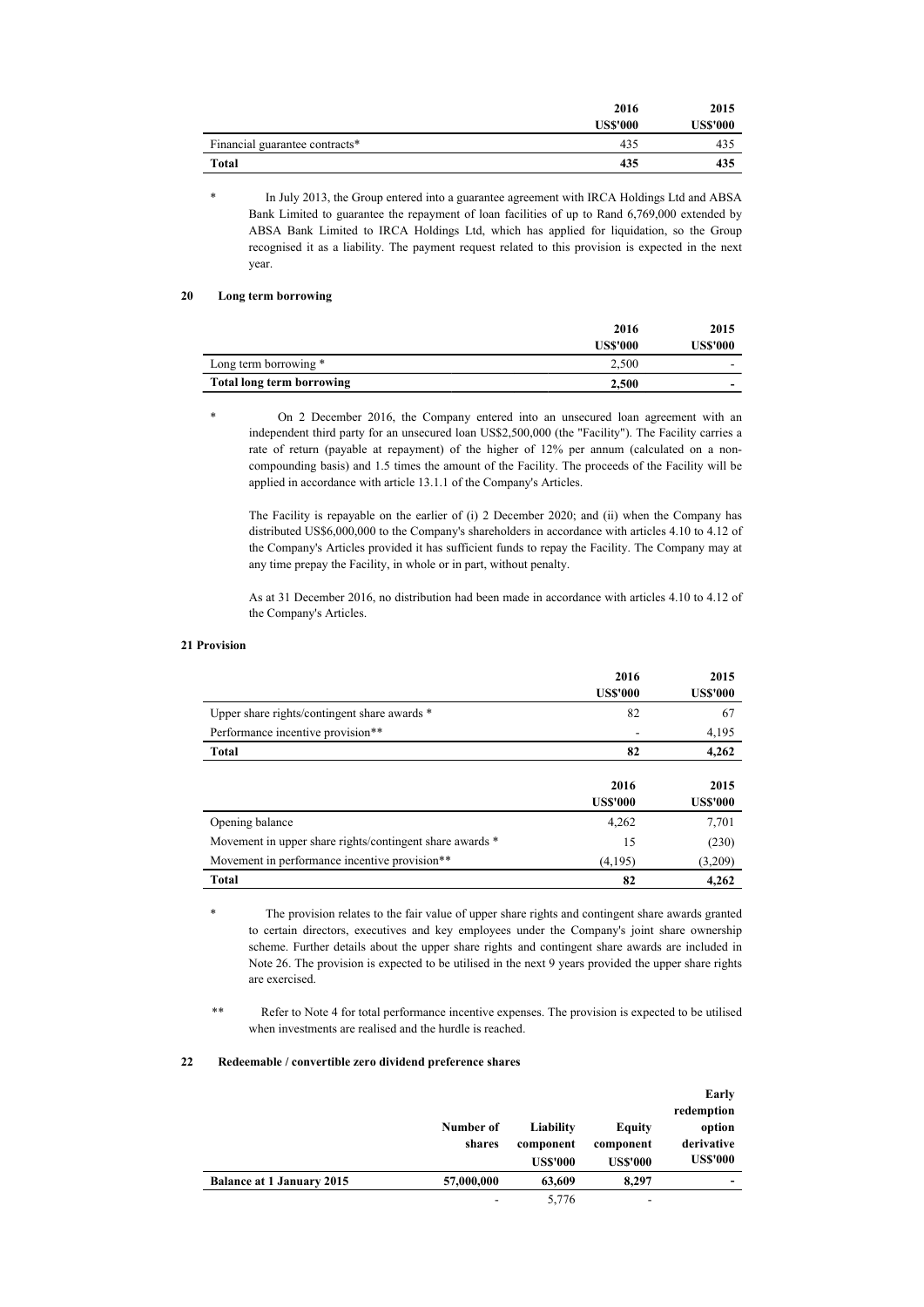Interest expense on convertible zero dividend preference shares

| 57,000,000 | 69,385   | 8,297    |  |
|------------|----------|----------|--|
|            |          |          |  |
|            | 4.674    |          |  |
|            |          |          |  |
|            | 1.099    |          |  |
|            |          |          |  |
|            | (62)     |          |  |
|            |          |          |  |
|            |          | 27,627   |  |
|            | (73,997) | (35,924) |  |
|            |          |          |  |
|            | 46,370   |          |  |
| 57,000,000 | 47,469   |          |  |
|            |          |          |  |

-

\* Gain recognised upon extinguishment was recognised in other income during the year (2015: US\$Nil).

On 8 March 2011, the Company issued 60 million convertible zero dividend preference shares at a price of US\$1.00 per share. Convertible zero dividend preference shares have a maturity period of five years from the issue date and can be converted into 1 ordinary share of the Company at the conversion price of US\$0.95 per share at the holder's option at any time between more than 40 dealing days after 8 March 2011 up to 5 dealing days prior to the maturity date and, if it has not been converted, it will be redeemed on maturity at the redemption price of US\$1.28 per share (representing a gross redemption yield of 5% per annum at issue).

Convertible zero dividend preference shares contain a redemption feature which allows for early redemption at the option of issuer. The issuer has the option to redeem all or some of convertible zero dividend preference shares subject to the restrictions on redemption described below:

- (a) at any time after the second anniversary of 8 March 2011, for a cash sum of US\$1.28 per convertible zero dividend preference shares redeemed;
- (b) at any time after the second anniversary of 8 March 2011, if in any period of 30 consecutive dealing days the closing middle market price of the ordinary shares of the Company exceeds US\$1.235 per ordinary share of the Company on 20 or more of those days, for a cash sum equal to the accreted principal amount in respect of convertible zero dividend preference shares being redeemed;
- (c) at any time, if less than 15% of remain outstanding, for a cash sum equal to the accreted principal amount in respect of convertible zero dividend preference shares being redeemed.

The convertible zero dividend preference shares contain three components, a liability component, an equity component and the early redemption option derivative. The effective interest rate of the liability component is 6.5%. The early redemption option derivative is presented as derivative financial assets in the consolidated statement of financial position and is measured at fair value subsequent to initial recognition with changes in fair value recognised in profit and loss.

 In March 2013, the Company restructured the terms of its existing convertible zero dividend preference shares, the principal terms of restructure include: i) extension of the maturity date of the convertible zero dividend preference shares by 18 months from 8 March 2016 to 8 September 2017 (the "Extended Period"); ii) amendment of the final capital value ("FCV") of the convertible zero dividend preference shares to US\$1.41 each, with the accrued rate of return for the Extended Period equivalent to 10 per cent of the accrued value of the convertible zero dividend preference shares at the start of the Extended Period; iii) a commitment by the Company to repurchase, by means of tender offers to holders, at least 12 million convertible zero dividend preference shares by 8 March 2016, the original maturity date; and iv) the Company to set aside, for the funding of convertible zero dividend preference shares tender offers, 50 per cent of the next US\$24 million of net proceeds (post transaction costs and management incentives) from investment realisations by the Company. The new effective interest rate of the liability component is 9.0%. In addition to the restructure, the Company repurchased 3 million convertible zero dividend preference shares from holders at a price of US\$1.00 per convertible zero dividend preference shares in 2013.

In September 2016, the Company further restructured the terms of its existing convertible zero dividend preference shares, where the conversion feature has been removed, which revised as redeemable zero dividend preference shares. The principal terms of restructure includes: i) removal of redemption and/or maturity date; ii) reset of the accreted principal amount per preference shares to US\$1.0526 each; iii) no rate of return on the outstanding amount will begin to accrete until 1 January 2018 and, iv) in respect of each preference share still in issue on 1 January 2018, its principal amount of US\$1.0526 shall be subject to the accretion of a rate of return equal to 4 per cent per annum from (and including) 1 January 2018 to (and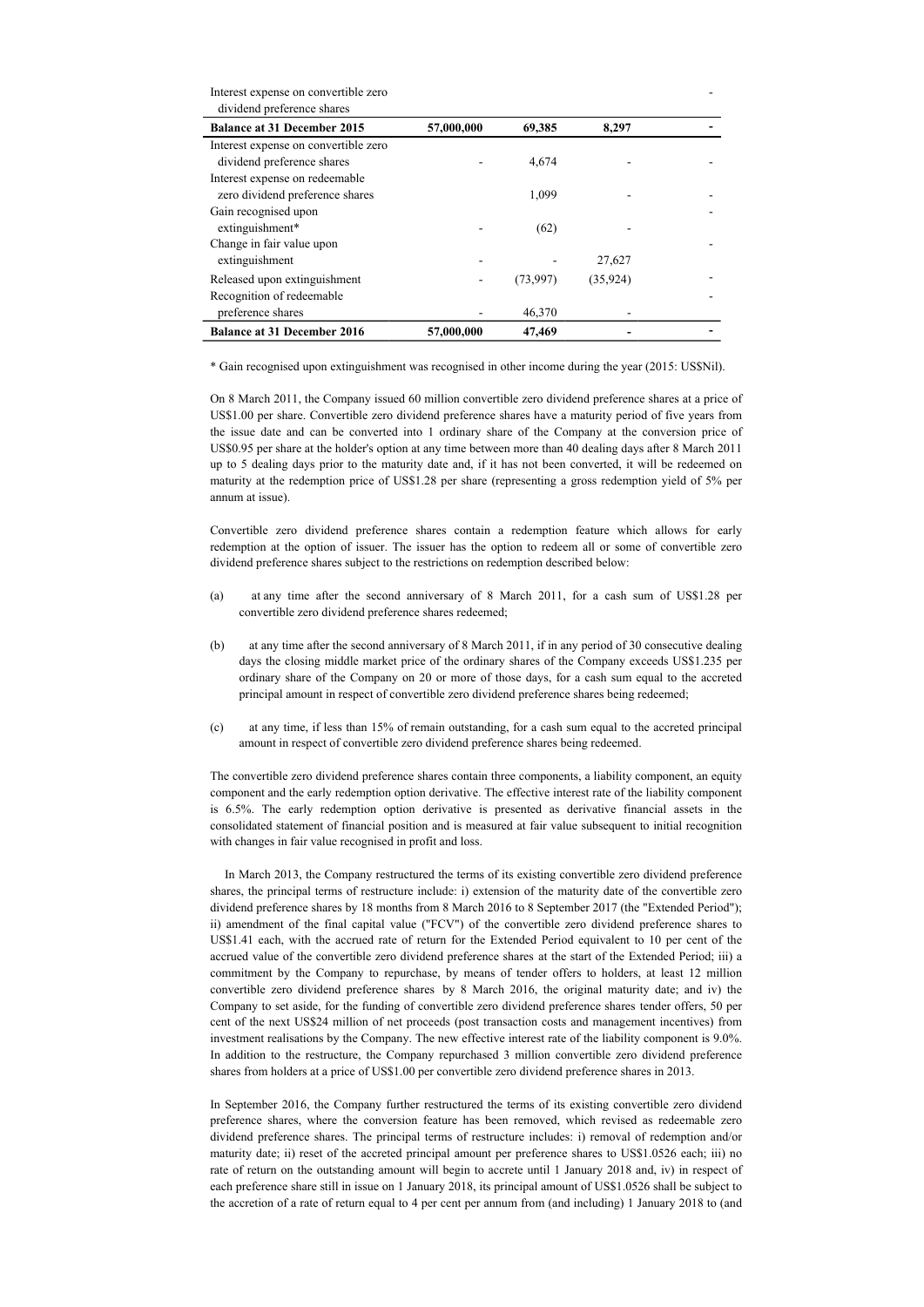including) the date on which such amount is redeemed, with such return accruing on a simple and not compound basis. Due to the revised terms, the convertible zero dividend preference shares were regarded as an extinguishment and redeemable zero dividend preference shares were therefore recognised.

The redeemable zero dividend preference shares are now subject to the distribution in accordance with articles 4.10 to 4.12 of the revised Articles. In summary, the distribution is mandatory to distribute when the Company's available funds, which is the aggregate amount of the Company's net cash less (i) working capital requirements for the following 12 months and (ii) comply with the solvency test under the Companies Act 2006 ("Solvency Test").

The redeemable zero dividend preference shares only have a liability component and the new effective interest rate of the liability component is 9.18% per annum.

#### 23 Issued capital

|                                    | 2016        |                 | 2015        |                 |  |
|------------------------------------|-------------|-----------------|-------------|-----------------|--|
|                                    | Number of   |                 | Number of   |                 |  |
| <b>Authorised</b>                  | shares      | £'000           | shares      | £'000           |  |
| Ordinary shares of $£ 0.0001$ each | 500,000,000 | 50              | 500,000,000 | 50              |  |
|                                    | Number of   |                 | Number of   |                 |  |
| Issued and fully paid              | shares      | <b>US\$'000</b> | shares      | <b>US\$'000</b> |  |
| At beginning of the year           | 358,746,814 | 56              | 356,706,814 | 55              |  |
| New issue of shares*               |             |                 | 2,390,000   |                 |  |
| Buyback shares                     |             |                 | (350,000)   | ۰               |  |
| At end of the year                 | 358,746,814 | 56              | 358,746,814 | 56              |  |

\* Included in the new issue of shares, a total of 2,040,000 new ordinary shares were issued at an effective issue price of 5.875 pence per ordinary share to the Non-executive Directors, Shonaid Jemmett-Page and Lionel de Saint-Exupery, and former Non-executive Directors, Wang Chao Yong and Christopher Jemmett in February 2015.

### 24 Other reserve

Included within the other reserve mainly comprised 7,711,425 shares of the Company held by Employee Benefit Trust ("EBT") and the amounts of US\$ 3,162,677 credited from the capital redemption of CCP fund in 2014.

#### 25 Financial instruments - Risk management

The Group are exposed through their operations to one or more of the following risks:

- Fair value risk
- Cash flow interest rate risk
- Currency risk
- Credit risk
- Liquidity risk
- Concentration risk
- Price risk

The policy for managing these risks is set by the board. The policy for each of the above risks is described in more detail below:

#### Fair value risk

The Group's financial assets are predominantly investments in unquoted companies, and the fair value of each investment depends upon a combination of market factors and the performance of the underlying asset. The Group does not hedge the market risk inherent in the portfolio but manages asset performance risk on an asset-specific basis by continuously monitoring each asset's performance and charging the change of each asset's fair value to the consolidated statement of comprehensive income as necessary.

### Cash flow interest rate risk

Interest rate risk is the risk that the fair value or future cash flows of a financial instrument will fluctuate because of changes in market interest rates. The Group's exposure to the risk of changes in market interest rates is relatively small as the Group's outstanding debt is fixed rate. Meanwhile, the interest income is not material in the context of the total portfolio return as a whole.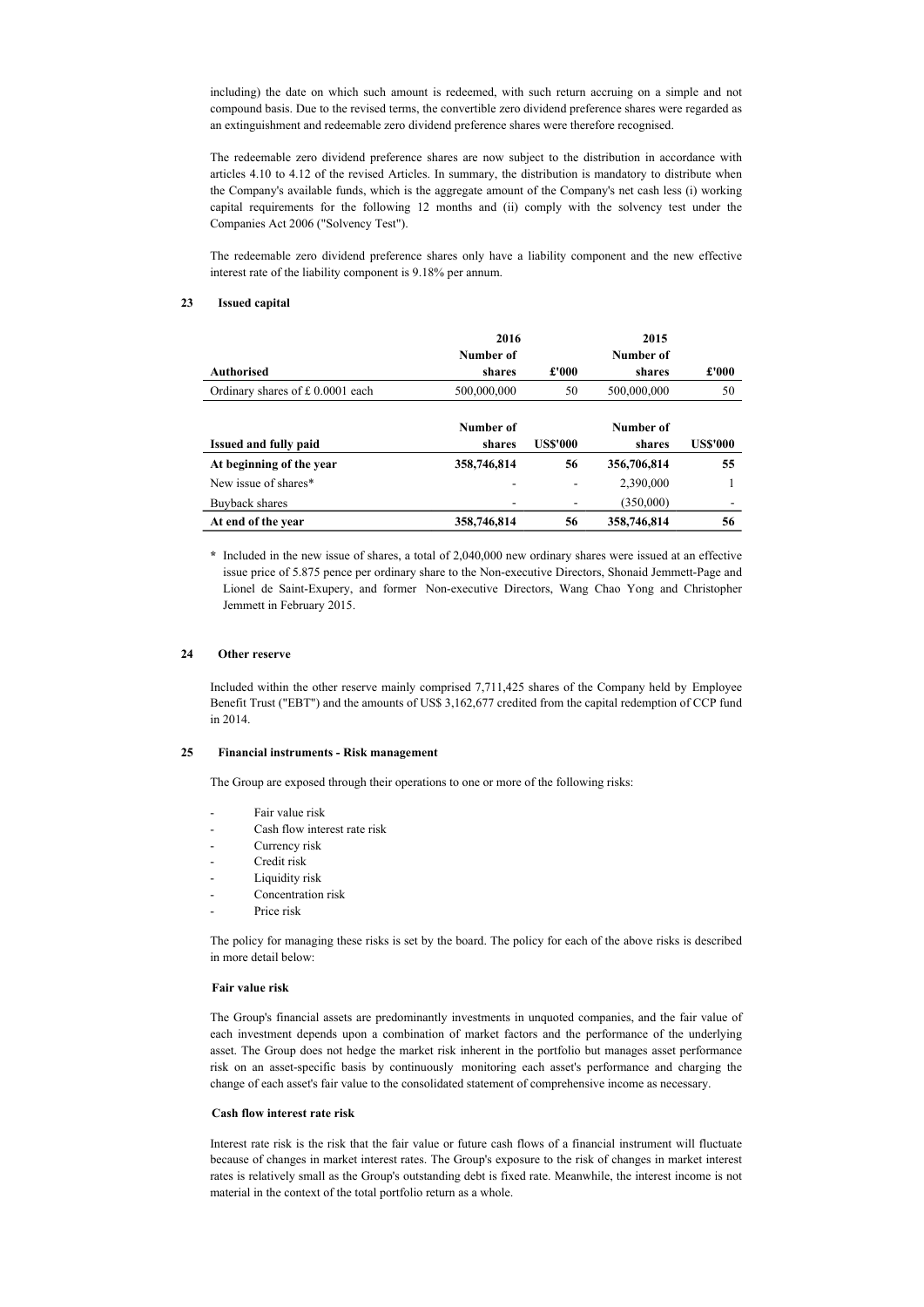### Currency risk

Some of the Group's assets, liabilities, income and expenses are effectively denominated in currencies other than US Dollars (the Group's presentation currency). Fluctuations in the exchanges rates between these currencies and US Dollars will have an effect on the reported value of those items.

The following table demonstrates the sensitivity of the Group's profit before tax due to a change in the fair value of monetary assets and liabilities resulting from a reasonably possible change in the US dollar exchange rate, with all other variables held constant.

|      | Increase/<br>(decrease) in US\$<br>rate | <b>Effect</b> on<br>profit before tax<br><b>US\$'000</b> | <b>Effect</b> on<br>net asset value<br><b>US\$'000</b> |
|------|-----------------------------------------|----------------------------------------------------------|--------------------------------------------------------|
| 2016 | $+10\%$                                 | 2,739                                                    | 2,739                                                  |
|      | $-10%$                                  | (2,739)                                                  | (2,739)                                                |
| 2015 | $+10\%$                                 | 2,784                                                    | 2,784                                                  |
|      | $-10\%$                                 | (2,784)                                                  | (2,784)                                                |

The assumed movement for currency rate sensitivity analysis is based on the currently observable market environment.

| 2016                       | <b>GBP</b><br><b>US\$'000</b> | <b>NOK</b><br><b>US\$'000</b> | <b>RMB</b><br><b>US\$'000</b> | <b>AUD</b><br><b>US\$'000</b> | <b>HKD</b><br><b>US\$'000</b> | <b>CAD</b><br><b>US\$'000</b> | ZAR<br><b>US\$'000</b>   | Total<br><b>US\$'000</b> |
|----------------------------|-------------------------------|-------------------------------|-------------------------------|-------------------------------|-------------------------------|-------------------------------|--------------------------|--------------------------|
| Cash and bank              |                               |                               |                               |                               |                               |                               |                          |                          |
| balances                   |                               |                               |                               |                               |                               |                               |                          |                          |
| Investments at             | 176                           |                               | 141                           |                               | 50                            |                               |                          | 367                      |
| FVTPL*                     |                               |                               |                               |                               |                               |                               |                          |                          |
|                            | 20,065                        | 707                           | ÷.                            |                               | ÷.                            | 5,023                         |                          | 25,795                   |
| Loans<br>Trade and other   |                               | 495                           | 145                           |                               |                               |                               |                          | 640                      |
| receivables                |                               |                               |                               |                               |                               |                               |                          |                          |
|                            | ٠                             | $\overline{\phantom{a}}$      | 385                           |                               | $\overline{\phantom{m}}$      |                               | $\overline{\phantom{a}}$ | 385                      |
| <b>Total Assets</b>        | 20,241                        | 1,202                         | 671                           | $\overline{\phantom{a}}$      | 50                            | 5,023                         | $\overline{\phantom{a}}$ | 27,187                   |
| Trade and other            |                               |                               |                               |                               |                               |                               |                          |                          |
| payables                   |                               |                               | (78)                          |                               |                               |                               |                          | (78)                     |
| Financial guarantee        |                               |                               |                               |                               |                               |                               |                          |                          |
| contracts                  |                               |                               |                               |                               |                               |                               | (435)                    | (435)                    |
| Provision                  | (82)                          |                               |                               |                               |                               | $\overline{\phantom{m}}$      |                          | (82)                     |
| <b>Total Liabilities</b>   | (82)                          | $\overline{\phantom{a}}$      | (78)                          | $\blacksquare$                | $\blacksquare$                | $\overline{\phantom{a}}$      | (435)                    | (595)                    |
|                            |                               |                               |                               |                               |                               |                               |                          |                          |
| 2015                       |                               |                               | <b>RMB</b>                    |                               | <b>HKD</b>                    | <b>CAD</b>                    | ZAR                      | Total                    |
|                            | <b>GBP</b><br><b>US\$'000</b> | NOK<br><b>US\$'000</b>        | <b>US\$'000</b>               | <b>AUD</b><br><b>US\$'000</b> | <b>US\$'000</b>               | <b>US\$'000</b>               | <b>US\$'000</b>          | <b>US\$'000</b>          |
| Cash and bank              |                               |                               |                               |                               |                               |                               |                          |                          |
|                            |                               |                               |                               |                               |                               |                               |                          |                          |
| balances<br>Investments at |                               |                               | 84                            | $10\,$                        | 50                            | 6                             |                          | 150                      |
| FVTPL *                    |                               |                               |                               |                               |                               |                               | ÷,                       |                          |
| Loans                      | 23,757                        | 605                           | 793                           |                               |                               | 1,362                         |                          | 26,517                   |
| Trade and other            |                               | 495                           | 154                           |                               | -                             | 1,793                         |                          | 2,442                    |
| receivables                | ä,                            | ÷,                            |                               | ÷                             | ÷,                            |                               | $\overline{\phantom{a}}$ |                          |
| <b>Total Assets</b>        | 23,757                        | 1,100                         | 380<br>1,411                  | 10                            | 50                            | 80<br>3,241                   | $\frac{1}{2}$            | 460<br>29,569            |
| Trade and other            |                               |                               |                               |                               |                               |                               |                          |                          |
| payables                   | (154)                         |                               |                               |                               |                               |                               |                          | (154)                    |
| Financial guarantee        |                               |                               |                               |                               |                               |                               |                          |                          |
| contracts                  | ٠                             |                               |                               |                               |                               | ä,                            | (435)                    | (435)                    |
| Provision                  | (67)                          |                               | ä,                            |                               |                               | ÷,                            | $\overline{\phantom{a}}$ | (67)                     |

The Group's assets and liabilities that are effectively denominated in currencies other than US Dollars are:

\* Included investments in associates of US\$5,023,000 (2015: US\$1,362,000) that nominated in CAD and measured at fair value through profit or loss.

### Credit risk

The Group is primarily exposed to credit risk from the loans including convertible credit agreements and loan agreements extended to unquoted portfolio companies, loan interest receivables and other debtors, in which the Directors consider the maximum credit risk to be the carrying value of the convertible credit agreements, loan agreements, loan interest receivables and other debtors which amounted to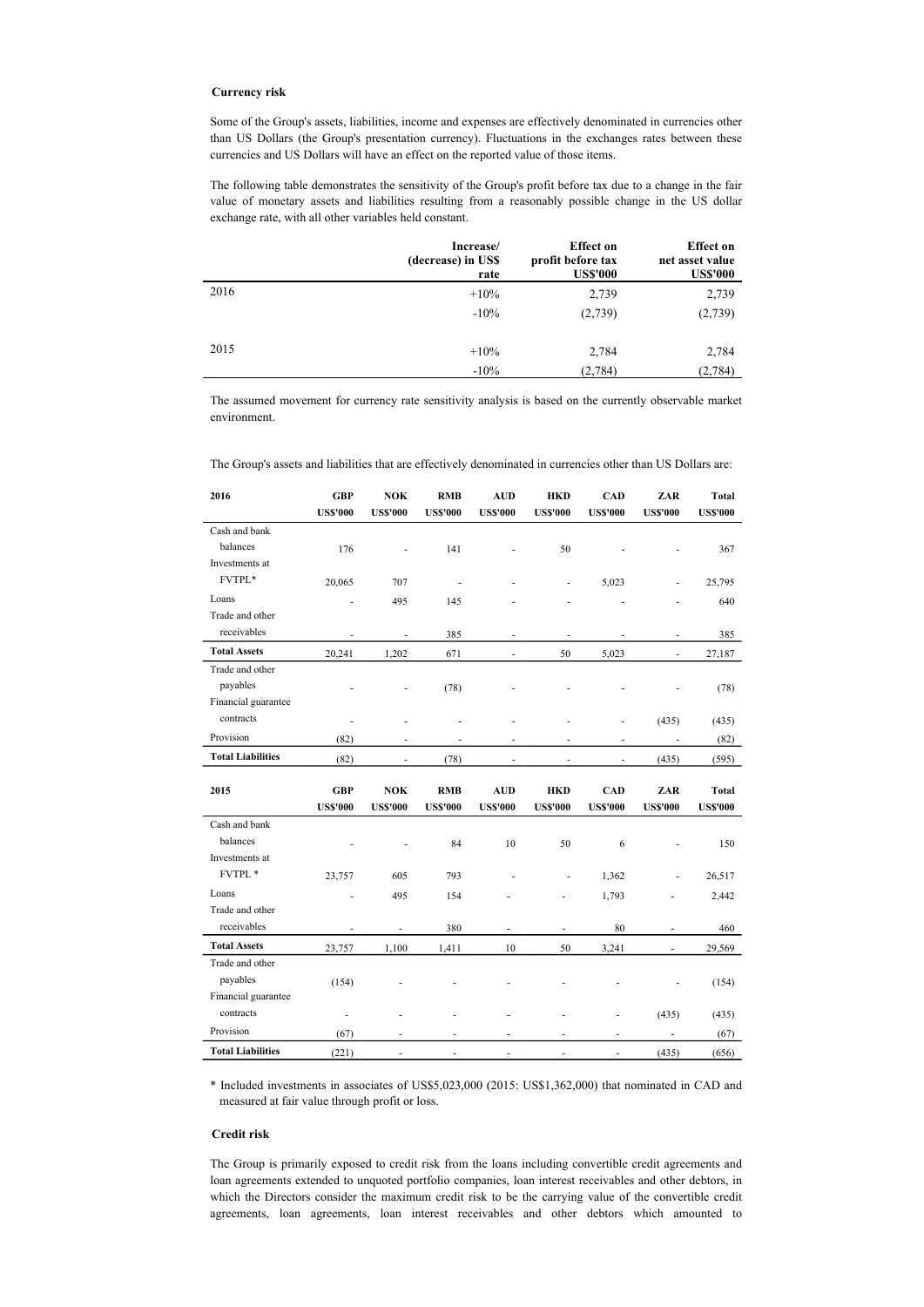US\$28,647,000 (2015: US\$30,544,000). Directors consider cash and receivables do not expose to significant credit risk, because the cash is held at reputable banks. The credit risk exposure is managed on an asset-specific basis by management.

|                    |                 |                 | 2016            |                 |                          |                 | 2015            |                 |
|--------------------|-----------------|-----------------|-----------------|-----------------|--------------------------|-----------------|-----------------|-----------------|
|                    |                 | 2016            | more            |                 |                          | 2015            | more            |                 |
|                    |                 | up to           | than            | 2016            |                          | up to           | than            | 2015            |
|                    | 2016            | 12              | 12              | Total           | 2015                     | 12              | 12              | Total           |
|                    | not past        | months          | months          | <b>US\$'000</b> | not past                 | months          | months          | <b>US\$'000</b> |
|                    | due             | past due        | past due        |                 | due                      | past due        | past due        |                 |
|                    | <b>US\$'000</b> | <b>US\$'000</b> | <b>US\$'000</b> |                 | <b>US\$'000</b>          | <b>US\$'000</b> | <b>US\$'000</b> |                 |
| Convertible credit |                 |                 |                 |                 |                          |                 |                 |                 |
| agreements         | ٠               | ٠               | 24,495          | 24,495          | ٠                        | 350             | 25,938          | 26,288          |
| Loan agreements    | ٠               | ۰               | 145             | 145             | ٠                        | ٠               | 155             | 155             |
| Trade and other    |                 |                 |                 |                 |                          |                 |                 |                 |
| receivables        | ۰               | 780             | 3,227           | 4,007           |                          | 874             | 3,227           | 4,101           |
| Total              | ٠               | 780             | 27,867          | 28,647          | $\overline{\phantom{a}}$ | 1.224           | 29,320          | 30,544          |

## Liquidity risk

The table below analyses the Group's financial liabilities into relevant maturity groupings based on the remaining period at the end of reporting period to the contractual maturity date or, if earlier, the expected date on which the financial liabilities will be settled. The amounts in the table are the contractual undiscounted cash flows.

### Liabilities

| 31 December 2016                                       | Carrying<br>amount | Less than<br>1 month | $1-3$<br>months | $3 - 12$<br>months | over 12<br>months | Total           |
|--------------------------------------------------------|--------------------|----------------------|-----------------|--------------------|-------------------|-----------------|
|                                                        | <b>US\$'000</b>    | <b>US\$'000</b>      | <b>US\$'000</b> | <b>US\$'000</b>    | <b>US\$'000</b>   | <b>US\$'000</b> |
| Trade payables                                         | 5                  | 5                    |                 |                    |                   | 5               |
| Other payables                                         | 3,966              | 3,966                |                 |                    |                   | 3,966           |
| Performance<br>incentive payable<br>Upper share rights | 8                  |                      |                 | 8                  |                   | 8               |
| /contingent share<br>awards<br>Long-term               | 82                 |                      |                 |                    | 82                | 82              |
| borrowing                                              | 2,500              |                      |                 |                    | 2,500             | 2,500           |
| Redeemable zero<br>dividend<br>preference shares       | 47,469             |                      |                 |                    | 57,000            | 57,000          |
| Contractual interest<br>payable                        |                    |                      | ٠               | ٠                  | 13,777            | 13,777          |
| Total                                                  | 54,030             | 3,971                | ٠               | 8                  | 73,359            | 77,338          |
| <b>Financial guarantees</b><br>issued                  |                    |                      |                 |                    |                   |                 |

| M<br>пошп |             |   |     |                          |  |
|-----------|-------------|---|-----|--------------------------|--|
| œ٦        | г. <i>.</i> | ۰ | . . | $\overline{\phantom{a}}$ |  |
|           |             |   |     |                          |  |

| <b>Liabilities</b>                                               |                                       |                                         |                                      |                                     |                                      |                          |
|------------------------------------------------------------------|---------------------------------------|-----------------------------------------|--------------------------------------|-------------------------------------|--------------------------------------|--------------------------|
| <b>31 December 2015</b>                                          | Carrying<br>amount<br><b>US\$'000</b> | Less than<br>1 month<br><b>US\$'000</b> | $1 - 3$<br>months<br><b>US\$'000</b> | $3-12$<br>months<br><b>US\$'000</b> | over 12<br>months<br><b>US\$'000</b> | Total<br><b>US\$'000</b> |
| Trade payables                                                   | 5                                     | 5                                       | ٠                                    | ÷                                   | ٠                                    | 5                        |
| Other payables<br>Performance                                    | 2,696                                 | 1,912                                   | 281                                  | 503                                 |                                      | 2,696                    |
| incentive payable<br>Upper share rights<br>/Contingent share     | 4,203                                 |                                         |                                      | 8                                   | 4,195                                | 4,203                    |
| awards<br>Liability component<br>of convertible zero             | 67                                    |                                         |                                      |                                     | 67                                   | 67                       |
| dividend<br>preference shares<br>Contractual interest<br>payable | 69,385                                |                                         |                                      | ٠                                   | 57,000<br>23,608                     | 57,000<br>23,608         |
| Total                                                            | 76,356                                | 1,917                                   | 281                                  | 511                                 | 84,870                               | 87,579                   |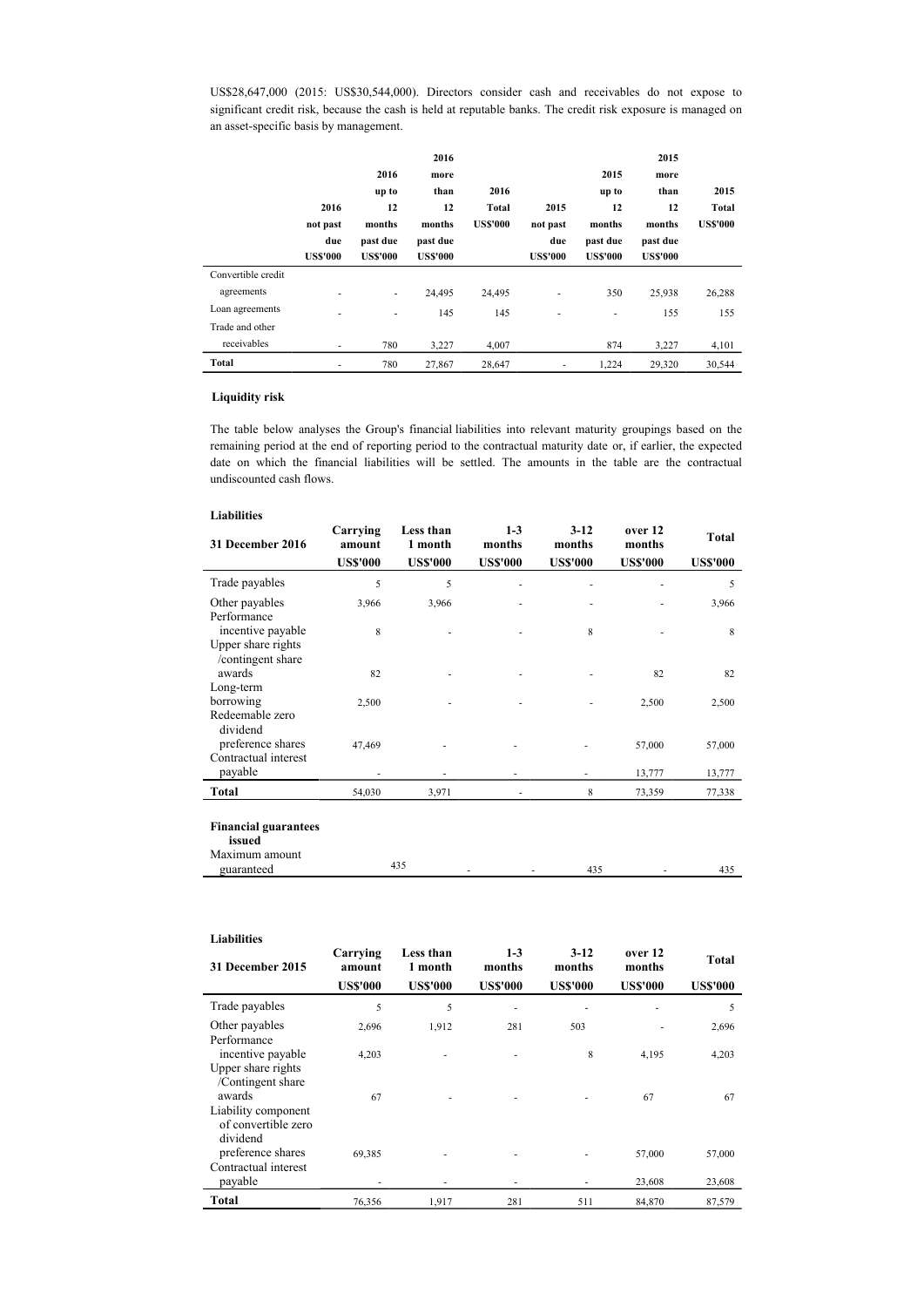| <b>Financial guarantees</b> |     |                          |                          |     |                          |     |
|-----------------------------|-----|--------------------------|--------------------------|-----|--------------------------|-----|
| issued                      |     |                          |                          |     |                          |     |
| Maximum amount              |     |                          |                          |     |                          |     |
| guaranteed                  | 435 | $\sim$                   | $\overline{\phantom{a}}$ | 435 | $\overline{\phantom{a}}$ | 435 |
| Total                       | 435 | $\overline{\phantom{a}}$ | $\overline{\phantom{a}}$ | 435 | $\overline{a}$           | 435 |

#### Concentration risk

The main concentration risk for Origo is that the largest investments are concentrated in China for the amount of US\$83,840,000 (2015: US\$87,467,000), 87% (2015: 84%) out of the total portfolio value of US\$96,663,000 (2015: US\$104,014,000).

#### Price risk

Price risk may affect the value of listed and unlisted investments as a result of changes in market prices (other than arising from interest rate risk or currency risk), whether caused by factors specific to an individual investment, its issuer or factors affecting all instruments traded in the market.

As the majority of financial instruments are carried at fair value, with fair value changes recognised in the consolidated statement of comprehensive income, all changes in market conditions will directly affect reported portfolio returns.

Price risk is managed by constructing a diversified portfolio of instruments traded on various markets and hedging where appropriate.

The following table details the sensitivity to a 10% variation in equity prices. The sensitivity analysis includes all equity investments held at fair value through profit or loss and adjusts their valuation at the year end for a 10% change in value.

|                   | 2016            | 2015            |
|-------------------|-----------------|-----------------|
|                   | <b>US\$'000</b> | <b>US\$'000</b> |
| Increase in price | 7,202           | 7,757           |
| Decrease in price | (7,202)         | 7.757           |

The sensitivity to equity and fund investments has increased during the year due to net investments and investment portfolio gains in the year.

In management's opinion, the sensitivity analysis is unrepresentative of the inherent price risk as the year end exposure does not reflect the exposure throughout the year as a whole.

#### 26 Share-based payments

The Group has a number of share schemes that allow employees to acquire shares in the Company, as detailed in Note 1.3(c).

The total cost recognised in the consolidated statement of comprehensive income is shown below:

|                                            | 2016<br><b>US\$'000</b> | 2015<br><b>US\$'000</b> |
|--------------------------------------------|-------------------------|-------------------------|
| Equity-settled option                      | (52)                    | (426)                   |
| Upper share rights/contingent share awards | (15)                    | 200                     |
| Total                                      | (67)                    | (226)                   |

The following table illustrates the number ("No.") and weighted average exercise prices ("WAEP") of, and movements in, share options during the years ended 31 December 2016 and 31 December 2015.

|                                   | 2016          | 2016               | 2015       | 2015               |
|-----------------------------------|---------------|--------------------|------------|--------------------|
|                                   | No.           | WAEP               | No.        | WAEP               |
| <b>Outstanding at 1 January</b>   | 20,951,932    | 26.87 <sub>p</sub> | 21,451,932 | 26.97 <sub>p</sub> |
| Granted during the year           | -             |                    |            |                    |
| Forfeited during the year         | ٠             | ٠                  | (500,000)  | (31.00p)           |
| Exercised during the year         | -             |                    |            |                    |
| Expired during the year           | (7, 451, 932) | (22.62p)           | -          | -                  |
| <b>Outstanding at 31 December</b> | 13,500,000    | 29.22 <sub>p</sub> | 20,951,932 | 26.87p             |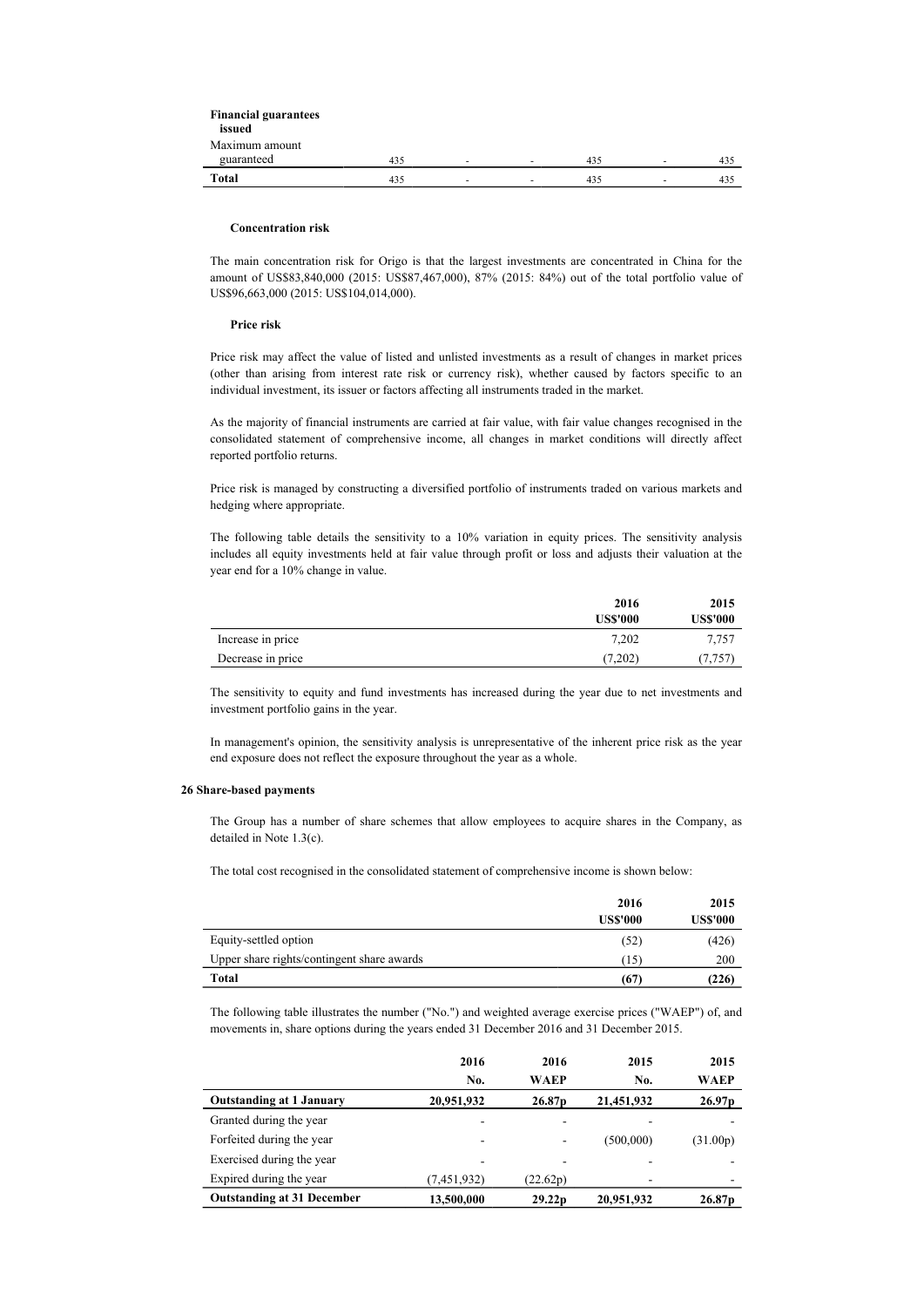| <b>Exercisable at 31 December</b> | 13,500,000 | 29.22 <sub>D</sub> | 11.451.932 | 23.45p |
|-----------------------------------|------------|--------------------|------------|--------|
|                                   |            |                    |            |        |

The weighted average remaining contractual life for the share options outstanding as at 31 December 2016 was 2.56 years (31 December 2015: 3.56 years).

The range of exercise prices for options outstanding at the end of the year was 20 pence to 59.85 pence (31 December 2015: 20 pence to 59.85 pence).

During the year, options including 6,800,000 equity-settled options granted on 26 October 2006 and 651,932 equity-settled options granted on 21 December 2006 have expired.

Outstanding options include 3,500,000, 500,000 and 13,600,000 equity-settled options granted on 13 March 2008, 6 February 2009 and 2 February 2012 respectively to certain directors and employees of the Company. The Company did not enter into any share-based transactions with parties other than employees during the years from 2007 to 2016, except as described above.

The following table illustrates the number ("No.") and weighted average exercise prices ("WAEP") of, and movements in upper share rights and contingent share awards during the years ended 31 December 2016 and 31 December 2015.

|                                    | 2016      | 2016                     | 2015         | 2015              |
|------------------------------------|-----------|--------------------------|--------------|-------------------|
|                                    | No.       | <b>WAEP</b>              | No.          | WAEP              |
| <b>Outstanding at 1 January</b>    | 7,711,425 | 9.48 <sub>p</sub>        | 8,061,425    | 9.07 <sub>p</sub> |
| Granted during the year            |           |                          |              |                   |
| Forfeited during the year          |           | $\overline{\phantom{a}}$ |              |                   |
| Exercised during the year          | ۰         | $\overline{\phantom{a}}$ | $(350,000)*$ | 0.00 <sub>p</sub> |
| Expired during the year            |           | -                        |              |                   |
| Outstanding at the end of the year | 7,711,425 | 9.48 <sub>p</sub>        | 7,711,425    | 9.48 <sub>p</sub> |
|                                    |           |                          |              |                   |
| Exercisable at the end of the year | 7,711,425 | 9.48 <sub>p</sub>        | 7,711,425    | 9.48 <sub>p</sub> |

The weighted average share price at the date of exercise of these options was 5.70 pence.

The weighted average remaining contractual life for the share options outstanding as at 31 December 2016 was 4.51 years (2015: 5.51 years).

The range of exercise prices for options outstanding at the end of the year was zero to 15.5 pence (2015: zero to 15.5 pence).

On 16 October 2009, 4,847,099 of upper share rights were granted to certain directors, executives and key employees under the Company's joint share ownership scheme ("JSOS"). 50% of upper share rights vested 12 months from the date of grant and 50% of upper share rights vested 24 months from the date of grant. The fair value of the upper share rights is estimated at the end of each reporting period using the binomial tree option pricing model. The contractual life of each upper share rights granted is 10 years.

On 20 July 2012, 1,120,000 of contingent share awards were granted to certain directors, executives and key employees under the Company's JSOS, which vested 197 days from the date of grant. The contractual life of each contingent share award granted is 10 years.

On 30 December 2014, 2,423,358 of share awards were granted to certain key employees under the Company's JSOS, which vested immediately at the date of grant. The contractual life of each share offer granted is 10 years.

The following table lists the inputs to the model used to calculate the fair value of upper share rights for the year.

|                                 | 2016   | 2015  |
|---------------------------------|--------|-------|
| Underlying stock price (pence)  | 2.125  | 1.50  |
| Exercise price (pence)          | 15.4   | 15.5  |
| Expected life of option (years) |        |       |
| Expected volatility $(\%)$      | 373.64 | 34.53 |
| Expected dividend yield (%)     | -      |       |
| Risk-free interest rate $(\%)$  | 0.50   | 0.50  |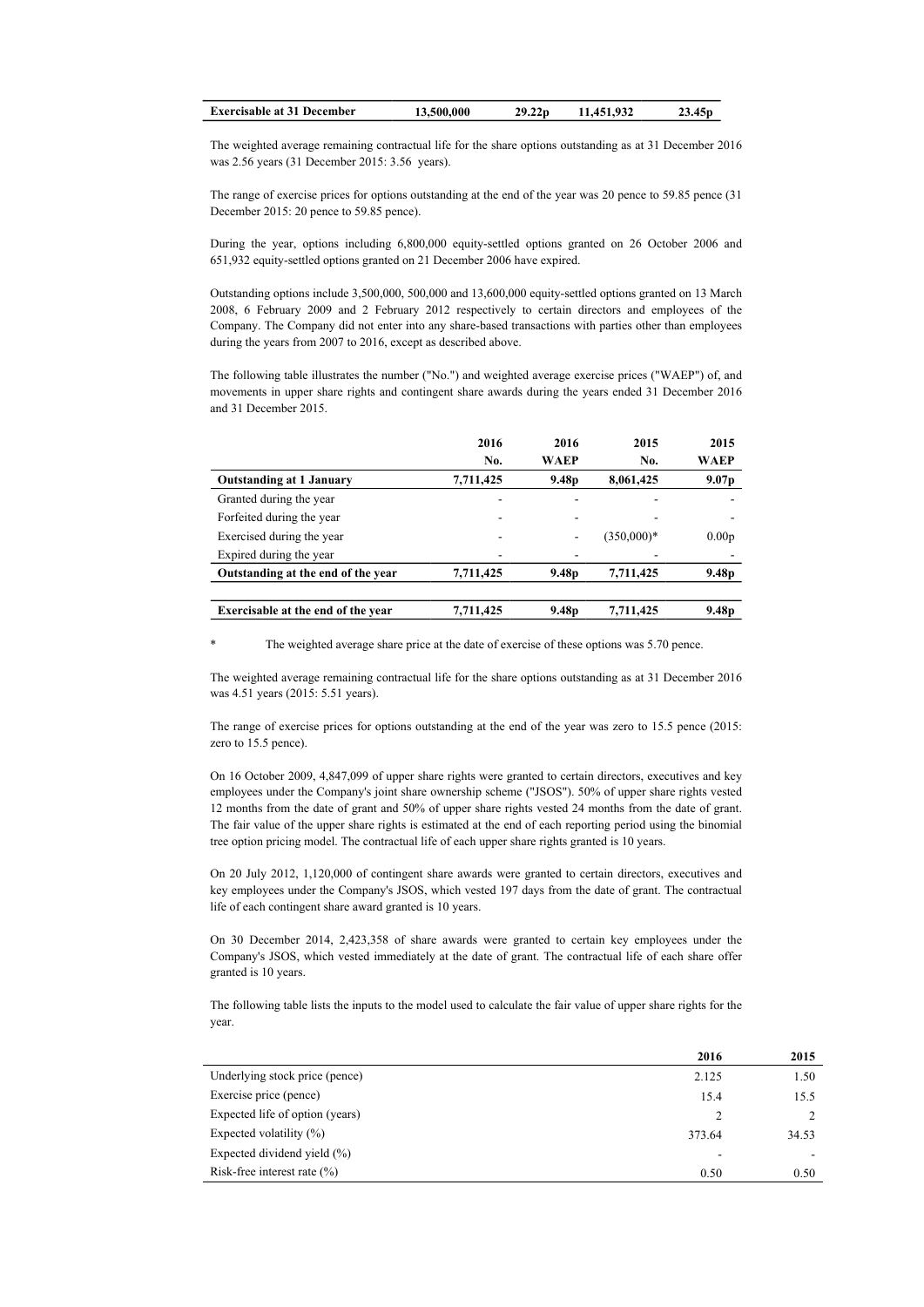The volatility assumption, measured at the standard deviation of expected share price returns, was based on a statistical analysis of the Company's daily share prices from 1 January 2014 to 31 December 2016 using source data from Reuters.

The carrying amount of the liability relating to the upper share rights and the contingent share award as at 31 December 2016 is US\$82,000 (2015: US\$67,000) and the credit expense recognised as share-based payments during the year is US\$15,000 (2015: reversal of expense of US\$230,000).

### 27 Related party transactions

#### Identification of related parties

The Group has a related party relationship with its subsidiaries, associates and key management personnel. The Company receives and pays certain debtors and creditors on behalf of its subsidiaries and the amounts are recharged to the entities. Transactions between the Company and its subsidiaries have been eliminated on consolidation.

#### Transactions with key management personnel

The Group's key management personnel are the Executive and Non-executive Directors as identified in the director's report (Note 7).

### Trading transactions

The following table provides the total amount of significant transactions and outstanding balances which have been entered into with related parties during the years ended 31 December 2016 and 31 December 2015.

|                                                  | 2016<br><b>US\$'000</b> | 2015<br><b>US\$'000</b> |
|--------------------------------------------------|-------------------------|-------------------------|
|                                                  |                         |                         |
| Amounts due to related parties*                  |                         |                         |
| Key management personnel:                        |                         |                         |
| Lionel de Saint-Exupery***                       | (66)                    | (25)                    |
| Shonaid Jemmett Page***                          | (138)                   | (100)                   |
| Other:                                           |                         |                         |
| Origo Advisors Ltd**                             | (2,422)                 | (4,203)                 |
|                                                  |                         |                         |
|                                                  | 2016                    | 2015                    |
|                                                  | <b>US\$'000</b>         | <b>US\$'000</b>         |
| <b>Transactions</b>                              |                         |                         |
| Origo Advisors Ltd**                             |                         |                         |
| Consulting services payable<br>$\sim$            | (1,769)                 | (2,054)                 |
| - Release of provision for performance incentive | 4,195                   | 3,209                   |

As at 31 December 2016 and 31 December 2015, the Group is committed to pay Origo Advisors Ltd for consulting services fee as below:

|                                 | 2016            | 2015            |
|---------------------------------|-----------------|-----------------|
|                                 | <b>US\$'000</b> | <b>US\$'000</b> |
| Within 1 year                   | 1,200           | 1,800           |
| After 1 year but within 5 years | 1.000           | 2,650           |
| <b>Total</b>                    | 2.200           | 4,450           |

Other than the amount due to Origo Advisors Ltd that is unsecured, 8% interest bearing and has no fixed terms of repayment, the other amounts are unsecured, non-interest bearing and have no fixed terms of repayment.

\*\* Origo Advisors Ltd is controlled by entities whose ultimate beneficiaries include Niklas Ponnert (Director of the Company) and Chris A Rynning (former Director of the Company). The transactions were mutually agreed by both parties at a fixed sum or charged based on cost incurred. The agreement was signed for four years up to 31 December 2018.

\*\*\* Lionel de Saint-Exupery (Non-executive Director of the Company) and Shonaid Jemmett-Page (Non-executive Chairman of the Company) are directors of the Company.

### 28 Capital management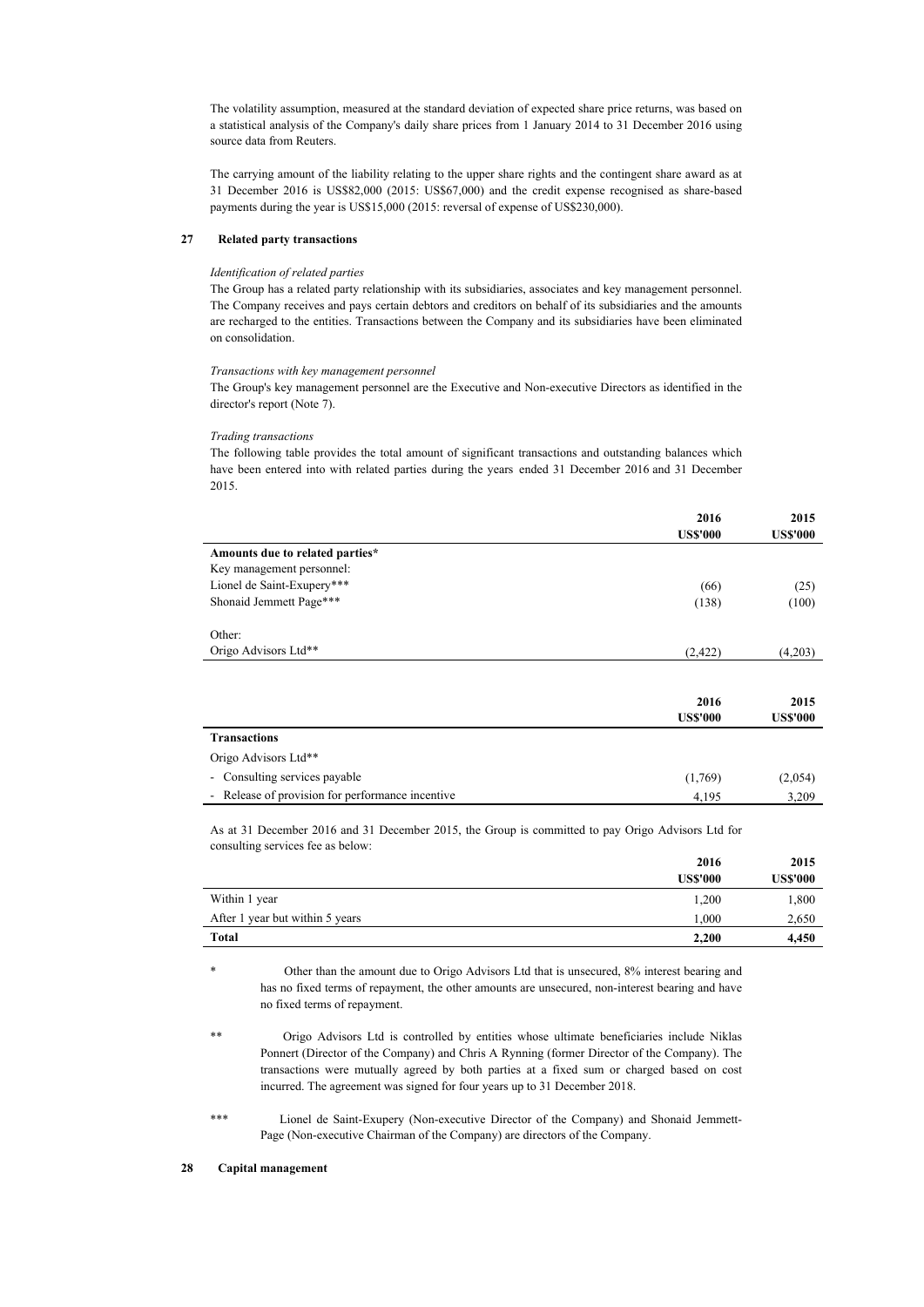The primary objectives of the Group's capital management are to safeguard the Group's ability to continue as a going concern and to maintain healthy capital ratios in order to support its business and maximise shareholders' value.

The Group manages and makes appropriate adjustments to its capital structure on an ongoing basis in light of changes in economic conditions and the risk characteristic of the underlying assets. To maintain or adjust the capital structure, the Group may adjust dividend payments to shareholders, return capital to shareholders and/or issue new shares. The Group is not subject to any externally imposed capital requirements. No changes were made in the objectives, policies or processes during the years ended 31 December 2016 and 31 December 2015.

The Group monitors capital using a gearing ratio, which is net debt divided by capital plus net debt. Net debt includes current liabilities less cash and bank balances. Capital includes equity attributable to equity holders of the parent company. The gearing ratios as at the reporting dates were as follows:

|                                                             | 2016<br><b>US\$'000</b> | 2015<br><b>US\$'000</b> |
|-------------------------------------------------------------|-------------------------|-------------------------|
| <b>Current liabilities</b>                                  | 4,414                   | 3,144                   |
| Less: Cash and bank balances                                | (1,786)                 | (1,272)                 |
| Net debt                                                    | 2,628                   | 1,872                   |
|                                                             |                         |                         |
|                                                             | 2016                    | 2015                    |
|                                                             | <b>US\$'000</b>         | <b>US\$'000</b>         |
| Liability component of redeemable/convertible zero dividend |                         |                         |
| preference shares                                           | 47,469                  | 69,385                  |
| Equity attributable to equity holders of the parent         | 45,517                  | 30,077                  |
| Capital                                                     | 92,986                  | 99,462                  |
|                                                             |                         |                         |
| Capital and net debt                                        | 95,614                  | 101,334                 |
| <b>Gearing ratio</b>                                        | 3%                      | 2%                      |

### 29 Summary of financial assets and financial liabilities by category

|                                                  | 2016            | 2015            |
|--------------------------------------------------|-----------------|-----------------|
|                                                  | <b>US\$'000</b> | <b>US\$'000</b> |
| <b>Financial assets</b>                          |                 |                 |
| Loans and receivables                            | 5,938           | 5,486           |
| Fair value through profit or loss - designated*  | 96,518          | 103,859         |
|                                                  | 102,456         | 109,345         |
|                                                  |                 |                 |
| <b>Financial liabilities</b>                     |                 |                 |
| Financial liabilities measured at amortised cost | 53,940          | 72,086          |
| Financial guarantee contracts                    | 435             | 435             |
|                                                  | 54,375          | 72.521          |

\* Included investments in associates of the Group that measured at fair value through profit or loss of US\$31,752,000 (2015: US\$29,604,000).

#### 30 Commitments and contingencies

During the year, the Company was notified by Brooks Macdonald Asset Management (International) Limited ("Brooks Macdonald") that it has filed a claim form at the Isle of Man High Court seeking an order to wind-up the Company on the grounds that it is just and equitable to do so and/or as relief under section 180 of the Isle of Man Companies Act 2006. The claim was settled during the year. Please refer to the announcement dated 7 September 2016 for details.

There were no other material contracted commitments or contingent assets or liabilities at 31 December 2016 (31 December 2015: none) that have not been disclosed in the consolidated financial statements.

#### 31 Financial Statements

The financial information set out in this announcement does not constitute statutory accounts but has been extracted from the Group's Financial Statements. The Group's annual report will be posted to shareholders shortly and will be available on the Company's website www.origoplc.com.